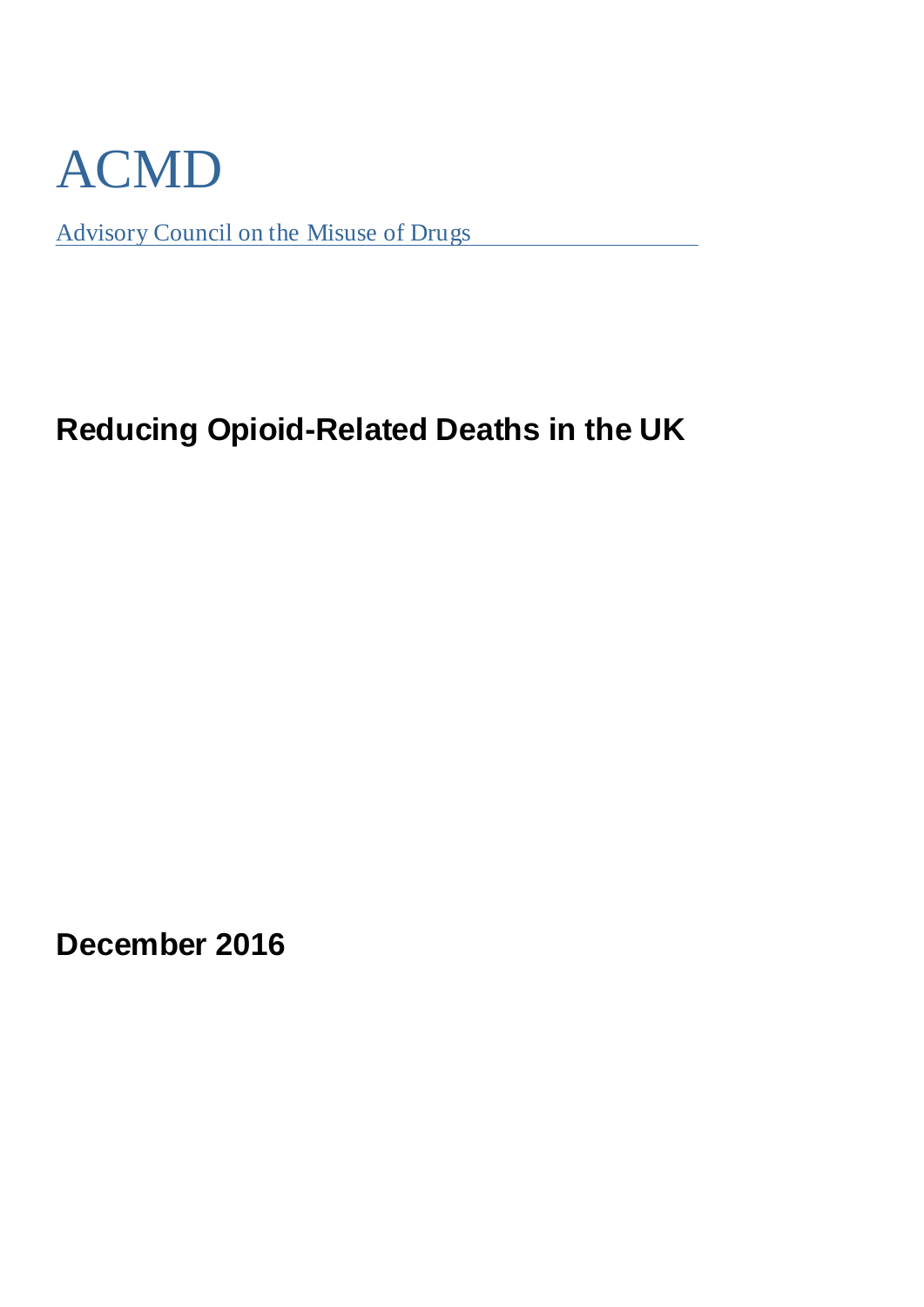# ACMD

Advisory Council on the Misuse of Drugs

Chair: Professor Les Iversen Working Group Secretary: Mohammed Ali 1<sup>st</sup> Floor (NE), Peel Building 2 Marsham Street London SW1P 4DF Tel: 020 7035 0459 [ACMD@homeoffice.gsi.gov.uk](mailto:ACMD@homeoffice.gsi.gov.uk)

12 December 2016

Rt Hon. Amber Rudd, MP 2 Marsham Street London SW1P 4DF

Dear Home Secretary

In March 2016 the ACMD agreed to undertake a piece of work through its own volition to explore the recent increases in drug-related deaths in the UK.

The ACMD is of the view that death is the most serious harm related to drug use. In recent years, there have been substantial increases in the number of people dying in the UK where illicit drugs are reported to be involved in their death. The largest increase has been in deaths related to the misuse of opioid substances; 2,677 opioid-related deaths were registered in the UK in 2015.

The ACMD therefore set up a dedicated working group to examine how to reduce drug-related deaths, with a focus on opioid-related deaths.

#### **Key findings**

Through our brief review of the potential causes of recent trends in opioid-related death, the ACMD can assert with a good degree of confidence that the ageing profile of heroin users with increasingly complex health needs (including long-term conditions and poly-substance use), social care needs and continuing multiple risk behaviours has contributed to recent increases in drugrelated deaths.

Other possible causes of recent increases include greater availability of heroin at street level, deepening of socio-economic deprivation since the financial crisis of 2008, changes to drug treatment and commissioning practices, and lack of access to mainstream mental and physical health services for this ageing cohort.

We found that although the current definition and measurement of opioid-related deaths across the UK is consistent and useful, there are weaknesses in current data collection methods that mean the trends over time can be difficult to interpret.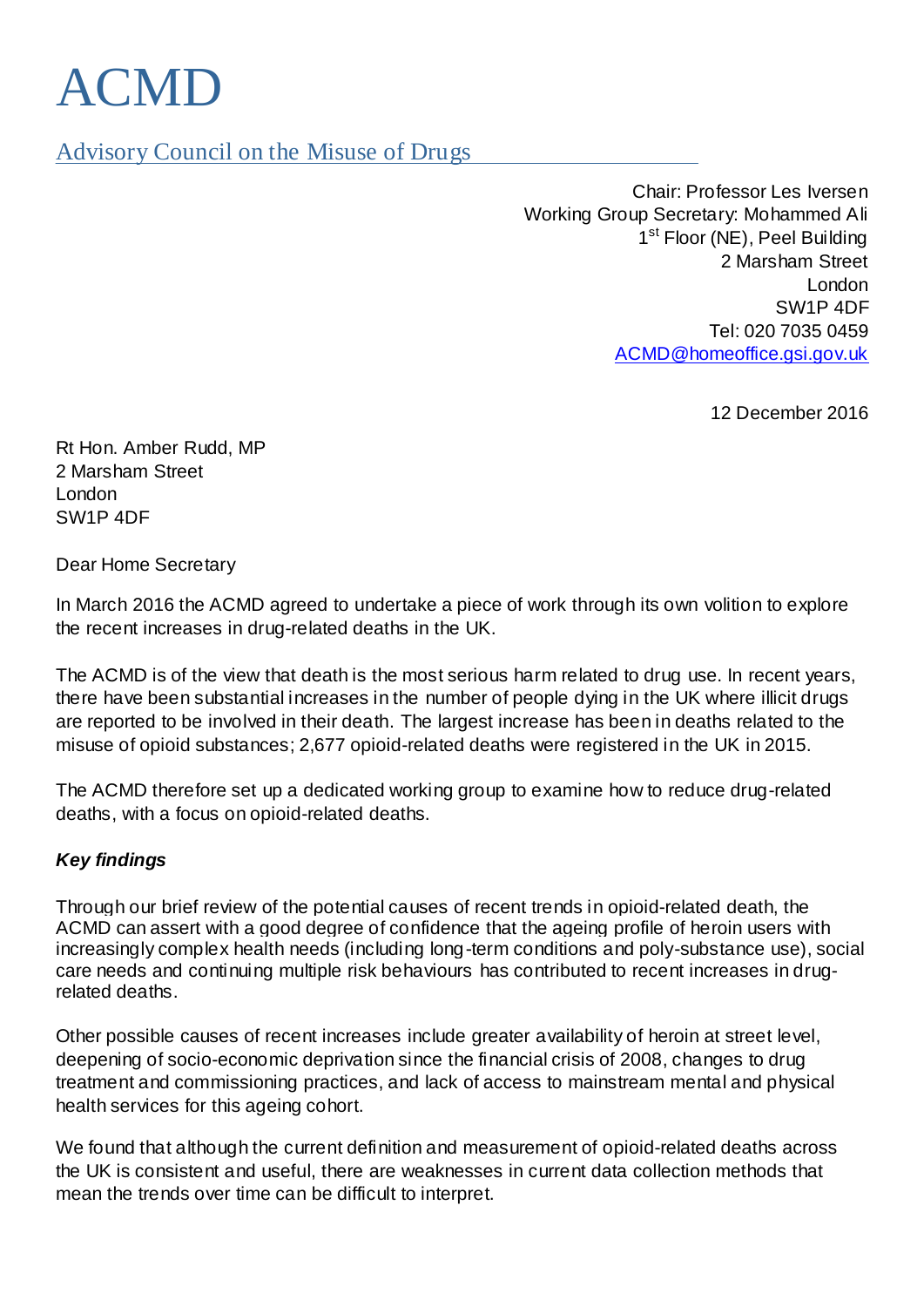Improving the processes of collecting information on opioid-related deaths would ensure that policy makers have better information to make better decisions to reduce deaths. The ACMD also recommends that governments fund independent research in order to provide a better understanding of the causes and drivers of trends in opioid-related deaths, as well as all other drug-related deaths.

The ACMD welcomes the considerable expansion in the use of OST (opioid substitute treatment) in the UK since the mid-1990s. The ACMD would like to re-iterate the evidence that being in OST protects heroin users from overdose, and increasing coverage of OST has had a substantial effect in limiting the increase in drug-related deaths that would otherwise have occurred. The most important recommendation in this report is that government ensures that investment in OST of optimal dosage and duration is, at least, maintained. Access to allied healthcare and other services to treat comorbid, chronic physical and mental health issues, and to promote recovery from problematic drug use will also be important in reducing premature deaths.

Yours sincerely

**Les Iversen Prof Alex Stevens Annette Dale-Perera**

Another Ade-Poor

**ACMD Chair Co Chairs – Drug-related Deaths WG** 

Cc Rt. Hon. Jeremy Hunt, MP, Secretary of State for Health Sarah Newton MP, Minister for Safeguarding, Vulnerability and Countering Extremism Nicola Blackwood MP, Parliamentary Under Secretary of State for Public Health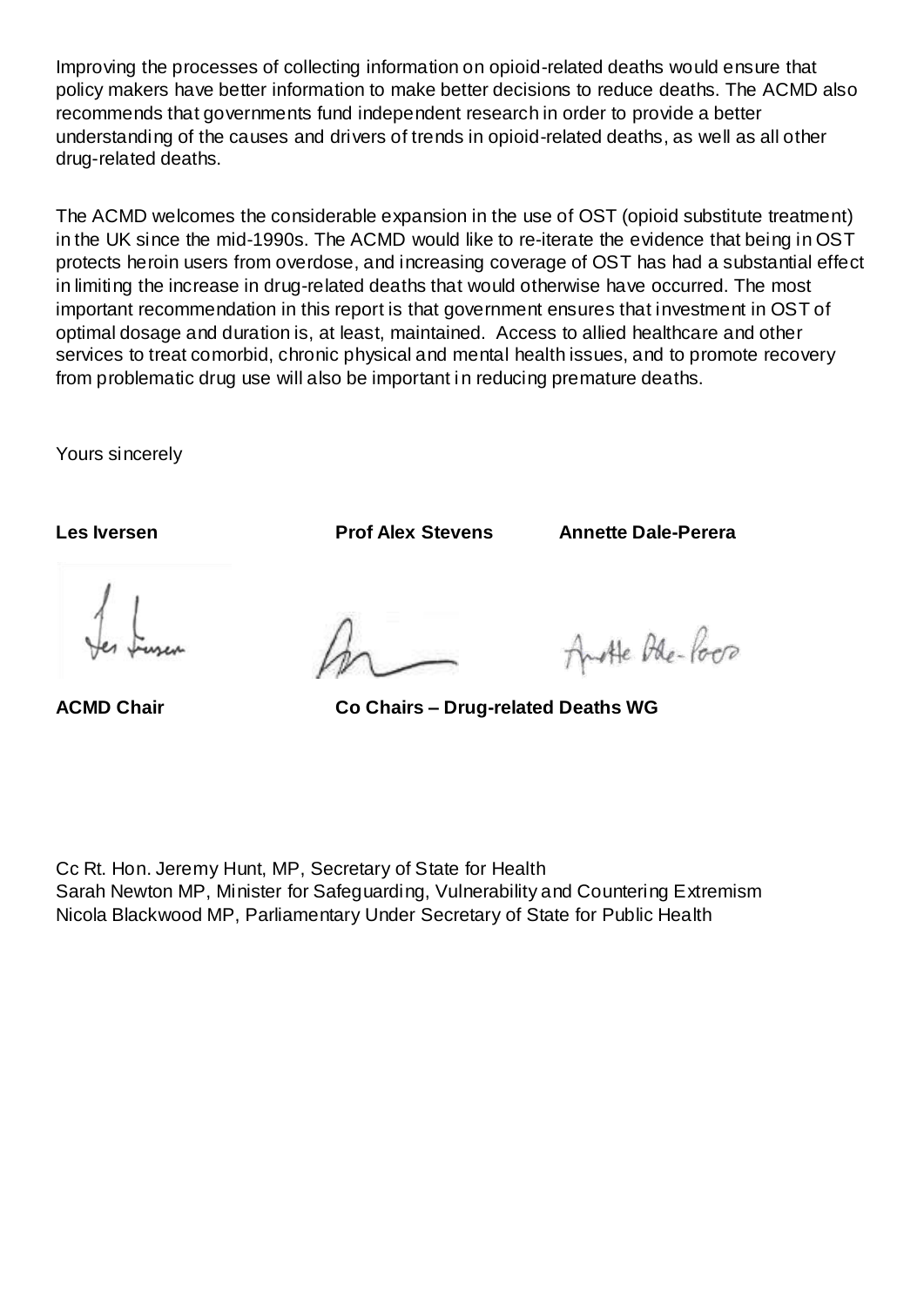# **Reducing Opioid-related Deaths**

# **A report of the Advisory Council on the Misuse of Drugs**

# **Contents**

# **Figures**

| Figure 1: Trend in the number of opioid-related deaths by year of death: England, Scotland,  | 13 |
|----------------------------------------------------------------------------------------------|----|
| Figure 2: Decade of birth for opioid-related deaths by year: number of deaths (3-year moving |    |
|                                                                                              | 14 |
| Figure 3: Age at opioid-related death by year: number of deaths (3-year moving mean):        |    |
| England and Wales.                                                                           | 16 |
| Figure 4: Mean age of opioid-related deaths by year by gender: England and Wales             | 17 |
| Figure 5: Number of opioid-related deaths by year by gender (3-year moving mean):            |    |
|                                                                                              | 17 |
| Figure 6: Trends in the type of opioid(s) involved in opioid-related deaths: 1993 to 2013:   |    |
| England and Wales                                                                            | 18 |
| Figure 7: Type of opioid involved in opioid-related deaths: 2013: England and Wales          | 19 |
| Figure 8: Proportion of deaths involving heroin/morphine alone or in combination with other  |    |
|                                                                                              | 20 |
| Figure 9: Proportion of deaths involving heroin/morphine and other substances, by selected   |    |
|                                                                                              | 20 |
| Figure 10: Proportion of deaths involving methadone alone or in combination with other       |    |
|                                                                                              | 21 |
| Figure 11: Proportion of deaths involving methadone and other substances, by selected        |    |
|                                                                                              | 21 |
| Figure 12: Proportion of deaths involving tramadol alone or in combination with other        |    |
|                                                                                              | 22 |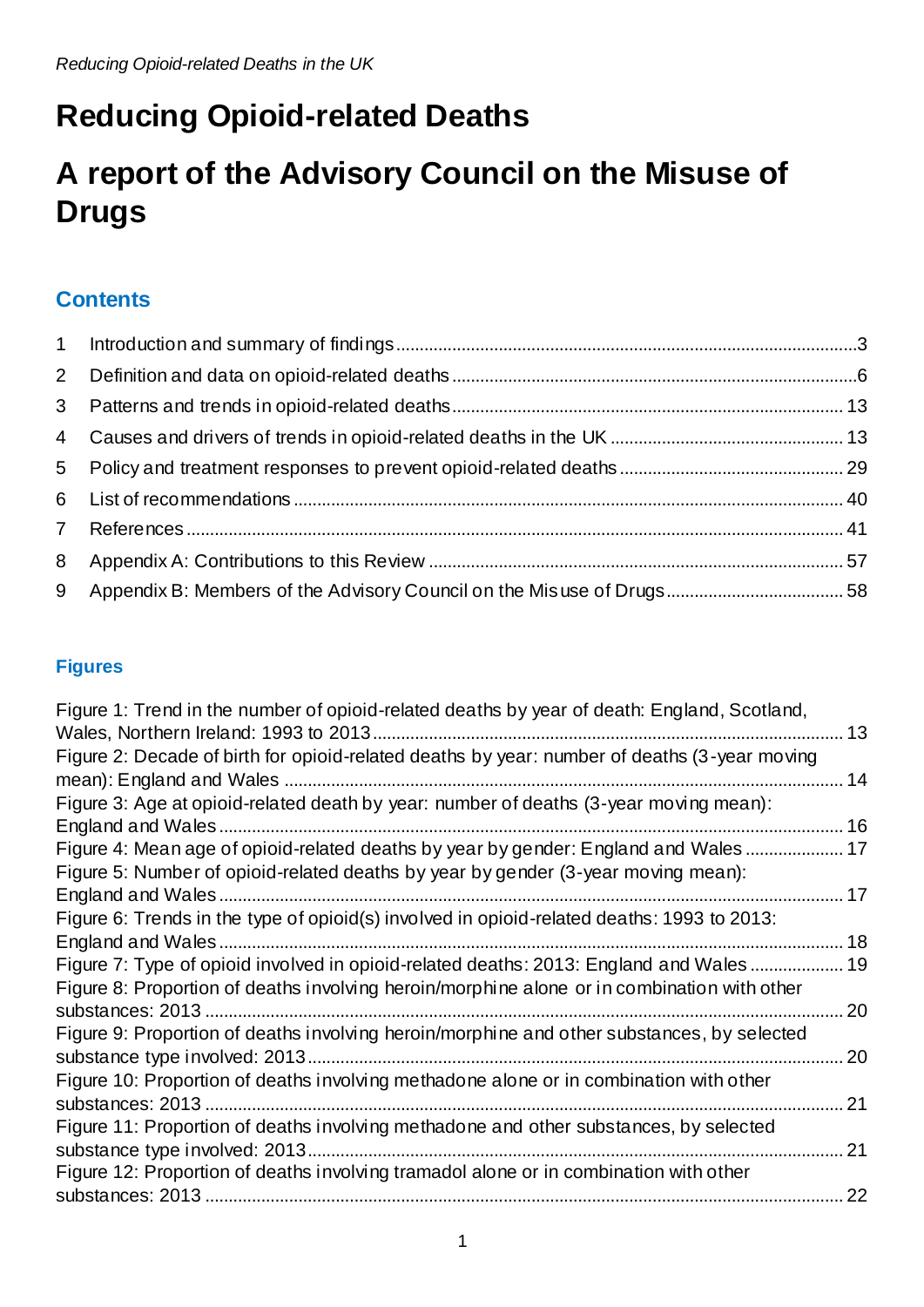| Figure 13: Proportion of deaths involving tramadol and other substances, by selected               |  |
|----------------------------------------------------------------------------------------------------|--|
|                                                                                                    |  |
| Figure 14: Age standardised mortality rates (drug misuse deaths per 1 million population) by       |  |
| lower super output areas sorted into quintiles of the Index of Multiple Deprivation (1 is the most |  |
|                                                                                                    |  |
| Figure 15: Breakdown of opiate misuse deaths by treatment status (analysis by Public               |  |
|                                                                                                    |  |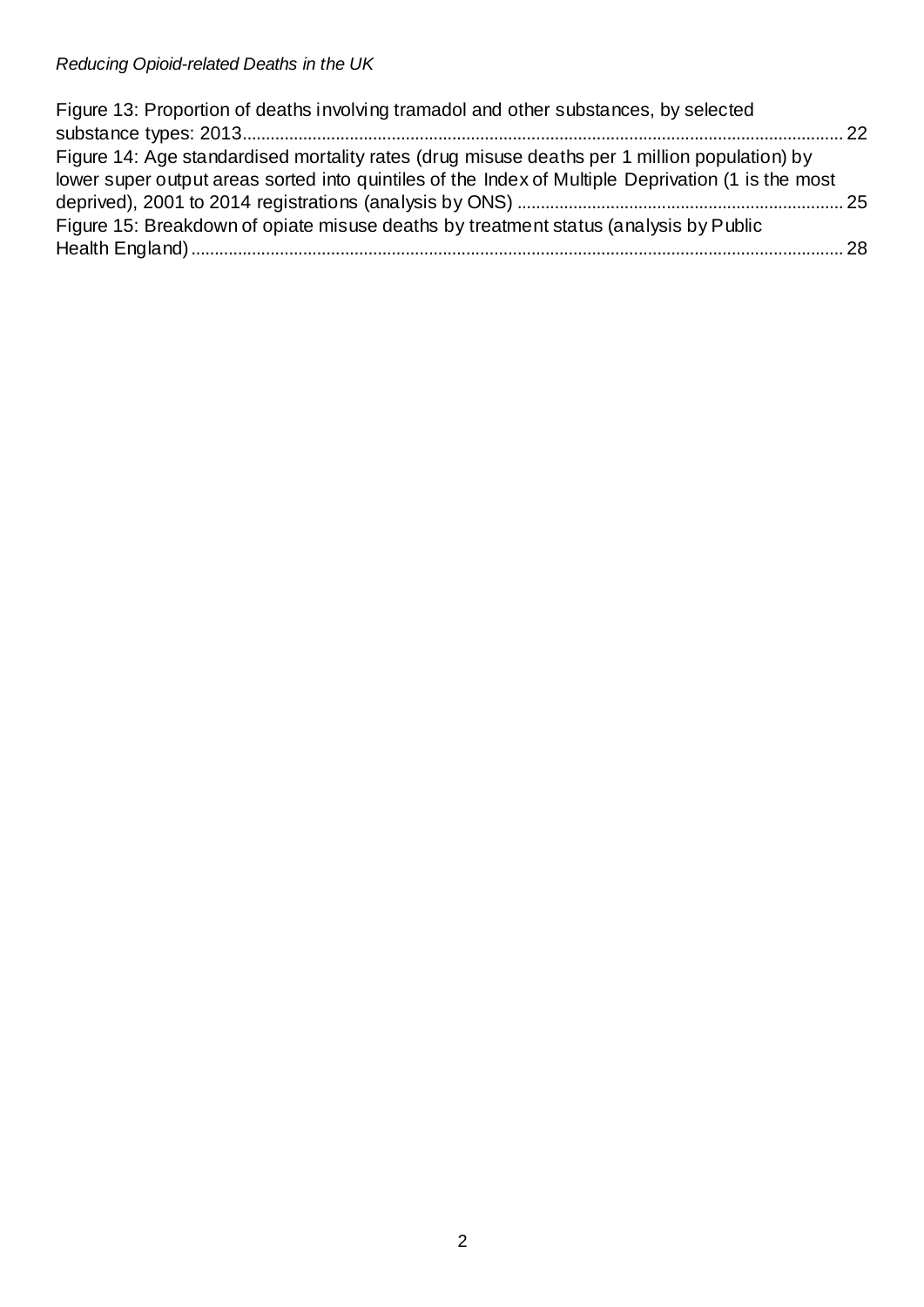## <span id="page-5-0"></span>**1 Introduction and summary of findings**

- 1.1 The Advisory Council on the Misuse of Drugs (ACMD) has a statutory duty under the Misuse of Drugs Act 1971 to advise ministers on measures that may be taken to reduce the harms associated with illicit drugs.
- 1.2 Death is the most serious harm related to drug use. Since 2012, there have been substantial increases in the numbers of people dying in the UK where illicit drugs are reported to be involved in their death. Table 1 displays the numbers of deaths that have been registered as drug misuse deaths and as opioid-related deaths in the most recent year for which data is available in each country of the UK.<sup>1</sup> It also shows the percentage change in deaths recorded as opioid-related between 2012 and 2015.

#### **Table 1: Drug misuse and opioid-related deaths in the UK (by year of registration)<sup>2</sup> \***

|                                                                                                        | Drug misuse<br>deaths (2015) | Opioid-related<br>deaths (2015) | Percentage change in<br>opioid-related deaths<br>2012-2015 |
|--------------------------------------------------------------------------------------------------------|------------------------------|---------------------------------|------------------------------------------------------------|
| England                                                                                                | 2,300                        | 1,842                           | 58%                                                        |
| Wales                                                                                                  | 168                          | 141                             | 23%                                                        |
| Scotland                                                                                               | 706                          | 606                             | 21%                                                        |
| Northern Ireland                                                                                       | 114                          | 88                              | 47%                                                        |
| Sources: Office for National Statistics, National Records of Scotland, Northern Ireland Statistics and |                              |                                 |                                                            |
| Research Agency                                                                                        |                              |                                 |                                                            |
| * drug misuse deaths mentioning an opioid - not all opioid deaths                                      |                              |                                 |                                                            |

- 1.3 As shown in Table 1, a very large number of drug misuse deaths are related to opioids, and this number has grown substantially in recent years. Indeed, figures from the Office for National Statistics (ONS) for 2015 registrations suggest that opioid-related deaths now accounted for a larger number of fatalities than traffic accidents. People who use opioids are also highly vulnerable to other causes of death; 43% of deaths recorded among a large cohort of opioid users in England were due to fatal overdose, with the majority dying of other causes (Pierce, et al., 2015).
- 1.4 In spring 2016, the ACMD decided to produce a report to advise ministers on how to reduce opioid-related deaths.
- 1.5 The report builds on the ACMD's 2000 report on Reducing Drug-Related Deaths. It also builds on work carried out by public health agencies in the four countries of the UK, including by the Scottish Government, Public Health Wales, Public Health England, the

 $\overline{\phantom{a}}$ 1 'Opioid drug' is used in this report to refer to substances derived from the opium plant that has analgesic and euphoric effects, and also to synthetic substances which mimic these effects. 2

As noted in chapter 2, the year of registration of a death may not be the same year as that in which it occurred. The opioid-related death column in this table includes deaths defined as drug misuse deaths (see section 2.3) where an opioid was recorded as being involved. The percentage rise recorded in Northern Irelan d is affected by the inclusion of tramadol-related deaths as drug misuse deaths after 2012.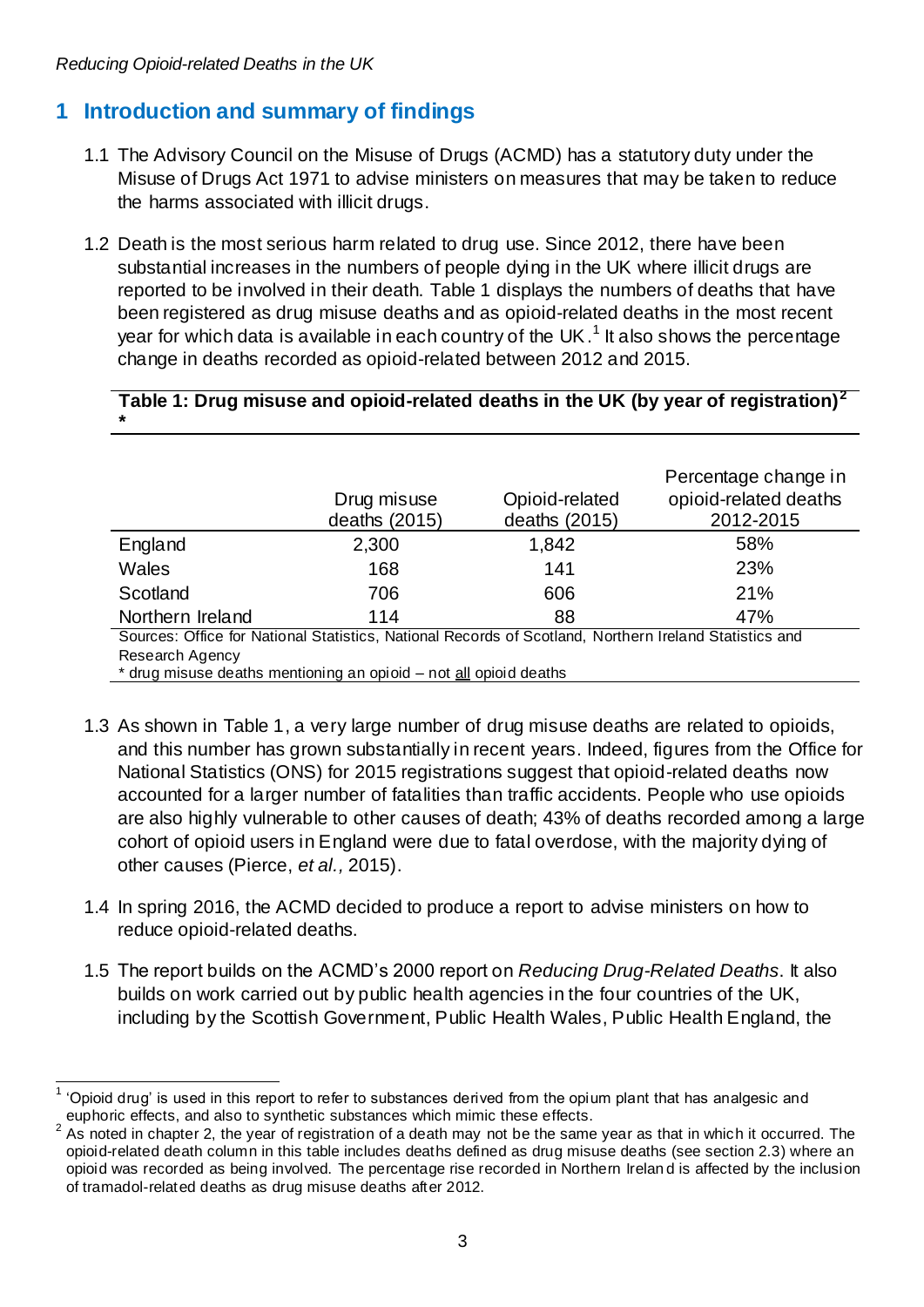Local Government Association and the Scottish National Forum on Drug Related Deaths, as well as the Scottish Drug Forum.

- 1.6 The ACMD is not a research institute and does not carry out original research. Instead, this report is based on analysis of published research, on research undertaken by members of the above-mentioned working group and consultation with stakeholders in the field. It makes important recommendations for filling large gaps in the existing evidence base on opioid-related deaths.
- 1.7 The report is split into four substantive chapters:
	- Definitions and data on opioid-related deaths.
	- Patterns and trends in opioid-related deaths.
	- Causes and drivers of recent trends in opioid-related deaths.
	- Policy and treatment responses to prevent opioid-related deaths.

#### **1.8 The main conclusions of the report are as follows.**

- 1.8.1 That the UK has high-quality systems for the recording of opioid-related deaths, but that more could be done to improve national information, especially on toxicology and prescribing, as well as on the contribution of opioid use to levels of mortality from other causes.
- 1.8.1 That a probable cause of the recent increases in drug-related deaths (DRDs) is the existence of a prematurely ageing cohort of people who have been using heroin since the 1980s and 1990s.
- 1.8.2 The vulnerability of these and other people who use heroin is likely to have been reduced by a reduction in the availability of heroin at street level that occurred in the UK in 2010 to 2012. Recent increases may represent a return to the underlying, increasing trend as heroin availability subsequently increased.
- 1.8.3 Other contributory causes of recent increases in deaths include multiple health risks (including poly-substance use and chronic use of alcohol and tobacco) among an ageing cohort of heroin or opioid users, deepening of socio-economic deprivation since the financial crisis of 2008, and changes to drug treatment and commissioning practices.
- 1.8.4 There are a number of evidence-based approaches that can be used to reduce the risk of death among people who use opioids. The strongest evidence supports the provision of opioid substitution treatment (OST) of optimal quality, dosage and duration.
- 1.8.5 Other substance misuse treatment options could be further developed in order to reduce the risk of death including broader provision of naloxone, heroin-assisted treatment for those for whom other forms of OST are not effective, medicallysupervised drug consumption clinics, treatment for alcohol problems, and assertive outreach to engage heroin users who are not in treatment into OST (especially for those who are homeless and/or have mental health problems).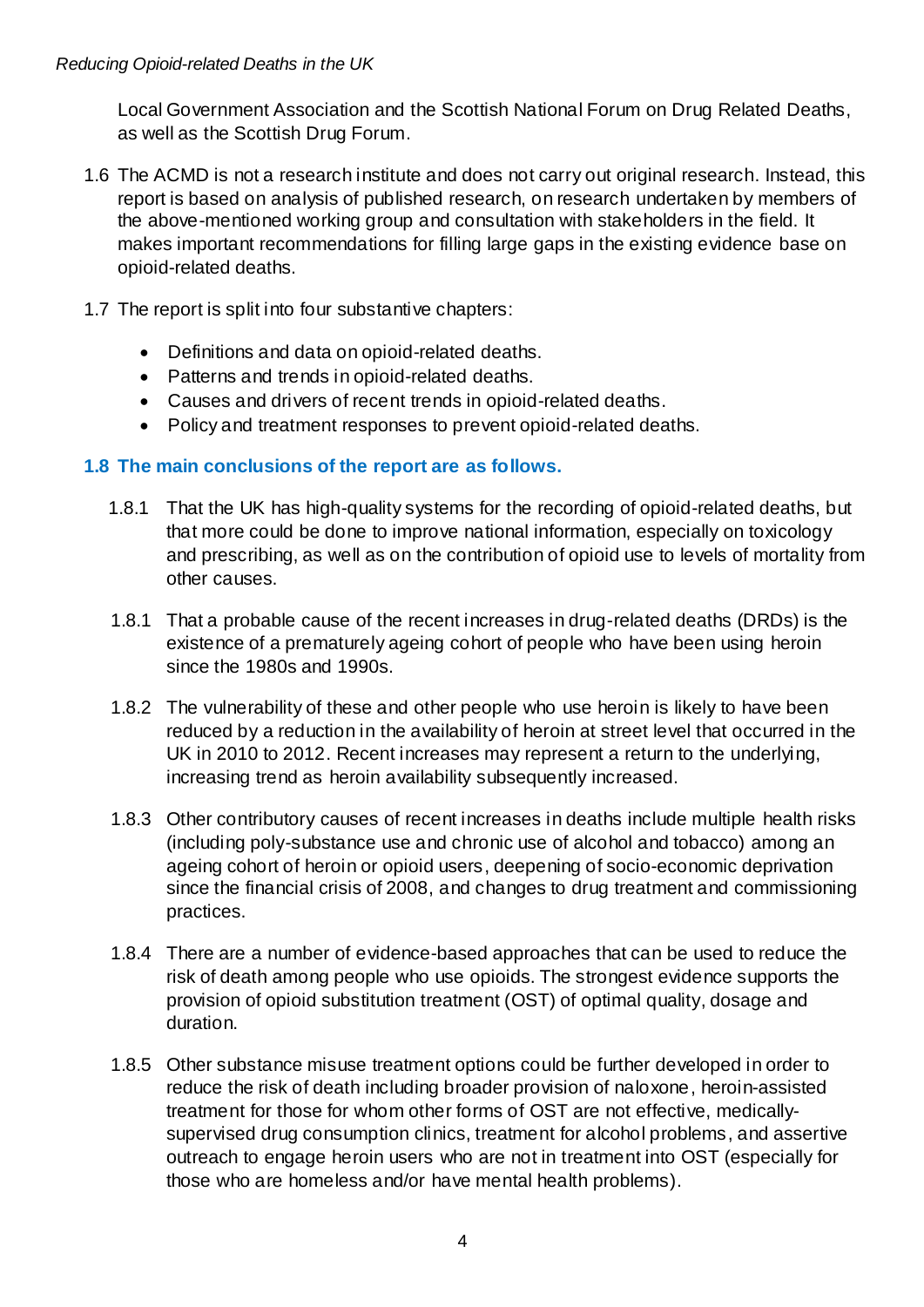- 1.8.6 Improve access for heroin users to treatment for mental health problems, smoking cessation and tobacco harm reduction, HIV / hepatitis B / hepatitis C prevention and treatment, physical healthcare treatment for long-term conditions such as coronary and pulmonary heart disease, and other services (such as housing and employment services) which support wider recovery outcomes could reduce vulnerability to DRDs.
- 1.8.7 The report makes a number of recommendations for the reduction of opioid-related deaths; most importantly that investment in evidence-based OST be maintained. It is estimated that OST was preventing approximately 880 deaths per year in England in 2008 to 2011 (White et al., 2015). Without the expansion of OST that occurred in the 2000s, it is likely that opioid-related deaths would be even higher than they currently are. These services are currently under threat from reductions in local and national funding, especially in England.
- 1.8.8 The age profile of opioid-related deaths (discussed in chapter 3) suggests that relatively few young people are initiating problematic opioid use. Numbers of opioidrelated deaths among people under 30 have fallen substantially since the early 2000s. This suggests that the UK is likely to see a long-term reduction in opioidrelated deaths, as long as there is no new wave of initiation into problematic opioid use (e.g. larger increases in the misuse of heroin, fentanyl and/or oxycodone), as was seen with heroin in the 1980s and 1990s.
- 1.8.9 However, in the short to medium term, we are likely to see an increasing number of deaths among a shrinking population of prematurely ageing, increasingly vulnerable heroin or opioid users. Deaths among this cohort have been reduced and limited by previous government interventions, including those implemented after the ACMD's report in 2000. ACMD calls on the government to renew and extend efforts to prevent these deaths.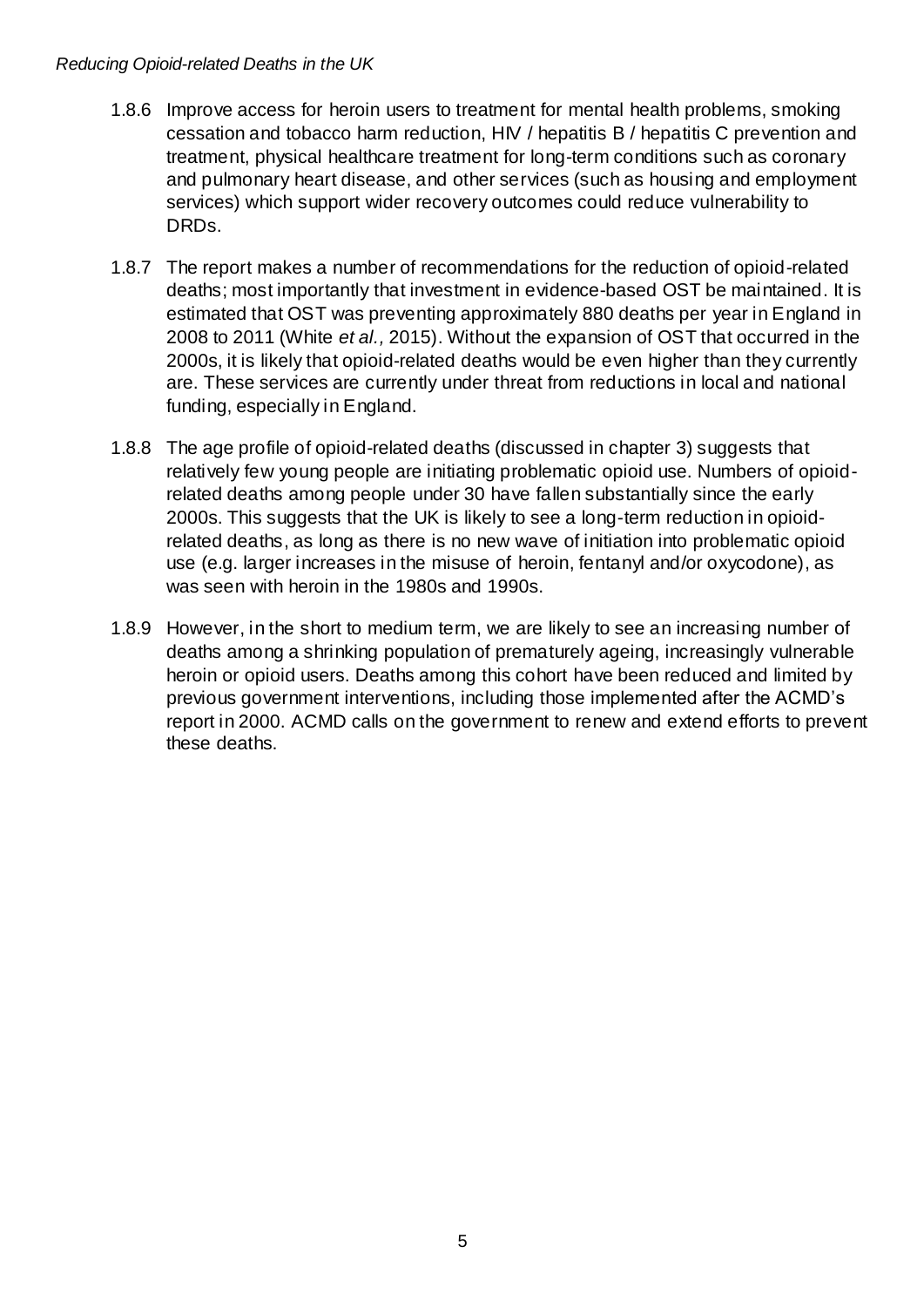# <span id="page-8-0"></span>**2 Definition and data on opioid-related deaths**

- 2.1 National statistics on deaths related to drug poisoning in the UK are monitored using figures provided by ONS, National Records of Scotland (NRS) and the Northern Ireland Statistics and Research Agency (NISRA). An understanding of how opioid-related deaths are defined and measured is essential in order to accurately interpret the annual figures and trends over time, and how they can be influenced by a number of factors.
- 2.2 This chapter explores how opioid-related deaths are defined and measured across the countries of the UK. Consideration is given to comparability both over time and between specific countries within the UK and internationally. Where possible, potential improvements to the current definition are recommended and areas requiring further research are highlighted.

#### **2.3 The definition and measurement of opioid-related deaths in the UK**

- 2.3.1 Opioid-related deaths in the UK are currently defined as a subset of the headline indicator for drug misuse deaths that has been adopted across the UK since 2001 with a baseline year for measurement of 1999.
- 2.3.2 The definition of a drug misuse death is:
	- (a) deaths where the underlying cause is drug abuse or drug dependence (defined as an underlying cause of mental and behavioural disorder due to psychoactive substance use excluding alcohol, tobacco and volatile solvents); and
	- (b) deaths where the underlying cause is drug poisoning and where a substance controlled under the Misuse of Drugs Act 1971 was mentioned on the death certificate (ONS, 2002; Christophersen e*t al.*, 1998).<sup>3</sup>
- 2.3.3 The indicator takes into account the need for international monitoring by the European Monitoring Centre for Drugs and Drug Addiction and is based on the information collected at death registration. Although there are minor differences in definitions used in different countries of the UK, opioid-related deaths are generally defined as drug misuse deaths where an opioid has been mentioned on the death certificate.
- 2.3.4 Specific rules are adopted for dealing with compound analgesics which contain relatively small quantities of drugs listed under the Misuse of Drugs Act, the major ones being dextropropoxyphene, dihydrocodeine and codeine. Where only these drugs are mentioned on a death record, it would not be counted as a drug misuse death if they are part of a compound analgesic (such as co-proxamol, co-dydramol or co-codamol) or cold remedy. Dextropropoxyphene is rarely, if ever, available other than as part of a paracetamol compound and so is excluded on all occasions, whether or not paracetamol or a compound analgesic was mentioned. However,

 3 In Northern Ireland, this definition is subtly different. There, drug misuse deaths are defined as: where the underlying cause is drug poisoning, drug abuse or drug dependence and where any of the substances controlled under the Misuse of Drugs Act (1971) are involved.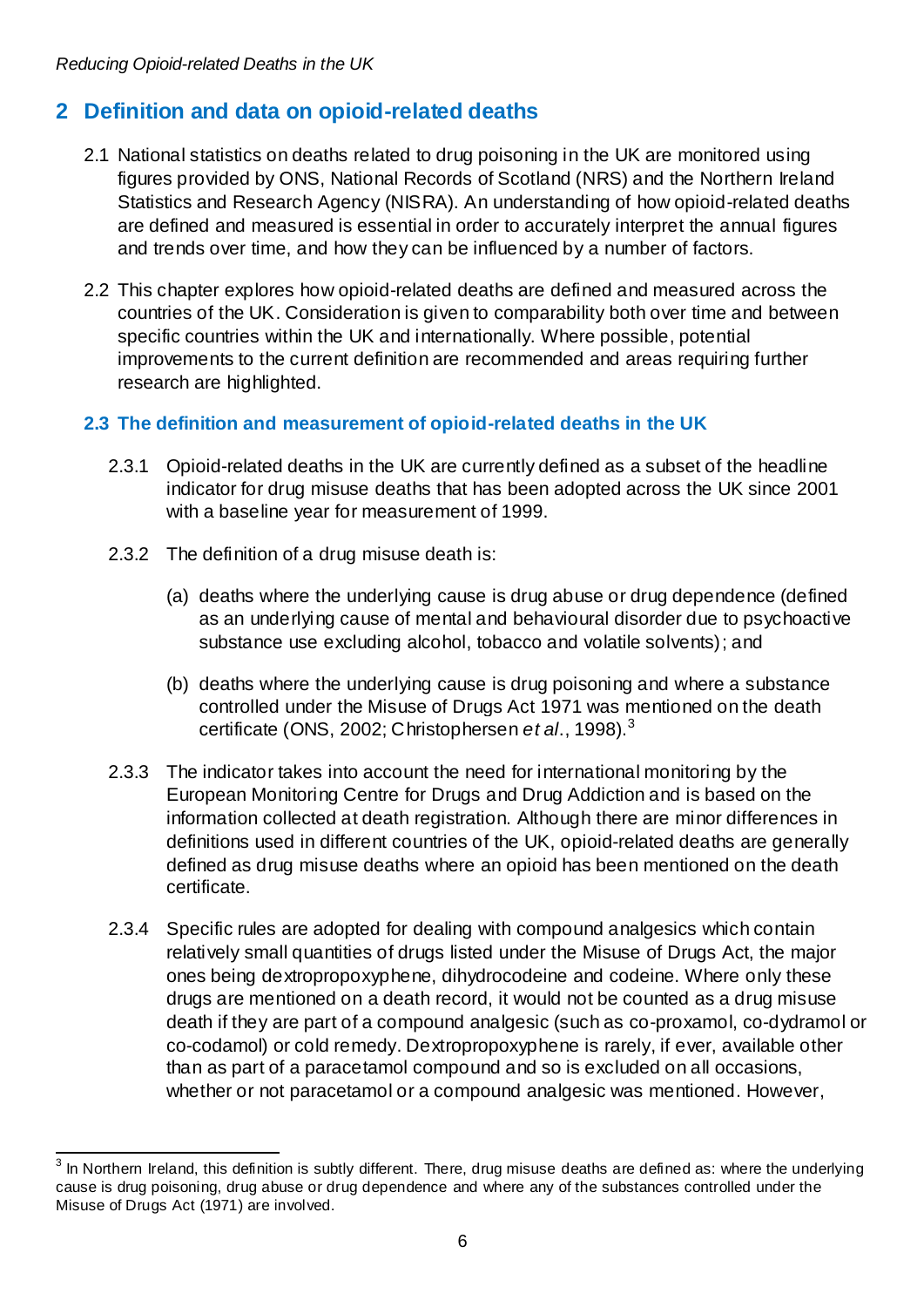codeine or dihydrocodeine mentioned alone will be included as drug misuse deaths as they are routinely available and known to be abused in this form.

- 2.3.5 This headline indicator for drug misuse deaths was developed by a technical working group of experts from across government, the devolved administrations, coroners, toxicologists and drugs agencies as part of the government's action plan, to reduce the number of these deaths [\(Department of Health, 2001\)](http://webarchive.nationalarchives.gov.uk/20130107105354/http:/www.dh.gov.uk/en/Publicationsandstatistics/Publications/PublicationsPolicyAndGuidance/DH_4015217).
- 2.3.6 Methods for measuring opioid-related deaths are comparable across England, Wales and Northern Ireland as the systems of death certification and registration are the same, requiring all deaths related to drug poisoning to be referred to a coroner for investigation. The information on the specific substances involved in the death is derived from all the information provided on the coroner's death certificate.
- 2.3.7 In Scotland, the system of registration differs and requires DRDs to be investigated by a procurator fiscal (NRS: Sources of Information for Coding the Causes of Death). Scottish DRDs are identified using details from the death registration in addition to information from a specially-designed questionnaire, which is completed by forensic pathologists and lists the drugs and solvents that were found.
- 2.3.8 NRS requests this information for all deaths involving drugs or persons known, or suspected, to be drug-dependent. The form asks about the drugs or solvents "implicated in, or which potentially contributed to, the cause of death" and about "any other[s] which were present, but which were not considered to have had any direct contribution to this death". Standard reporting for deaths involving opioids is based on opioids "implicated in, or which potentially contributed to, the cause of death". So the Scottish figures for opioid deaths do not include (relati vely few) drug misuse deaths for which the only reported opioids were present but not considered to have had any direct contribution to the death. They include (relatively few) deaths which are counted as "drug misuse" because of the presence of another controlled substance (e.g. diazepam) and for which the only opioid which was implicated in, or which potentially contributed to, the cause of death was a compound analgesic (see paragraph 2.2.4).
- 2.3.9 Deaths coded to opiate abuse which resulted from the injection of contaminated heroin are included for England, Wales and Northern Ireland. This differs from the approach taken in Scotland, where these deaths have been excluded. This is because the NRS is able to identify deaths which occurred as a result of the use of contaminated heroin, whereas in England, Wales and Northern Ireland these deaths cannot be readily identified.
- 2.3.10 In common with most other mortality statistics, figures for opioid-related deaths in the UK are presented for deaths registered in a particular calendar year. In England, Wales and Northern Ireland a death cannot be registered until the coroner's inquest is completed, which can take many months or even years. This means that opioidrelated deaths registered in a given year within these countries may have occurred in the years prior to the registration year and so are not directly comparable with figures from Scotland where the death registration system differs and almost all deaths are registered in the year they occurred (ONS, 2015; NRS, 2015).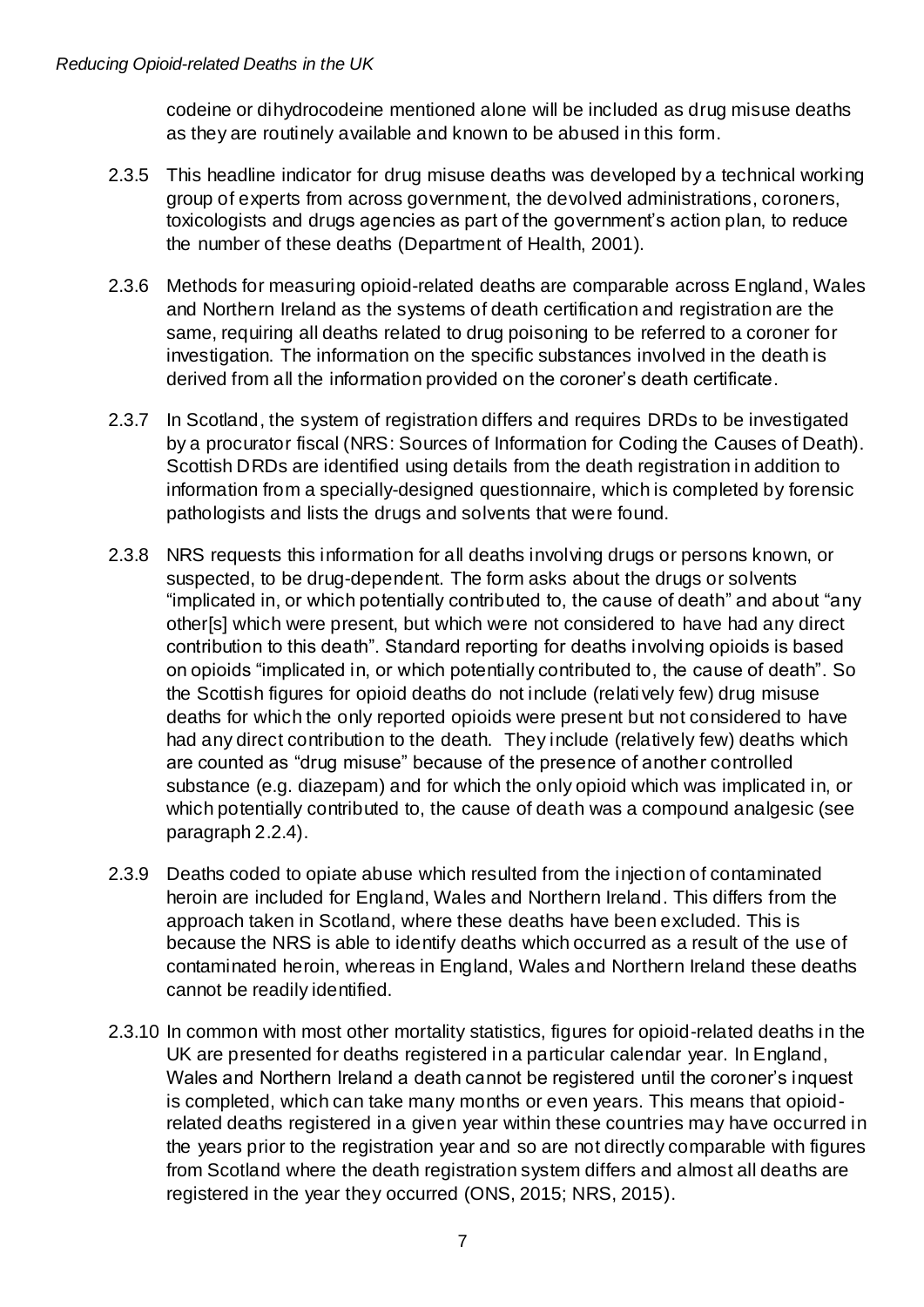- 2.3.11 Delays in receiving information on opioid-related deaths may hinder the effectiveness and timeliness of local responses to such deaths. In Wales and Scotland, the separate, national system for prompt investigation and reporting of all deaths which are suspected to be related to drugs (Welsh Government, 2014; ISD Scotland, 2016a). These systems capture information additional to that which is collected for the national recording of drug-related death statistics; information which is useful to clinicians and policy makers in developing practice and policy. Some areas in England and Northern Ireland have systems in place for prompt investigations of DRDs, but these are not universal and do not report to a central database.
- 2.3.12 It is also important to share information between services on non-fatal overdoses, as these indicate individuals at increased risk of fatal overdose. Protocols for information sharing have been developed; for example, between ambulance and other services in some areas of Scotland (Scottish Drug Forum, 2016) and in Brighton and Hove (response to ACMD, August 2016). As a result of its joint inquiry with the Local Government Association, Public Health England has recently recommended greater information sharing on both fatal and non-fatal overdoses (Public Health England, 2016a).
- 2.3.13 Despite the noted differences, the measurements of opioid-related deaths in the UK are based on high-quality death certification systems that all use common International Classification of Disease coding. The definitions are based on an agreed headline indicator of drug misuse deaths for the UK. These systems ensure that there is broad comparability and consistency in the reporting of opioid-related deaths across the UK.

#### **2.4 Improving the definition and measurement of opioid-related deaths in the UK**

- 2.4.1 The agreed definitions and standards for the measurement of opioid-related deaths provide a useful indicator that can be used both nationally and internationally. However, as the indicator is based on the information collected at death registration, there are known issues with quality and comparability over time and improvements could be made.
- 2.4.2 The primary function of the coroner or procurator fiscal is to establish the circumstances and cause of death and to investigate the possibility of any criminal involvement. Collecting statistical data and informing local service provision are secondary concerns. If a post-mortem is carried out it may, but does not necessarily, include a toxicological examination.
- 2.4.3 Where a toxicological examination is carried out, there is still no guarantee that all substances present in the deceased's body will be identified; only those drugs which are tested for will be detected. Technical advances may enable the detectio n of small quantities of substances that could not have been found in the post-mortems that were performed several years ago; the range of opioids (and other substances) for which tests are conducted may change. Where several substances are detected, the post-mortem may not be sufficiently detailed to detect which one was primarily responsible for the death. Even if a detailed post-mortem and toxicology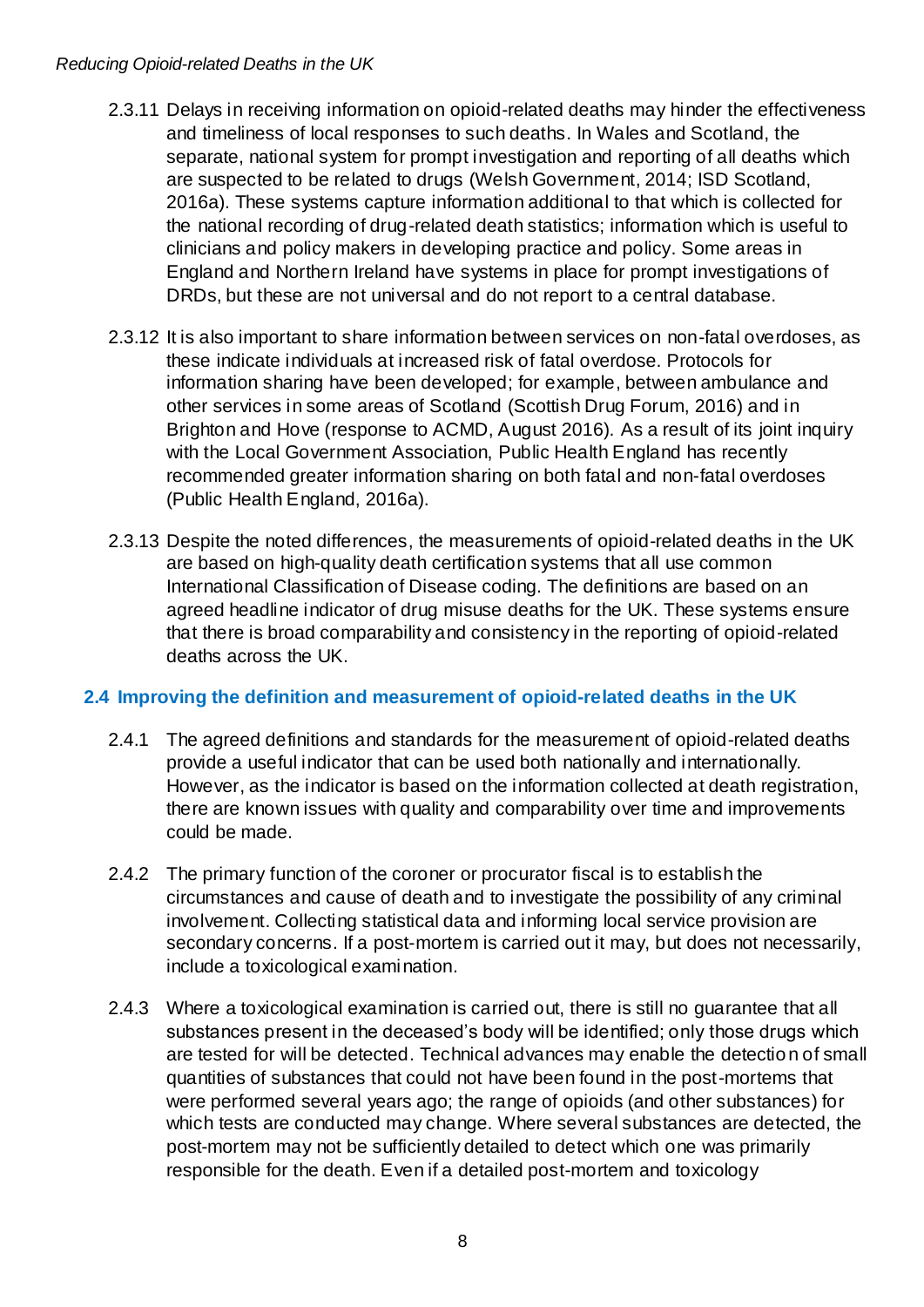examinations are conducted, it may still be difficult to ascribe death to specific substances.

- 2.4.4 These circumstances pose specific issues with the data on opioid-related deaths. Only a general description was recorded on the coroner's death certificate (such as 'drug overdose' or 'multiple drug toxicity') for 12.5% of drug poisoning deaths registered in England in 2015 and for 6% of drug poisoning deaths in Northern Ireland in 2014 (ONS, 2016; NISRA, 2015). It is likely that some of these deaths will involve opioids.
- 2.4.5 An increasing proportion of DRDs reported involve more than one substance, often in combination with alcohol (ONS, 2015; NISRA, 2015; NRS, 2016). However, as there are no standardised collections across the UK of what toxicological assessments have been carried out, it is currently impossible to tell whether this reported increase in deaths involving multiple substances is due to a genuine increase in multiple drug use or an increase in the amount of substances being tested for or being identified under toxicological examination.
- 2.4.6 It is possible that an individual had a complex pattern of drug use including addiction to, or regular use of, several substances or switching between substances. Similarly, an individual may have problems with a particular opioid, for example heroin, but die from an overdose of a different opioid drug such as methadone. The detail on all the substances involved in this type of death is not likely to be present in information solely based on death registrations.
- 2.4.7 Many drugs of abuse may also be prescribed for medicinal use and, conversely, many medicinal drugs are taken for recreational or other use. This is a particular issue for opioids as generally no information is received during the death registration process on whether an opioid implicated in a death was prescribed, bought over the counter (OTC) or illegally obtained.
- 2.4.8 The National Programme on Substance Abuse Deaths, St George's, University of London, aims to address some of these identified issues with data collection, specifically requesting more detailed information from coroners on the circumstances surrounding the death and the inquest proceedings. Information is submitted to the programme on a voluntary basis, therefore the geographical coverage across the UK is not complete and the figures are not consistent with those produced by the national systems. More could be done to improve links with the national statistics.

#### **2.5 Recording deaths where other issues are involved**

- 2.5.1 Monitoring DRDs based on deaths with an underlying cause of drug poisoning ensures consistency and comparability internationally as the conditions on the death certificate as coded using the World Health Organization's (WHO) International Classification of Diseases, Tenth Revision (ICD-10) and the underlying cause is selected from those conditions according to internally agreed rules (WHO, 2016).
- 2.5.2 There will, however, be certain types of opioid-related deaths that are not captured using this approach, either because the opioid use is not selected as the underlying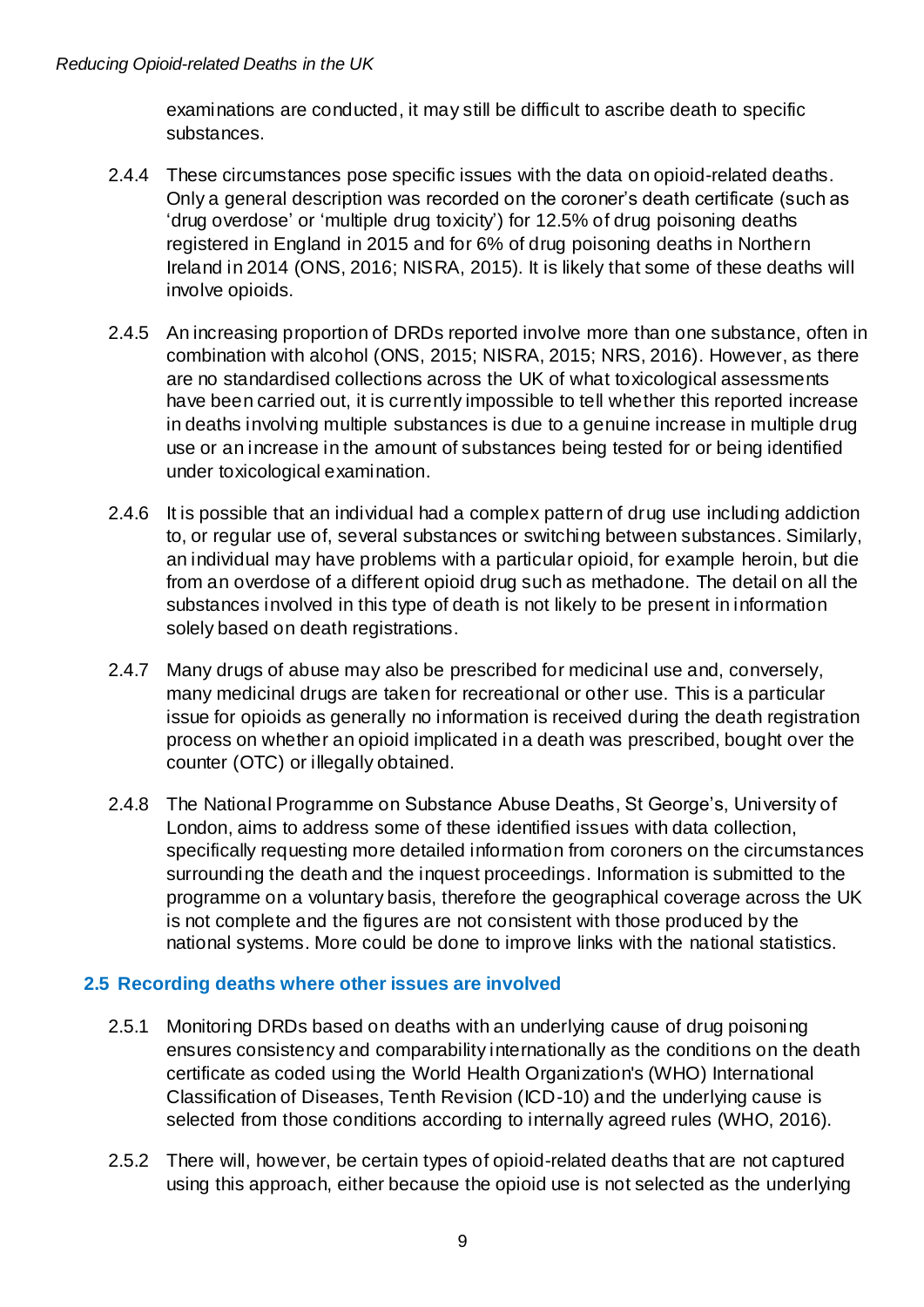$\overline{a}$ 

cause or because opioid use may not be known by the certifier. Where it is known that opioid use was indirectly involved in a death this may sometimes be omitted from the death certificate for the sake of the relatives who may be concerned about the stigma attached to drug abuse (Christophersen et al.,1998). Deaths that arise from chronic conditions and infections where opioid use or injecting has contributed, may not be recorded as an opioid-related death. Only 38 drug misuse deaths registered in England and Wales in 2015 where an opioid was mentioned were not recorded as being an accidental poisoning (1,665 deaths), a suicide (284), or an assault by drugs (3). $^4\,$ 

- 2.5.3 The ageing profile of opioid users is a known phenomenon (Gossop, 2008; Gfroerer et al., 2003). Older opioid users commonly present with a range of multiple morbidities (Clausen et al., 2009; Hser at al., 2004). Deaths involving blood-borne viruses and infections acquired by injecting opioids, such as HIV/AIDS, hepatitis, clostridium novyi, anthrax, septicaemia and necrotising fasciitis, are likely to be underestimated (Berger et al., 2014; Hanczaruk et al., 2014; Kimura et al., 2004; Mathers et al., 2013; McGuigan et al., 2002; Powell et al., 2011). Globally, it has been estimated that injecting drug use (largely of heroin) contributes substantially to the health burden, including deaths, associated with HIV, hepatitis C and hepatitis B (Degenhardt et al., 2016). Furthermore, the risk of fatal overdose increases substantially with age (Pierce et al., 2015). The age-related increase in DRD-risk is particularly marked for methadone-specific DRDs (i.e. methadone but neither heroin/morphine nor buprenorphine implicated in the death) (Gao et al., 2016). Moreover there is evidence of an interaction between older age and hepatitis C infection in elevating DRD-risk (Merrall et al., 2012). A number of international cohort studies of treated drug users have found that the problematic use of illicit drugs is associated with an increase of excess mortality (Bird, 2010; Crump at al., 2013; Degenhardt et al., 2011; Merral et al., 2012). Within England, mortality in opioid users is elevated for a number of causes which would not be included under the current definition: infections, respiratory, circulatory and liver diseases as well as suicides and homicides not directly related to drug poisoning (Pierce *et al.*, 2015).
- 2.5.4 Drug use is also associated with higher risk of road traffic and other accidents, such as falls from heights and drowning where the perception or assessment of risk is impaired and reaction times slowed (Clausen et al., 2009; Degenhardt et al., 2011). In 2014, at least 3% of all fatal road traffic accidents in Great Britain noted that the driver or rider being impaired by drugs was a contributory factor (Department for Transport, 2015). These cases will also not be included in the standard definition as road traffic accident would be recorded as the underlying cause.

<sup>4</sup> Even some of these 38 deaths that were recorded under 'mental and behaviour disorders due to drug use' may have been poisonings, as the coroners' reports of them included phrases such as 'respiratory depression' and 'hypoxic brain injury'; both sequelae of opioid overdose.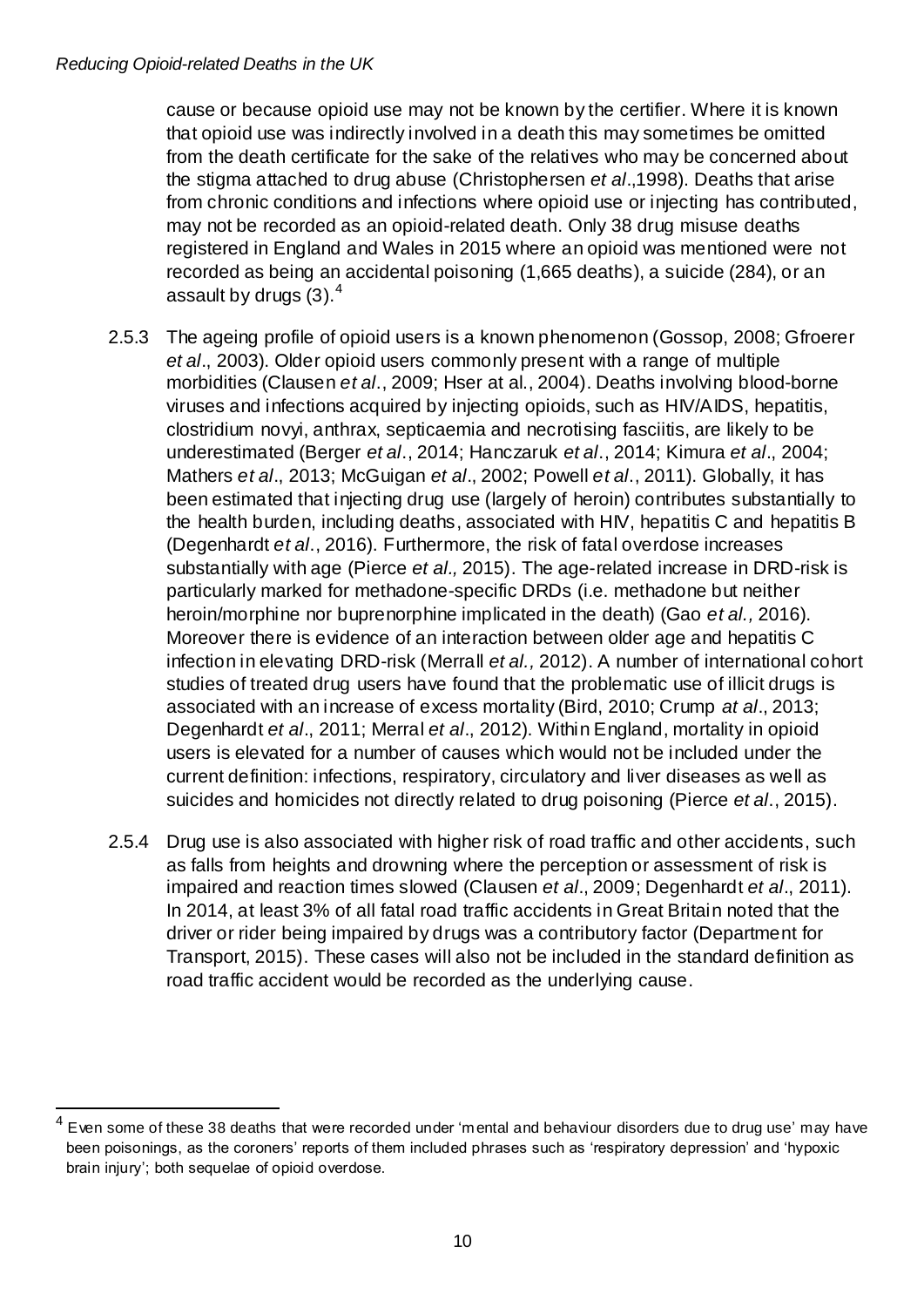#### **2.6 Linking information on deaths to other data**

- 2.6.1 A number of recent studies demonstrate the feasibility and utility of linking treatment and mortality data to improve our understanding of deaths related to drug use, including both fatal overdose and deaths due to other causes (White et al., 2015; Pierce et al., 2015; Pierce et al., 2016).
- 2.6.2 Data collected by the National Programme on Substance Abuse Deaths at St Georges University of London suggest that for many people whose death was related to methadone, there was no record that they had been prescribed. However, information on prescriptions is not systematically reported by coroners (Claridge & Goodair 2015).
- 2.6.3 At a local level, in Scotland and Wales there are initiatives for local partner reporting and investigation of DRDs which provide invaluable data, analysis and local intelligence. In England, with changes in commissioning and the move to local health and well-being boards, standardised national reporting of local systems is problematic. Many of the mandatory reporting structures for serious incidents and DRDs are located in local health rather than local authority commissioning structures. While most substance misuse providers have systems for investigating serious incidents and deaths, there are no standard reporting requirements or mechanisms for collecting data from these reports at regional or national levels.

#### **2.7 Conclusions**

- 2.7.1 Collecting accurate information and data on DRDs is critical to understand trends in premature deaths among opioid users. Understanding trends in who is dying of drug poisoning and why is critical to informing strategies to reduce these deaths at national and local levels. There is a particular need to provide better and more comparable information from toxicological tests carried out on the deceased, and to record whether people who die from an opioid-related death are in receipt of a medical prescription for an opioid.
- 2.7.2 The current definition and measurement of opioid-related deaths across the UK is consistent and useful. However, it has been noted that there are several weaknesses in the current collection methods that mean the trends over time can be difficult to interpret. Improving the processes for defining and measuring opioid-related deaths would ensure that policy makers have better information to make better decisions to reduce deaths. This could be achieved by greater standardisation of coroners' reporting of drug-related deaths.
- 2.7.3 In particular, it is currently impossible to assess whether the increase in deaths involving poly-drug use (including opioids) observed in the data is evidence of an increasing trend of use or better identification and recording. Better measurement of deaths involving multiple substances, particularly where opioids are involved, would provide a better understanding of the complex treatment needs of users and potentially allow multiple substance use to be highlighted in harm reduction campaigns.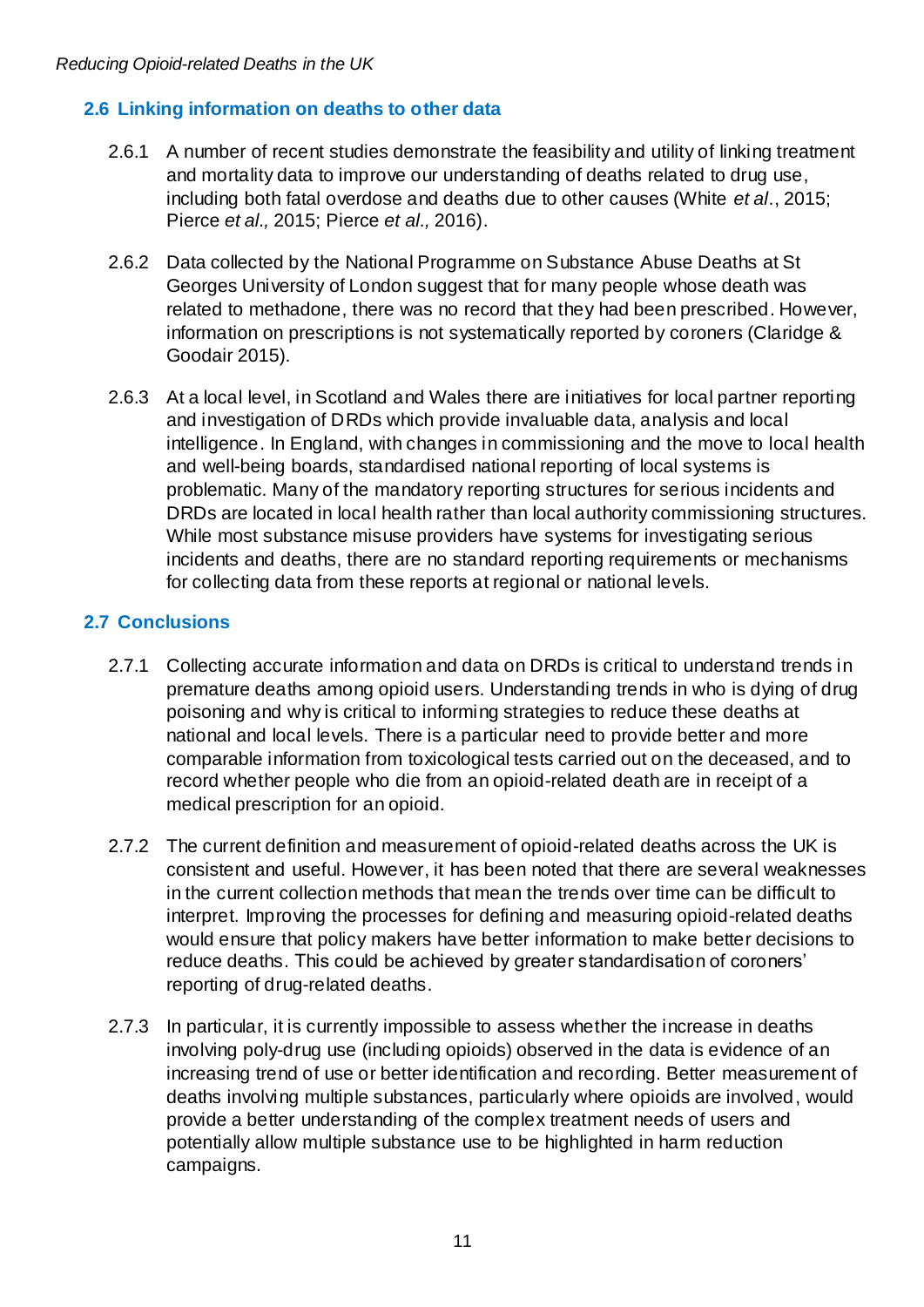- 2.7.4 The opioid-misusing population in the UK is ageing and known to have multiple and complex health problems (Royal College of Psychiatrists, 2011). The current definition does not capture the wider burden of opioid use on a range of infections and chronic diseases. Estimating the wider burden of opioid use, particularly the potential contribution to chronic conditions, would enable better and more targeted service planning. In order to do this, better systems are needed for defining and capturing data on all premature deaths among opioid users with particular consideration given to chronic ill health and all external causes in addition to poisoning.
- 2.7.5 Some areas of the UK have systems in place to deliver prompt, multi-agency investigations of deaths that are suspected to be drug-related. In Wales, this feeds into a national database. Such prompt investigation and reporting can improve the local and national responses to opioid-related deaths.
- <span id="page-14-0"></span>2.7.6 The ACMD recommends improving the current processes by creating data standards for local reporting that feed into national systems. This may include coroners reporting, toxicological assessments to understand poly-substance use, local partnership investigations and information sharing on DRDs and non-fatal overdoses, strengthening links between national datasets including death registrations, and national treatment monitoring systems.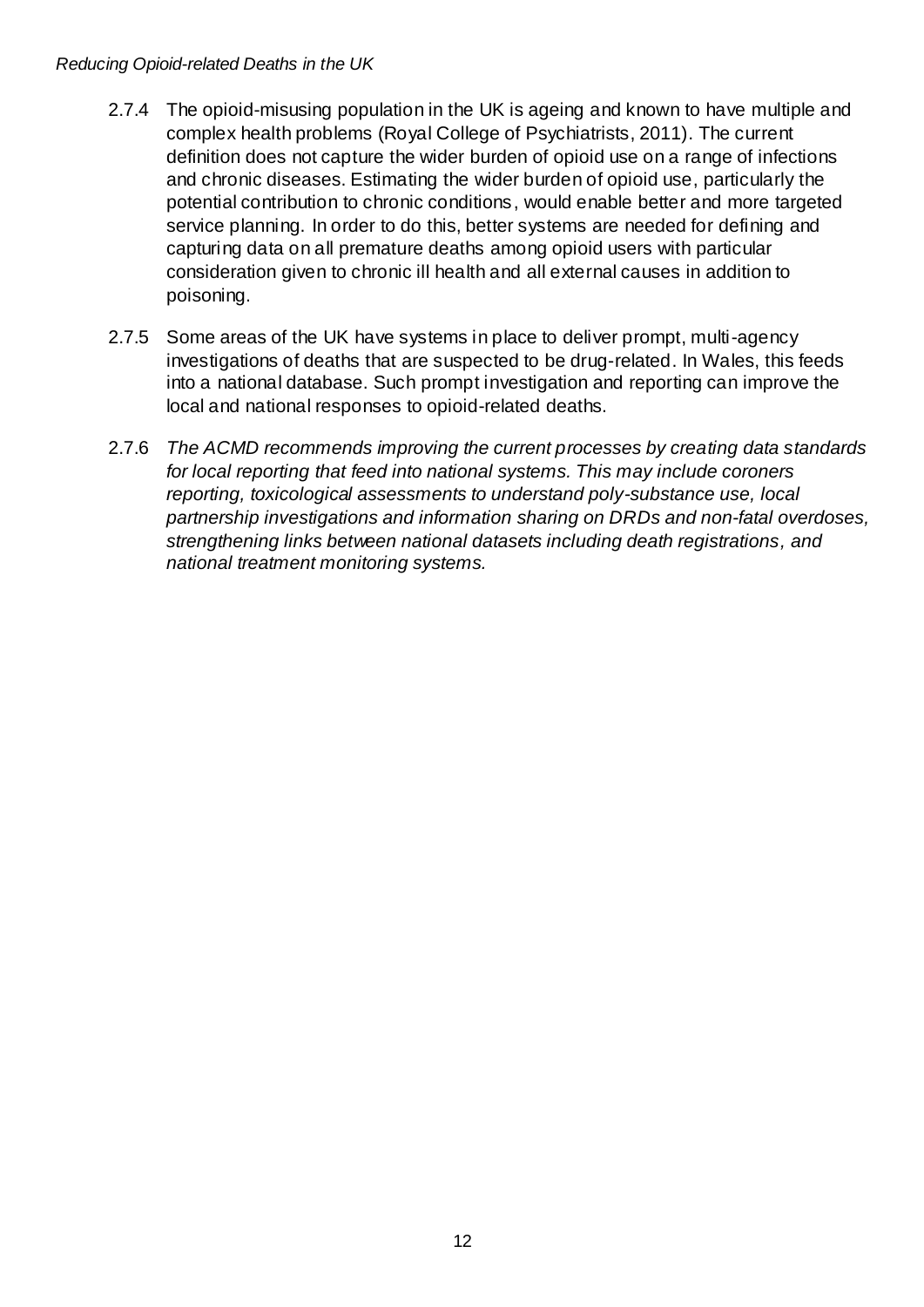# <span id="page-15-0"></span>**3 Patterns and trends in opioid-related deaths**

#### **3.1. Trends in the number of deaths involving opioids**

- 3.1.1 Figure 1 shows the trend in the number of deaths involving opioids in England, Scotland, Wales and Northern Ireland by the year in which deaths occurred, rather than the year in which they were registered. Although the annual number of deaths fluctuated somewhat, none of the jurisdictions exhibited a sustained increase in opioid-related deaths over the last five years of the period shown. England, Scotland and Wales exhibited a diminished number of deaths during 2010, the period of reduced availability of heroin at street level. The number of deaths in Northern Ireland is small, but exhibited a similar pattern at that time. However, in Scotland the annual number of deaths returned rapidly to around the levels seen in 2008 and 2009 and, despite a modest decline in 2012 and 2013, increased again markedly (not shown) in 2014 with registration data for 2015 suggesting a further increase. In England, the annual number of deaths remained at a lower level for several years, before returning to the previous levels in 2013. In Wales the annual number of deaths remained at a much reduced level following the 2010 'dip'.
- 3.1.2 These figures were received prior to the publication of the most recent statistics for DRDs in England & Wales and Scotland, which show a substantial increase in DRDs registered during 2015 for all three countries. These suggest that the trend in opioidrelated deaths has regained its pre-2010 trajectory.

<span id="page-15-1"></span>



3.1.3 In England there were substantial year-on-year increases in the number of opioidrelated deaths during the 1990s, likely to have been driven by an increasing number of people using heroin. This sustained increase peaked in 2000 (1437 deaths), with a clear decline in each of the subsequent three years. The annual number of deaths increased again from 2004 and by 2007 (1490 deaths) slightly exceeded the peak observed at the start of the decade.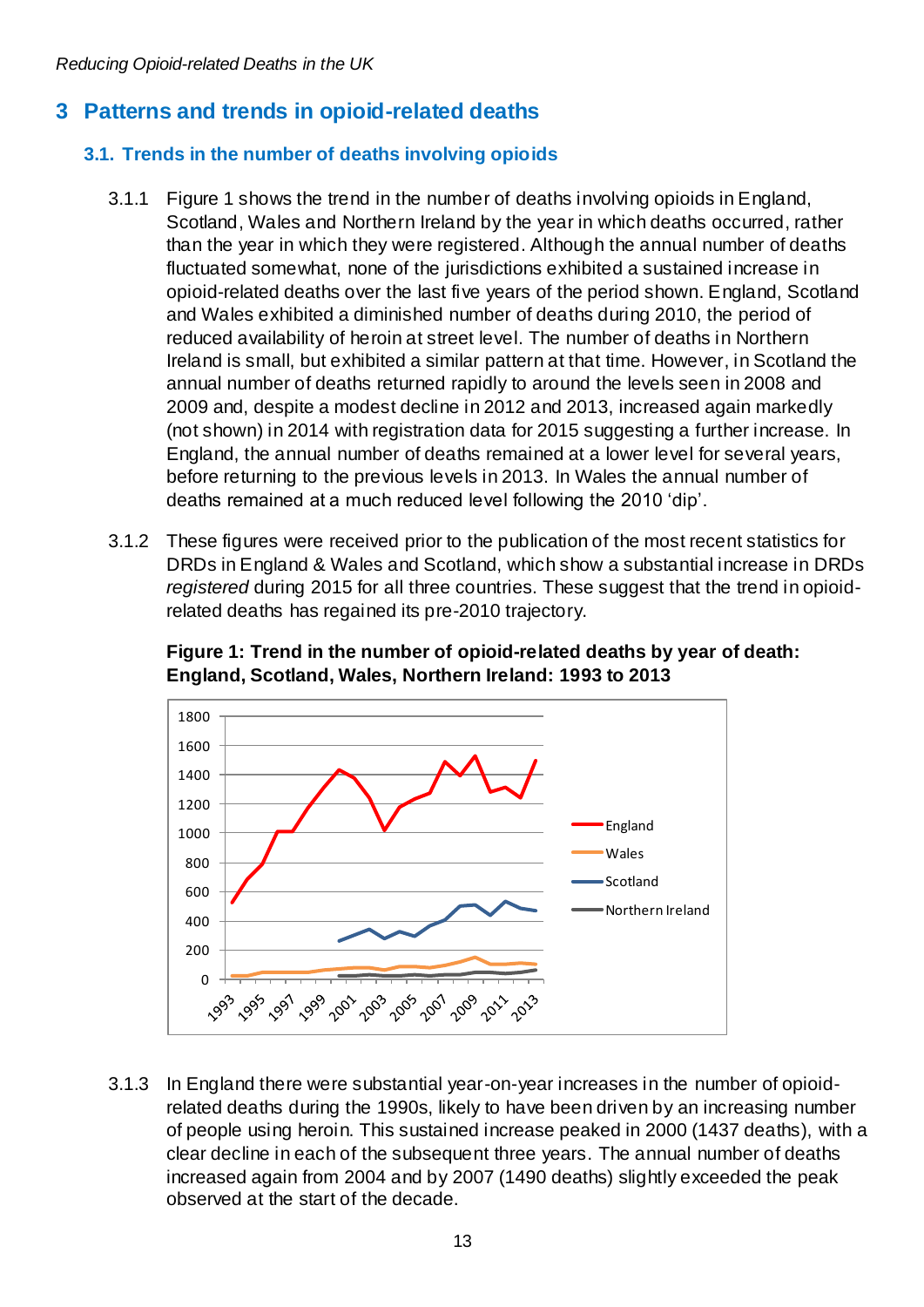- 3.1.4 The available time series for Scotland is shorter. Although the general pattern between 2000 and 2010 was similar to that for England, by 2009 the annual number of deaths (509) in Scotland was much greater than at the start of the decade (258).
- 3.1.5 The number of deaths in Wales is smaller and, notwithstanding a slight 'dip' in 2003 (as also observed in England and Scotland), exhibits gradual year-on year increases throughout the time series, doubling between 2000 and 2009 (from 73 to 150 deaths), until the period of reduced availability of heroin.
- 3.1.6 The number of deaths in Northern Ireland during 2013 (58) was almost three times that observed in 2000 (21).
- 3.1.7 Figure 2 shows the number of deaths in England and Wales involving opioids each year according to decade of birth (those born prior to the 1950s or after the 1980s account for a very small number of deaths and are not included here). The figures shown here are a three-year moving mean, to smooth short-term fluctuations in the figures. It is important to consider that onset of illicit opioid use typically occurs between the latter teens and mid-twenties. Members of the 1980s birth cohort first started to appear in the DRD data during the late 1990s and their numbers built gradually over the subsequent decade. While the latter group contributed to an increasing trend between 2005 and 2009, their numbers plateaued thereafter. Consistently, the vast majority of deaths have occurred among those born during the 1960s and 1970s, which are the birth cohorts which reached typical age of onset during the heroin 'epidemic' which started in the early 1980s and which is thought to have subsided during the mid- to late-1990s.



<span id="page-16-0"></span>**Figure 2: Decade of birth for opioid related drug misuse deaths by year: number of deaths (3 year moving mean): England and Wales**

- 3.1.8 Data for Scotland are available for a shorter time series (2000-2014), so cannot be incorporated in Figure 2, but show a similar trend for that period.
- 3.1.9 The number of deaths in Northern Ireland is small and analysis by subgroups is subject to considerable annual fluctuation, but it is perhaps notable that a larger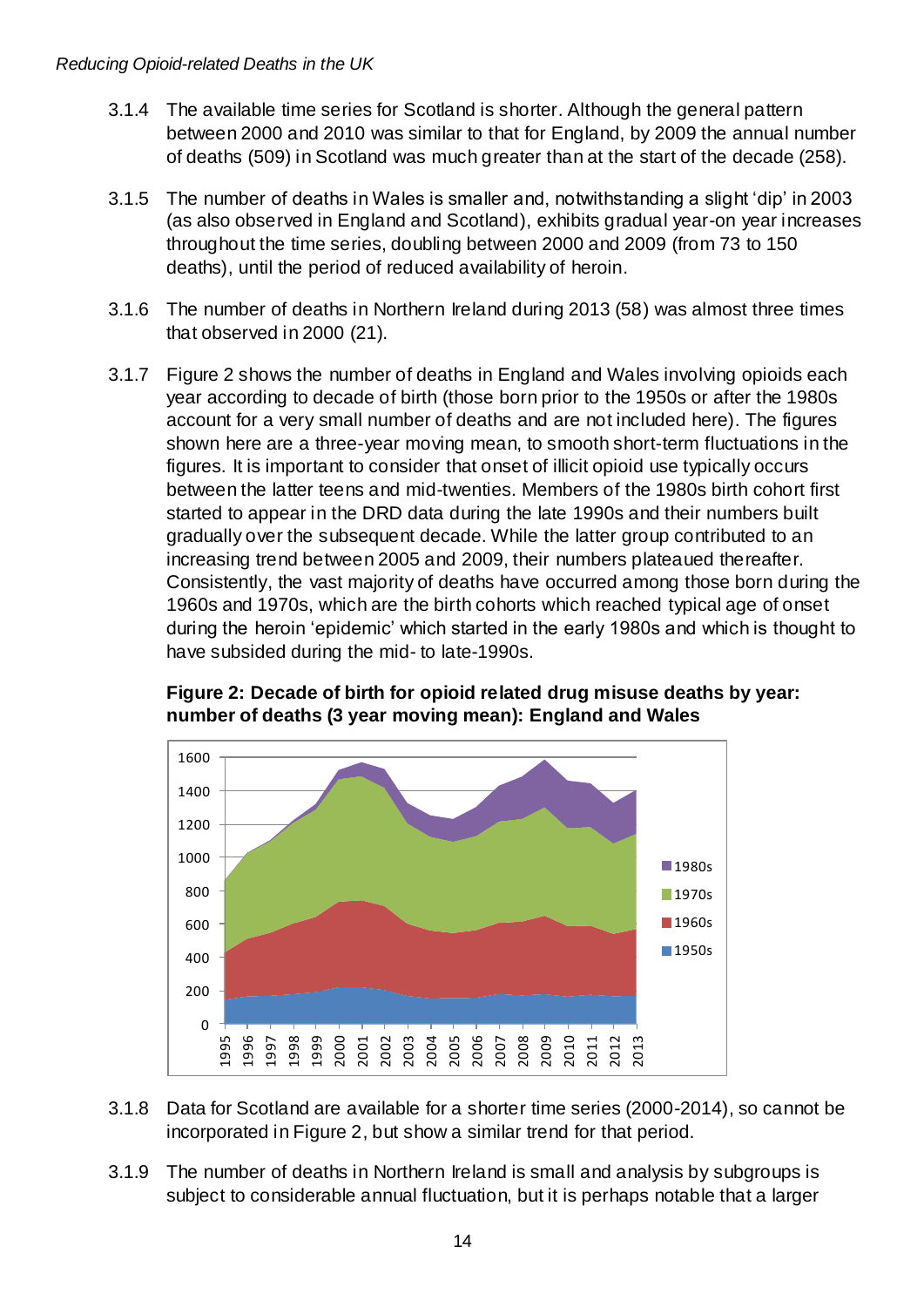proportion (30% to 40% in some years) of deceased persons is from the 1980s birth cohort than in the other jurisdictions.

- 3.1.10 Figure 3 shows the three-year moving mean for the number of opioid-related deaths that occurred each year in England and Wales, by age at death. The early part of the trend shows increasing numbers of deaths among all age groups, most markedly among those under the age of 30 years and aged 30 to 39 years. This is likely to reflect increasing prevalence of opioid use in those groups, who initiated opioid use during the early 1980s (the initial phase of the heroin 'epidemic') and because significant numbers of young people initiated opioid use during the 1990s (the latter phase of the heroin 'epidemic'). From around 2001 the pattern started to shift:
	- The number of deaths fell very sharply among the under 30s.
	- It plateaued among those in their 30s.
	- Following a brief hiatus, it increased among those in their 40s.

It is plausible that, at this stage:

- the number of users under 30 years declined as people who use heroin aged out of their 20s, at a time when fewer young people were initiating opioid use;
- the number of users in their 30s was fairly static, because those users moving from their 30s to their 40s were replaced by those moving from their 20s to their 30s;
- the number of users in their 40s increased as the early initiates of the 1980s reached the end of their 30s.

The number of deaths among younger users continued to decline, reasonably consistently, for the remainder of the time series, albeit with a brief plateau from 2006 to 2009. Towards the end of the time series, the number of deaths among those in their 30s started to decline, which may reflect a population that was entering its 40s with reduced 'replacement' from younger age groups. The number of deaths among those in their 40s increased each year, overtaking deaths among the younger two age groups. At the same time, there was a discernible increase in the gradient of the trend line for those aged 50 to 59 years and a slightly later, more modest, increase for those aged over 60 years.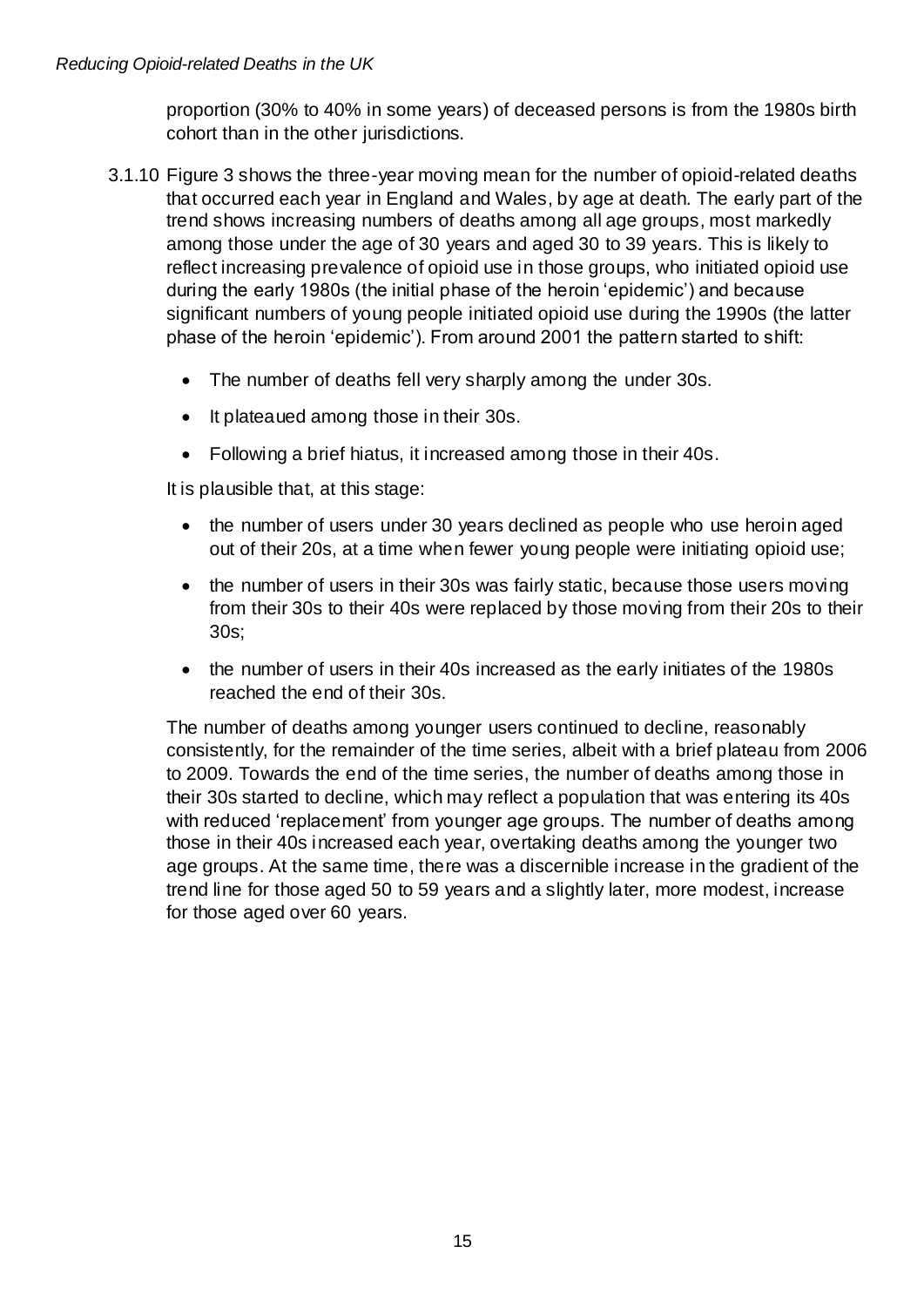<span id="page-18-0"></span>



- 3.1.11 Figures for Scotland show a similar overall pattern with respect to ageing, but the trend is delayed by around a decade compared to England and Wales. Figures for Northern Ireland are too small to allow meaningful comparison by age group.
- 3.1.12 It is important to consider that all of these changes occurred against the backdrop of changes in the context of opioid use which, themselves, are likely to have had an impact on the trend in DRDs. The early 2000s saw a considerable expansion in the treatment system (OST being protective against fatal overdose) (Pierce, et al., 2016).
- 3.1.13 The increase in the number of deaths among older users is particularly striking, given that we would expect the size of the opioid-using cohort to dwindle over time, and with age, due to exit from the using population via death or abstinence. However, there is strong evidence that the risk of fatal overdose among opioid users increases substantially with age (Pierce, et al., 2015; Pierce, et al., 2016; Merrall, et al., 2012). The risk among those over the age of 45 is approximately double that for those under the age of 25 years. Thus, it is likely that we are observing an increasing rate of opioid-related death among a dwindling population of users who are ageing.
- 3.1.14 Figure 4 shows the mean age at death for males and females (England and Wales). The mean age at death is consistently higher for women than for men, as in the general population. This is likely to reflect that female opioid users have a very much lower risk of fatal overdose than males at younger age, but that this risk atrophies with age (Pierce, 2015).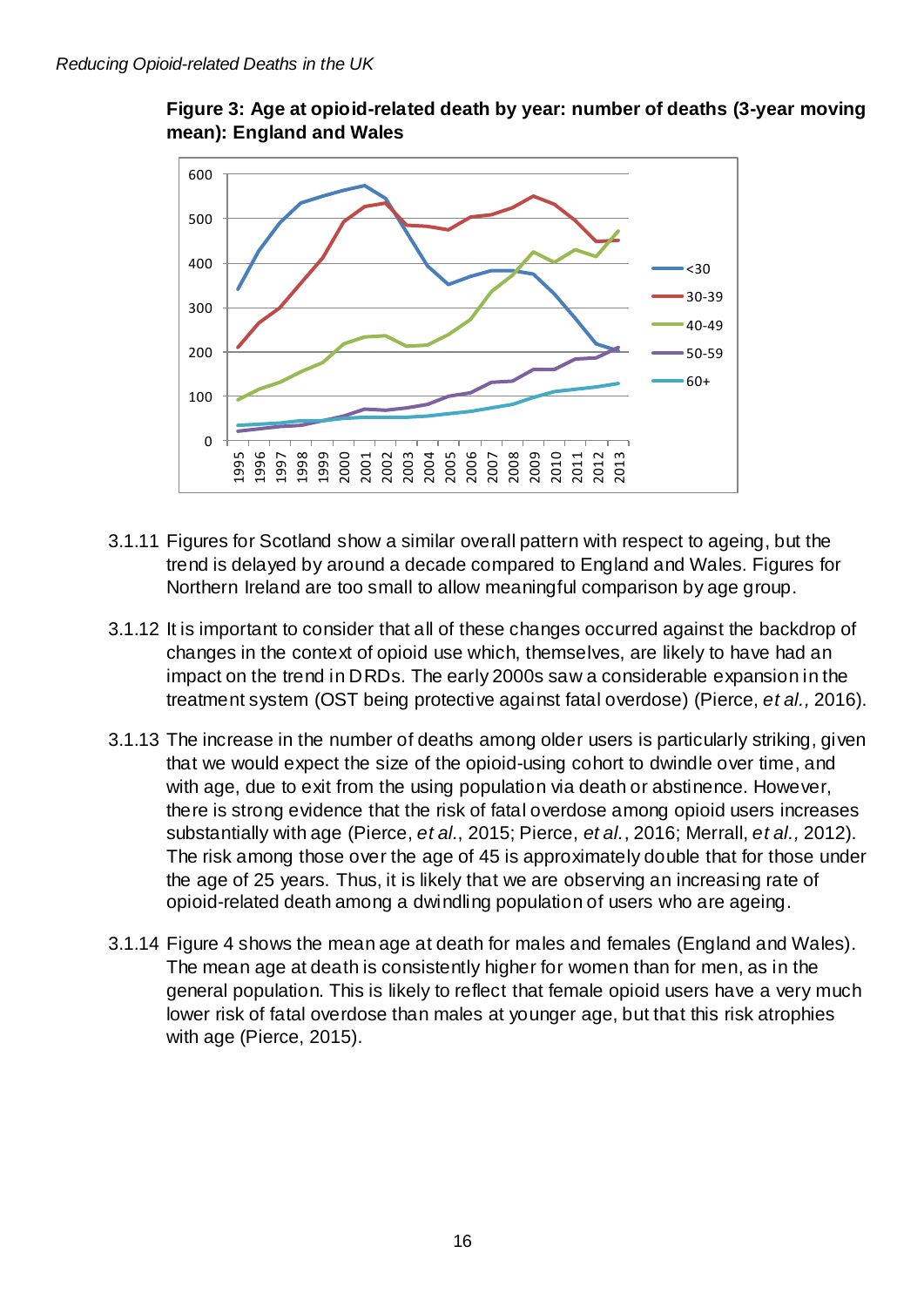<span id="page-19-0"></span>

**Figure 4: Mean age (years) of opioid-related deaths by year by gender: England and Wales**

3.1.15 Figure 5 shows the (three-year moving mean) number of opioid-related deaths of men and women (England and Wales). Most deaths occurred among males, but women have tended to account for an increasing proportion of deaths in recent years and the number of female deaths increased consistently across the time series, in contrast to the variability in the number of deaths among males. Again, these observations may reflect partially the lesser risk that women experience at younger age (Pierce, 2015) combined with their faster acceleration in risk with age, bearing in mind that, for both genders, the opioid-using population has aged over the course of the time series.

<span id="page-19-1"></span>

**Figure 5: Number of opioid-related deaths by year by gender (3-year moving mean): England and Wales**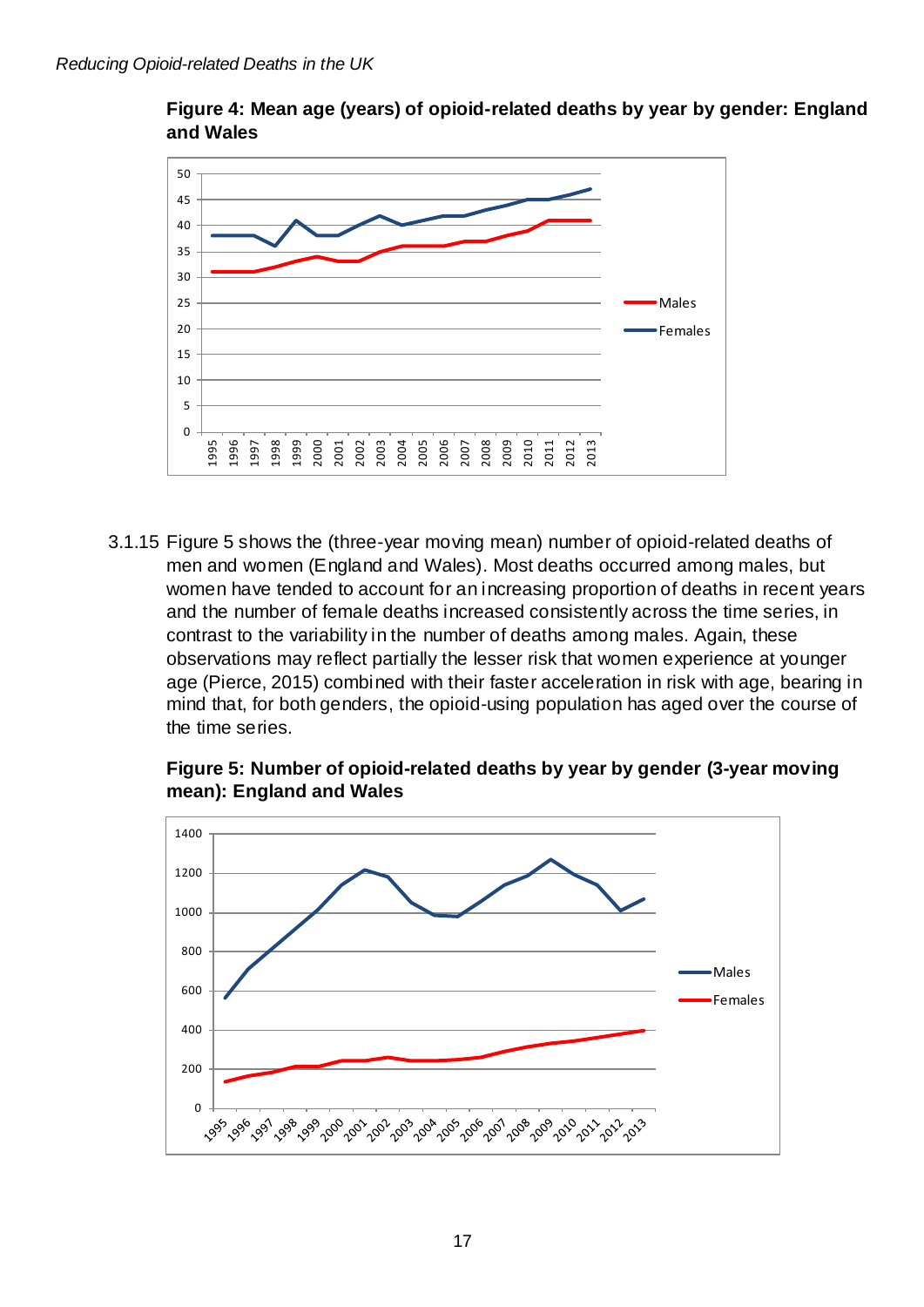#### 3.2 **Trends in the type of opioid(s) involved in opioid-related deaths**

<span id="page-20-0"></span>3.2.1 Figure 6 shows the trend in the type of opioid involved in opioid-related deaths in England and Wales.

**Figure 6: Trends in the type of opioid(s) involved in opioid-related deaths: 1993 to 2013: England and Wales**



- 3.2.2 It is important to note that there may be variations in the extent of toxicology screening over time and that trends in the drugs detected in toxicology ma y be influenced by this variation. Notwithstanding this, most opioid-related deaths involve heroin/morphine and thus the trend for these largely mirrors the overall trend for opioids. There has been a marked and consistent year-on-year increase in the number of deaths found to involve tramadol and also in deaths found to involve codeine (excluding compound formulations). The most recent data (for 2015 registrations of deaths) shows a subsequent decline in deaths related to tramadol, which may reflect its control under schedule 3 of the Misuse of Drugs Act in 2014, following the ACMD's advice on this in 2013 (ACMD, 2013a).
- 3.2.3 The recent and increasing appearance of oxycodone and fentanyl, albeit in small numbers of deaths (51 and 33, respectively, in 2013), is striking. These substances have been associated with large increases in opioid-related deaths in North America (King et al., 2014). The scale of the increase in the UK is not as large, but should be cause for close monitoring of future trends.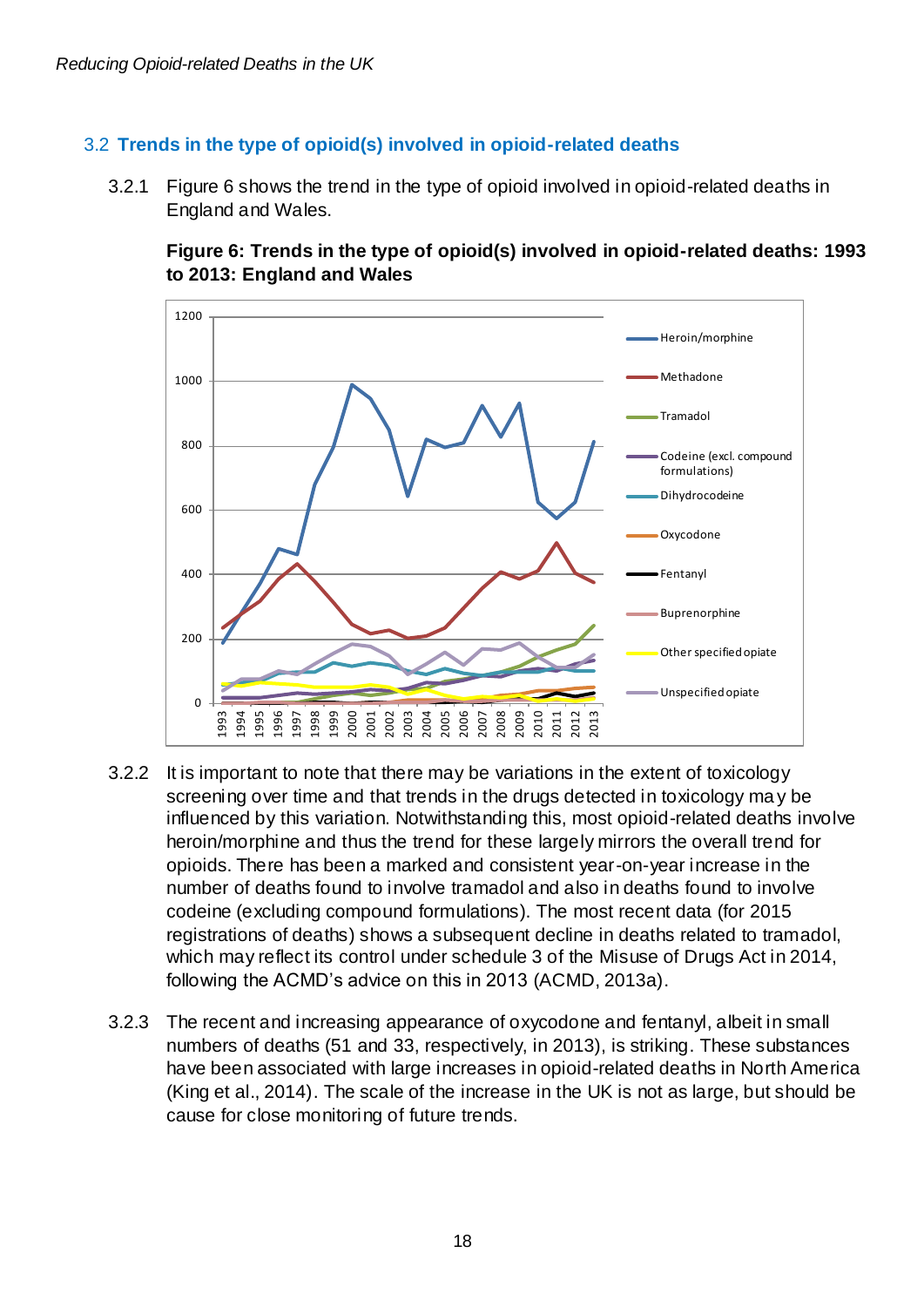3.2.4 Figure 7 shows that heroin/morphine was the drug most commonly involved in the 1,609 deaths involving opioids in England and Wales during 2013 (51%). <sup>5</sup> This proportion has varied during the last decade of the time series, from as little as 40% (2011) to as much as 65% (2004). Methadone was involved in around a quarter of deaths. The proportion of deaths involving tramadol increased very markedly up to 2013; during 2013 it was involved in 15% of deaths involving opioids. More than one substance was present in most opioid-related deaths).



#### <span id="page-21-0"></span>**Figure 7: Type of opioid involved in opioid-related drug misuse deaths: 2013: England and Wales**

3.2.5 There has been a marked decline in the proportion of opioid-related deaths recorded as involving heroin/morphine alone; however, it is not known whether this reflects a trend to more extensive toxicological testing. In 2013, 68% of deaths in England and Wales involving heroin/morphine were recorded as also involving another substance (Figure 8). Alcohol (56%) was the substance most commonly recorded in deaths during 2013 involving heroin/morphine and other substances, followed by other opioids (including methadone), benzodiazepines, and methadone (Figure 9).

 $\overline{a}$ 5 Figure 7 may underestimate the proportions related to specific opioids, as some deaths are recorded as being related to an unspecified opioid.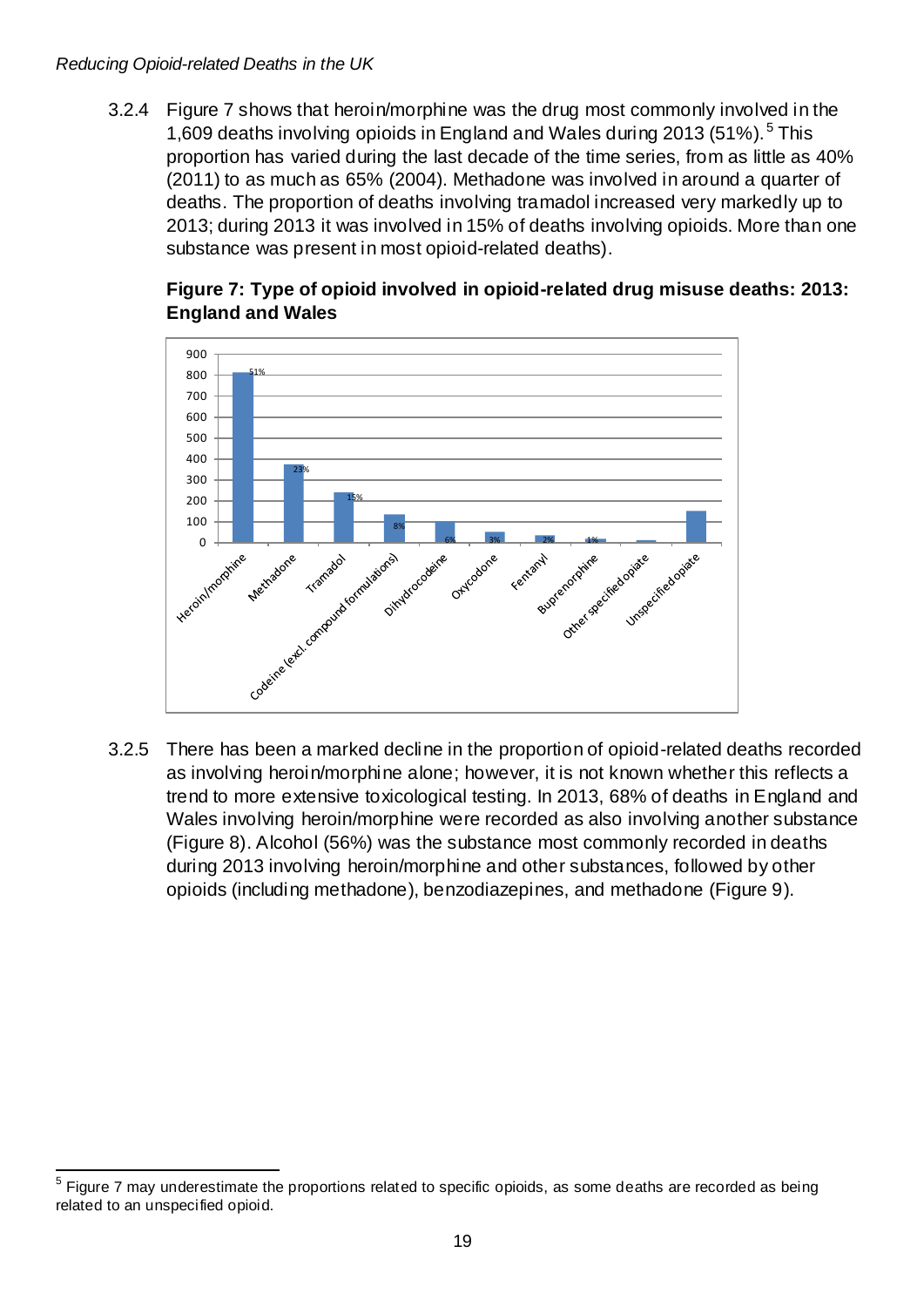<span id="page-22-0"></span>



<span id="page-22-1"></span>



3.2.6 There has also been a marked decline in the proportion of opioid-related deaths recorded as involving methadone alone; again, it is not known whether this reflects a trend to more extensive toxicological testing. In 2013, 76% of deaths in England and Wales involving methadone were recorded as also involving another substance (Figure 10). Alcohol has tended to be the substance most commonly recorded in deaths involving methadone and other substances (Figure 11), but this shows a very marked recent decline which corresponds to an increase in deaths also involving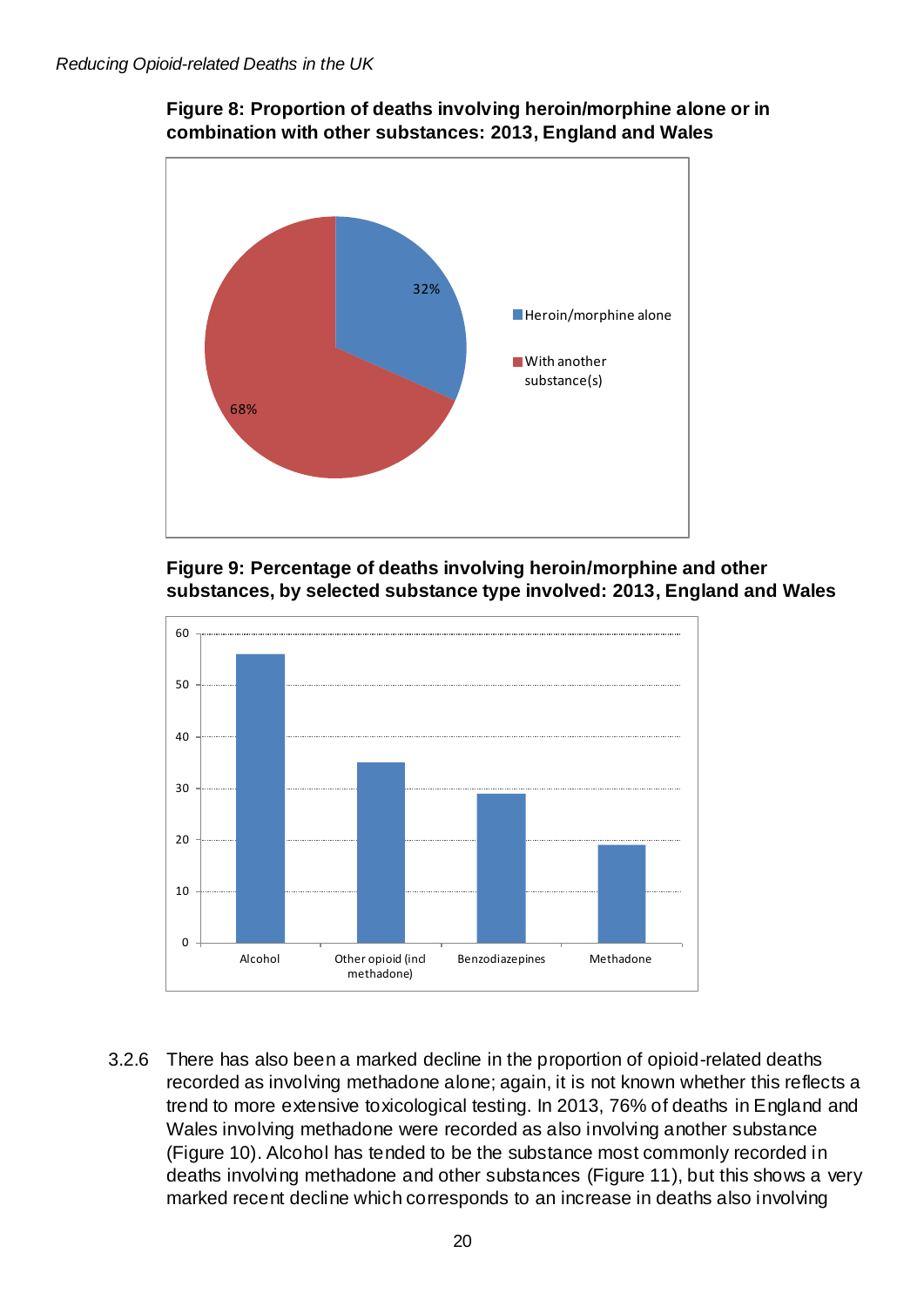other opioids. Similarly, there has been a recent decrease in the number of methadone-related deaths for which benzodiazepines were also recorded.

<span id="page-23-0"></span>



<span id="page-23-1"></span>



3.2.7 The majority (70%) of deaths in England and Wales involving tramadol are also recorded as involving another substance (Figure 12). During 2013: 36% of deaths involving tramadol and other substances were recorded as also involving alcohol; 32% antidepressants; 27% heroin; 21% benzodiazepines; and 14% methadone (Figure 13). The presence of antidepressants in almost one-third of deaths involving Tramadol may, perhaps, indicate deaths involving prescribed tramadol.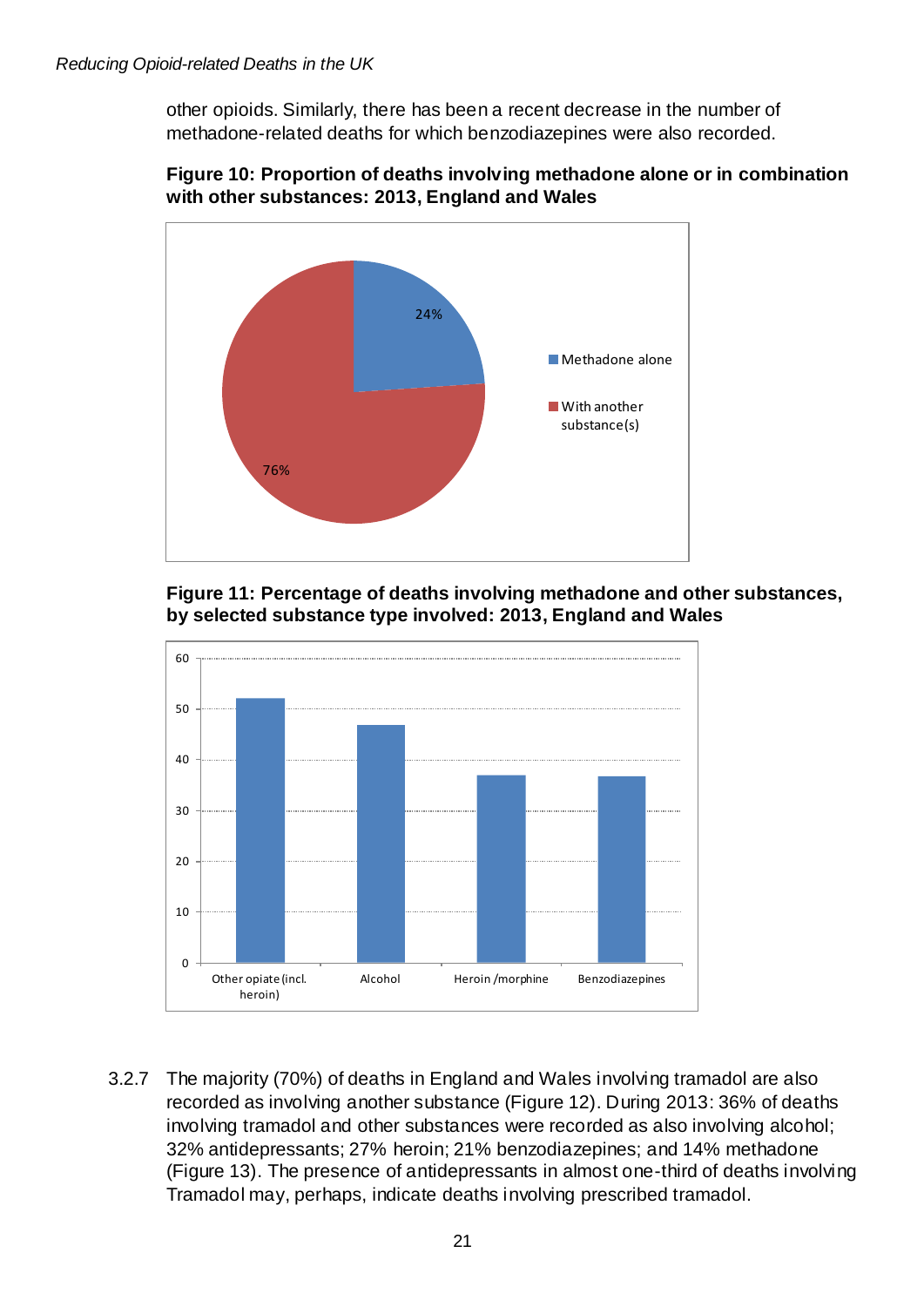<span id="page-24-0"></span>



**Figure 13: Percentage of deaths involving tramadol and other substances, by selected substance types: 2013, England and Wales**

<span id="page-24-1"></span>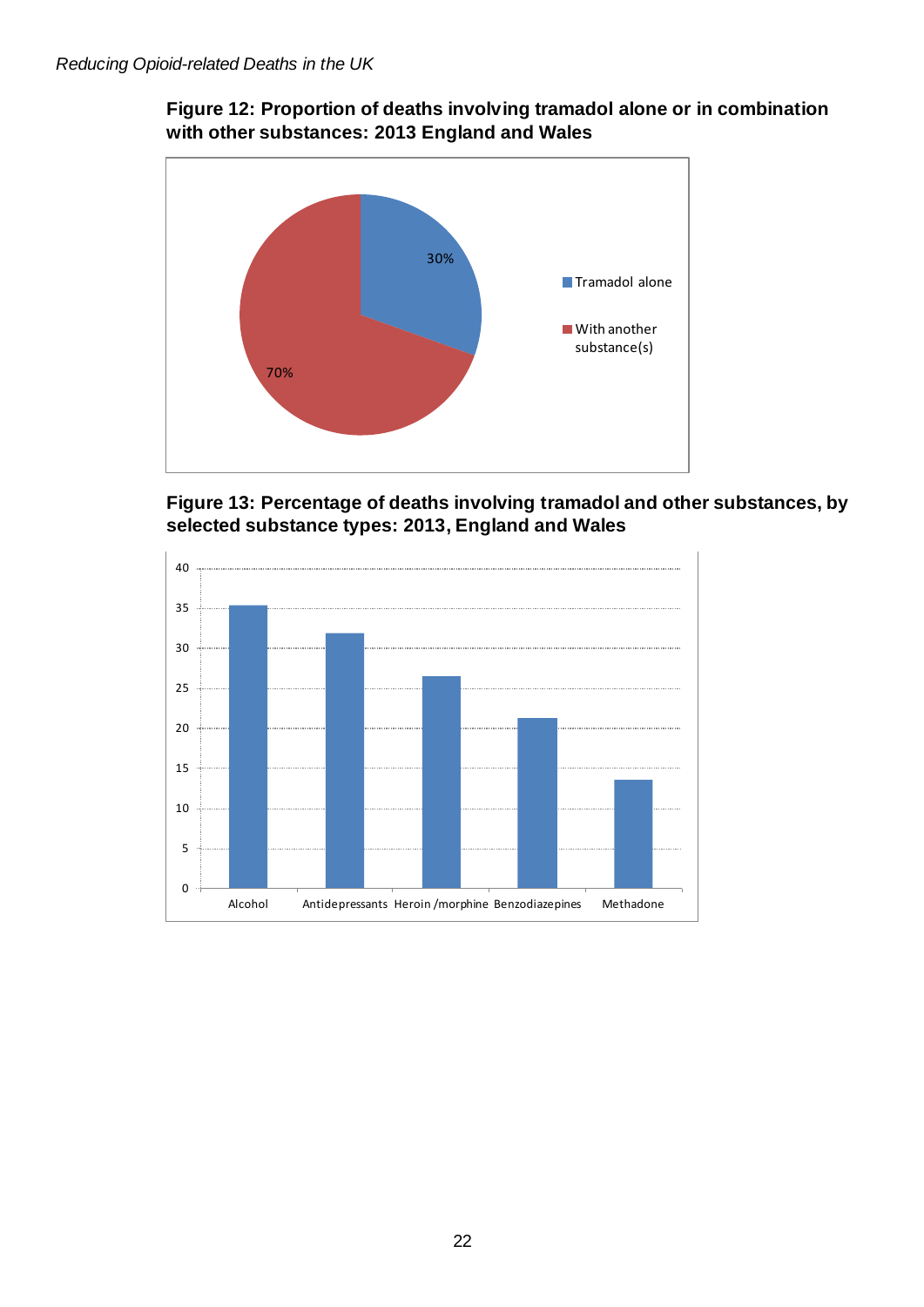### **4 Causes and drivers of trends in opioid-related deaths in the UK**

#### **4.1 Introduction**

- 4.1.1 In order to reduce the numbers of opioid-related deaths in the UK in future, it is important to develop our understanding of the causes and drivers of change in these numbers in the past.
- 4.1.2 The previous section has shown that there have been substantial changes in opioidrelated deaths in recent years. A number of potential causes of these changes have been suggested, and these will be considered here. They include:
	- The ageing of the heroin-using population; this combines with their wide variety of risk behaviours and their increasingly complex health problems and substance use patterns.
	- Changes in the availability and purity of heroin at street level.
	- Socio-economic changes, including increasing deprivation and cuts to support services in deprived areas.
	- Changes in the commissioning and provision of drug treatment.
- 4.1.3 It should be noted that research has not definitively established the causal contribution of each of these factors to changing trends in DRDs.

#### **4.2 Ageing, risk and health behaviours**

- 4.2.1 The previous chapter has shown the increasing age in the profile of opioid-related deaths of both men and women.
- 4.2.2 Research has shown that heroin users become more vulnerable to death from overdose as they age (Darke, 2016; Pierce et al., 2015; Merrall, Bird, & Hutchinson, 2012). As they age, they also become more vulnerable to a range of other health problems, including respiratory, cardiovascular, liver and communicable diseases. These vulnerabilities are exacerbated when people are engaged in multiple risk behaviours, including smoking, chronic alcohol use, poly-drug use (see below), poor diet and lack of exercise.
- 4.2.3 As shown in the previous chapter, an increasing number of deaths involving heroin in England and Wales have involved other substances. Some of this increase may be attributable to improved recording of multiple substances involved. But the figures suggest that many recent heroin-related deaths have also involved alcohol, other opioids (including methadone) and/or benzodiazepines. It is well-known that some types of poly-drug use, particularly drugs with a sedative effect, increase the risk of death (Modesto-Lowe et al., 2010).
- 4.2.4 The interaction between the increasing age of the heroin-using cohort and their range of health problems, socio-economic circumstances and risk behaviours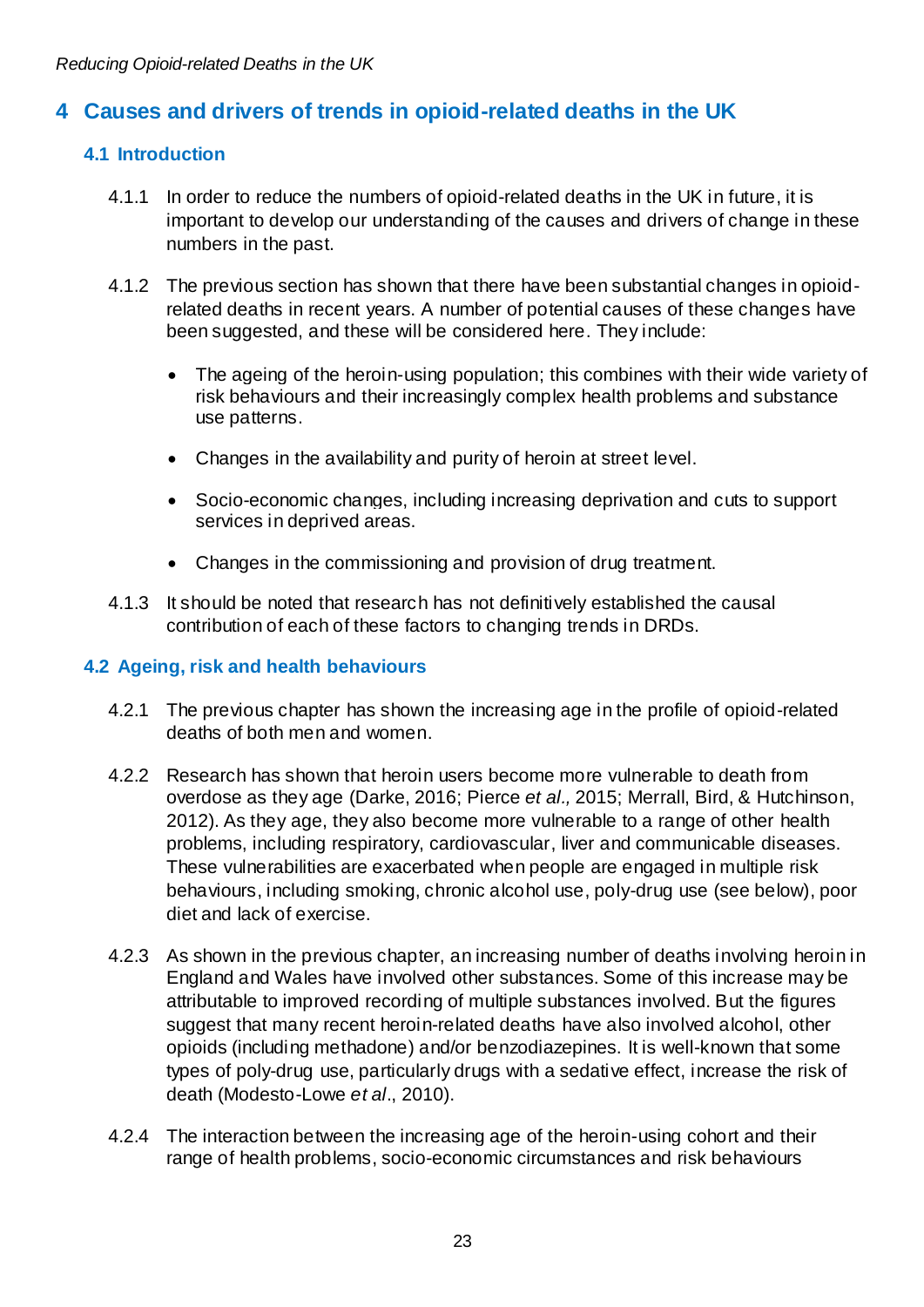(including poly-substance use and injecting) is likely to be a driver of recent increases in opioid-related deaths.

#### **4.3 Changes in the availability and purity of heroin**

- 4.3.1 Around 2010, the amount of heroin that was available at street level in the UK reduced – a period that has come to be known as the 'heroin drought'. According to the National Crime Agency, the purity of heroin at "local dealer level" fell to 18% in 2011 (NCA ENDORSE data, 2009-2016).<sup>6</sup> Street prices were also reported to increase (Harris, et al., 2015).
- 4.3.2 Notwithstanding temporal variability in the extent of toxicological screening, [Figure](#page-20-0) **6** on page [18](#page-20-0) suggests that this change in the availability of heroin had an effect on the pattern of opioid-related deaths. Specifically, there was a reduction in the number of deaths involving heroin, and a simultaneous (but smaller) increase in deaths involving methadone.
- 4.3.3 Some people who use heroin reported temporarily reducing or stopping their use during this period. Some also reported adverse effects from higher levels of adulterants in the street heroin that they did use (Harris et al., 2015).
- 4.3.4 The causes of the heroin 'drought' are not well understood, but may have included weather and conflict in Pakistan and Afghanistan, crop failures in the Afghan poppy fields, as well as law enforcement interventions in the supply route through Turkey (Griffiths et al., 2012; United Nations Office on Drugs and Crime (UNODC), 2012).
- 4.3.5 Since the 'heroin drought', there have been significant increases in the availability and purity of heroin at street level. The recorded purity of local dealer level heroin climbed back up to 44% by 2015 (NCA ENDORSE data, 2009-2016).
- 4.3.6 While the purity of heroin, per se, may make a moderate contribution to increased risk of fatal overdose (Darke & Hall, 2003; Darke, et al., 1999), changes in purity may serve as an indicator of the wider availability of heroin. As availability of heroin declines, so does the purity of the heroin that is available to users. It therefore seems that the general availability of heroin may have an impact on the numbers of opioidrelated deaths. It seems that this effect is not necessarily produced by increased dangers of using higher purity heroin. Rather, it seems that the availability and price of heroin affects whether users take it, the amount they take, how often they take it and therefore impacts on the rate of heroin-related death.

#### **4.4 Socio-economic changes**

4.4.1 There are various social factors – at both community and individual level – that are associated with drug-related risk behaviours and deaths (ACMD, 1998; Rhodes, 2009).

 $\overline{\phantom{a}}$  $^6$  The recorded purity in 2010 was 39%, but there was a change in the data collation procedure between 2010 and 2011. From 2011, the figures are calculated using data from seizures weighing less than 25g, with specific, user-level package sizes. Prior to 2011, the figures were taken from seizures weighing anything between 25g and 500g, including larger package sizes than 25g.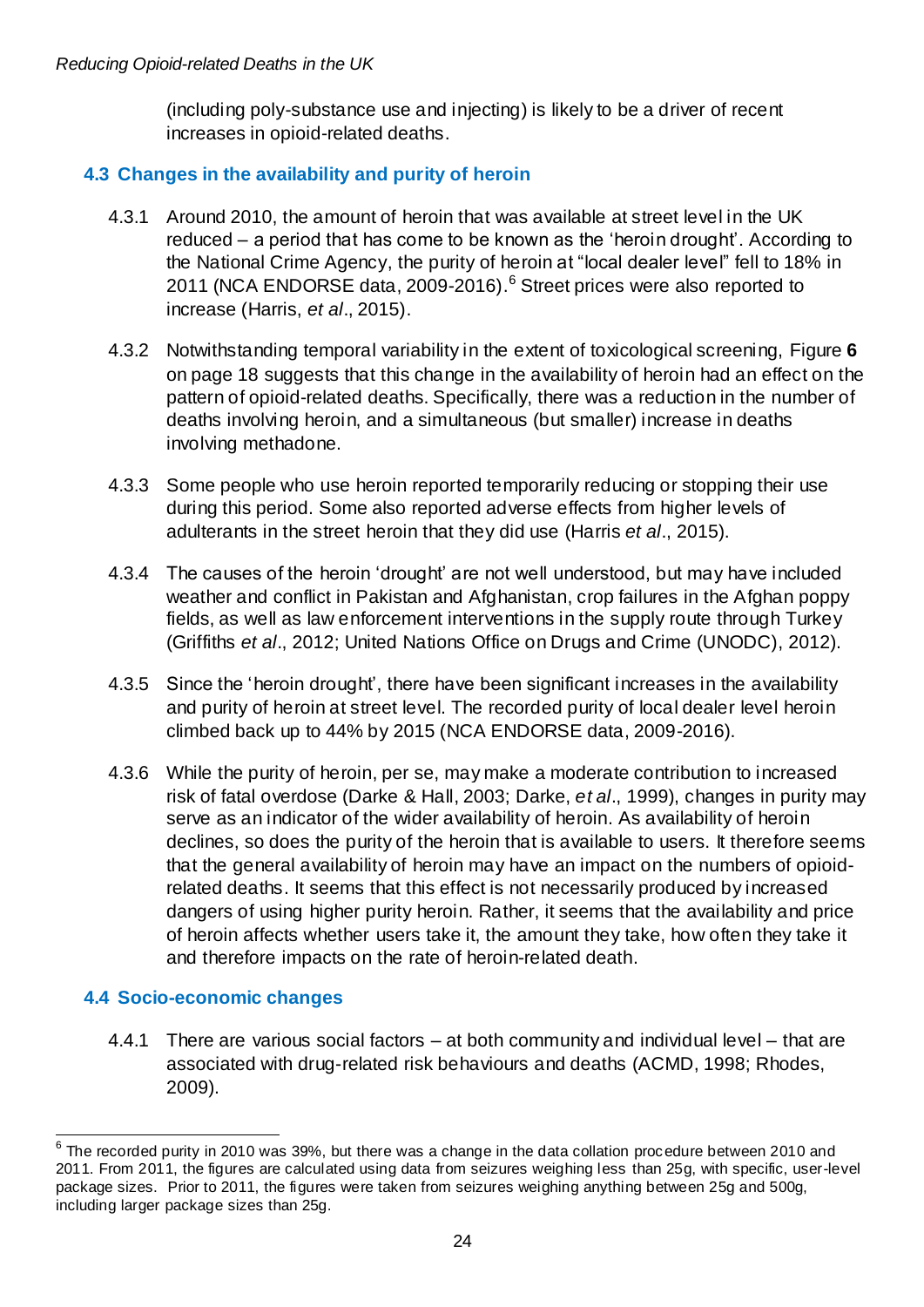- 4.4.2 Individually, risk factors for problematic drug use and DRD include long-term poverty, unemployment and homelessness (ACMD, 2000; Davidson et al., 2003; Hannon & Cuddy, 2006; Stevens, 2011; Wright, et al., 2005).
- 4.4.3 Figure 13 shows that drug misuse death rates are substantially higher in the most deprived areas. It also shows that recent increases in deaths have been largest in the most deprived areas. This probably reflects the fact that prevalence of problematic heroin use is higher in areas of high socio-economic deprivation (ACMD, 1998). These deaths will increases health inequalities that are already wide and growing; inequality in life expectancy between the richest and poorest men has been growing since 1993 (Mayhew & Smith, 2016). There are also known links between increased financial hardship and increases in suicide risk (Barr et al., 2012), and between suicidality and the risk of DRD (Bogdanowicz et al., 2016).

<span id="page-27-0"></span>**Figure 14: Age standardised mortality rates (drug misuse deaths per 1 million population) by lower super output areas sorted into quintiles of the Index of Multiple Deprivation (1 is the most deprived), 2001 to 2014 registrations (Source: Office for National Statistics)**



- 4.4.4 Economic change in the 1970s and 1980s, and especially the rise of unemployment and poverty in de-industrialised areas of the UK, has been identified as one of the factors causing the inflow of people into heroin use in the 1980s and early 1990s (MacGregor & Thickett, 2011; Pearson, 1987).
- 4.4.5 Economic changes since the financial crash of 2008 have further worsened some forms of socio-economic deprivation. Real wages have been depressed (Belfield et al., 2014) and, in England, the number of homeless people has increased (Department for Communities and Local Government, 2016; Fitzpatrick et al., 2016). While employment has increased, this has largely been in part-time work and selfemployment (ONS, 2016a, 2016b; Resolution Foundation, 2016). Such jobs are less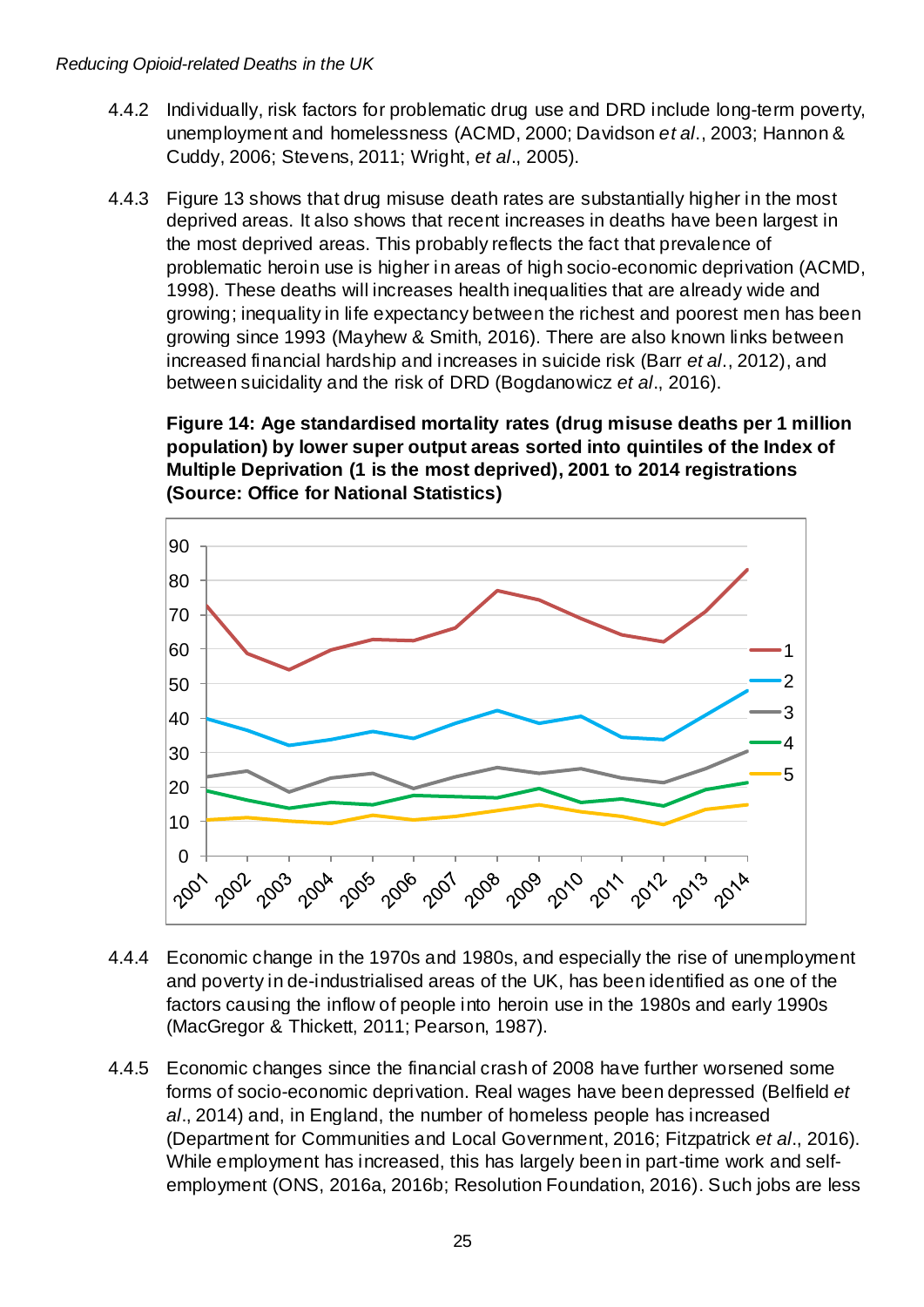likely to provide the longer-term stability that is supportive of recovery from problematic drug use.

- 4.4.6 Policy changes that have been made since 2010 have also affected individuals and areas that suffer most from socio-economic deprivation. The areas that experience the highest rates of DRDs are among those that have experienced the greatest reductions in funding for local authority services and welfare benefits for working age adults (Beatty & Fothergill, 2016; Hastings et al., 2015). It is projected that rates of absolute poverty will increase between the years ending 2015 to 2016 and 2020 to 2021, partly due to the effect of changes to taxes and welfare benefits (Browne & Hodd, 2016). This means that both the incomes of many people who use drugs and the services provided to them by local authorities have been, and will continue to be, cut.
- 4.4.7 Increasing the socio-economic deprivation of vulnerable people and of the areas that they live in, while reducing public services in these areas, would be expected to increase their social isolation, their experience of poverty and so their risks of DRD. Warnings were given about the potential effects of such changes on the health of people who use drugs (MacGregor & Thickett, 2011; ACMD, 2015).
- 4.4.8 An increase in DRDs has been observed, although it is not possible given the current research base – to establish a causal relationship between socio-economic conditions and trends in DRDs in each area.

#### **4.5 Drug treatment and commissioning practices**

- 4.5.1 There has been concern for several years that treatment services were not providing optimal doses of OST medication, leading to risks of patients using heroin in combination with OST and so an increased risk of overdose (ACMD, 2015).
- 4.5.2 Since the late 2000s, there has been an emphasis in the UK and Scottish drug strategy documents (although less so in Wales) on the promotion of recovery in drug treatment (HM Government, 2010; The Scottish Government, 2008; Welsh Government, 2008; Department of Health, Social Services and Public Safety, 2011; Lloyd, 2009). Increasing emphasis has been placed – in both policy documents and commissioning practice – on getting people to leave treatment abstinent from all drugs, having completed OST (e.g. Inter-Ministerial Group on Drugs, 2012). While ACMD fully supports the aim of recovery from heroin misuse, we have previously reported evidence that heroin dependence is prolonged and relapse is common after leaving treatment, even if a service user wants to achieve abstinence (ACMD, 2014).
- 4.5.3 As periods of transition both into and out of treatment are associated with increased risk of overdose and death (Cornish et al., 2010; Pierce et al., 2016), encouraging people to leave treatment may increase their risk of dying if they are not able to sustain abstinence.
- 4.5.4 Changes to commissioning practices have increased the frequency of recommissioning of drug treatment services. The ACMD is concerned that frequent recommissioning diminishes the quality of services and reduces their ability to retain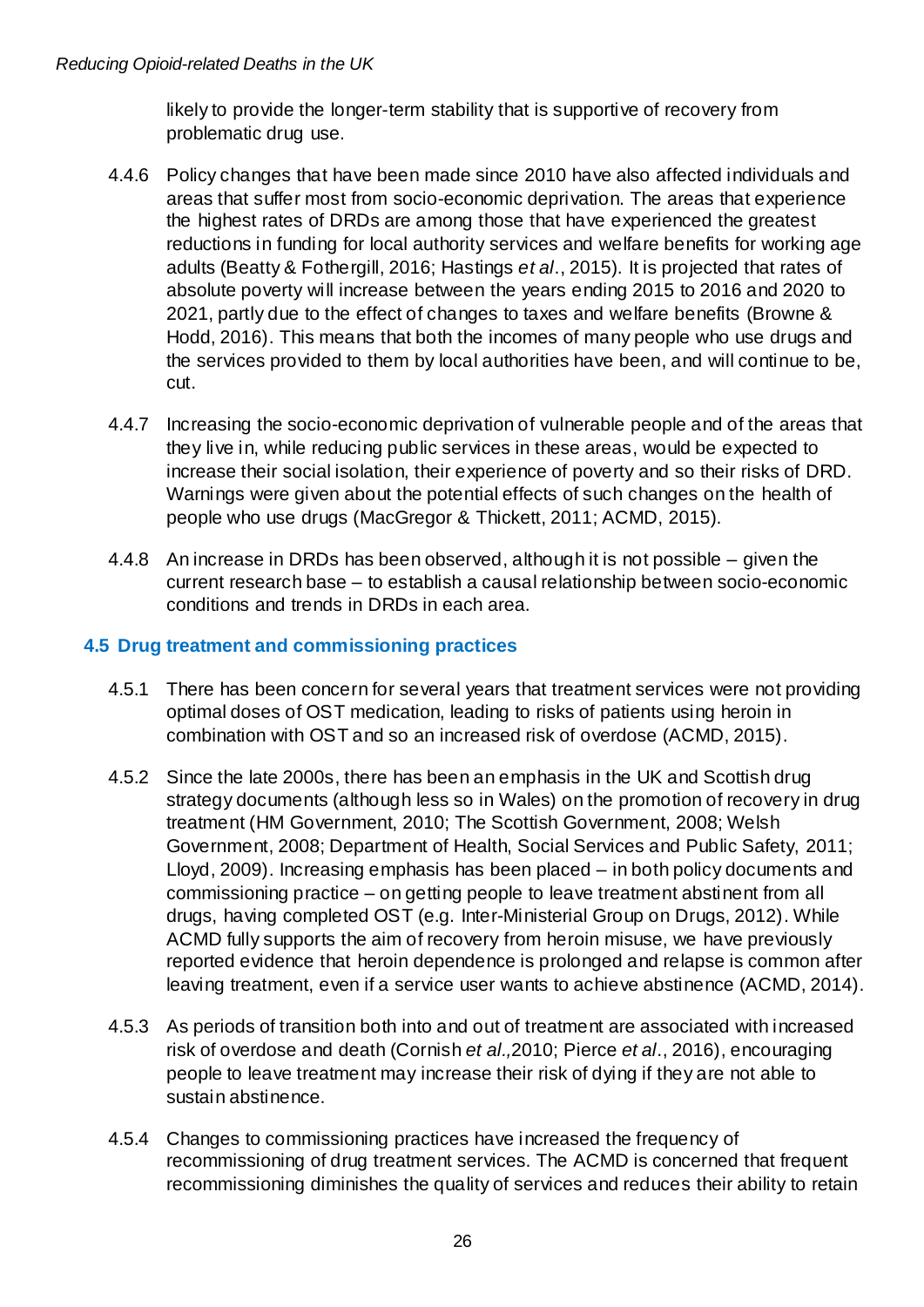patients in treatment (ACMD, 2015). The ACMD has also received evidence of arbitrary changes to the conditions attached to treatment of individual patients that are caused by changes in the provider of the treatment service, rather than being based on clinical need.

- 4.5.5 There is also emerging evidence that some drug treatment services may not be providing services in a way that will enable both the reduction of drug-related harm and the achievement of recovery (Dennis, 2016; Floodgate, 2016). Practices which could increase risk to patients would include:
	- encouraging patients to reduce their dosage of OST before they are ready and regardless of clinical need;
	- imposing arbitrary limits on the length of time that patients can spend in OST (against national guidelines);
	- reducing or ending OST on the grounds of relatively minor non-compliance with the treatment programmes (e.g. not attending appointments); or
	- encouraging patients to participate in forms of treatment that do not involve OST when they have a clinical need for OST.
- 4.5.6 In answer to queries about the experiences of drug users in treatment, the ACMD has received reports of each example of these kinds of practice occurring in treatment services, but has no way of quantifying how widespread they are.
- 4.5.7 Treatment practices, and the reputations of treatment services among opioid users, are important for the reduction of DRDs. If services have a reputation that they want everyone to 'come off OST within a set time' or are not seen as not useful to those who may seek treatment, this may put potential opioid service users off treatment, placing them at greater risk of overdose and potentially increasing the rate of DRDs.
- 4.5.8 The ACMD has also received evidence that many drug treatment services are working hard to try and protect the health of their patients by providing optimal dosing in OST and providing individualised support to their recovery (ACMD, 2016). Such treatment will be effective in attracting and retaining vulnerable people. The treatment services that are most effective will be those that combine harm reduction services with support to recovery.
- 4.5.9 The recent inquiry by the Local Government Association and Public Health England (2016a) found that it was not possible to draw a conclusive link between treatment policy and trends in deaths. Data are available in England on the treatment status of those people who have died. Figure 15 below shows that there has been an increase in deaths among people recorded as being in treatment since 2008. In 2013, there was also a small increase in deaths among those who had recently left treatment. Most recently, Public Health England (2016b) has reported an increase of 14% in the overall number of people who died while in contact with treatment services; from 2,393 deaths in 2014/1, to 2,689 deaths in 2015/16.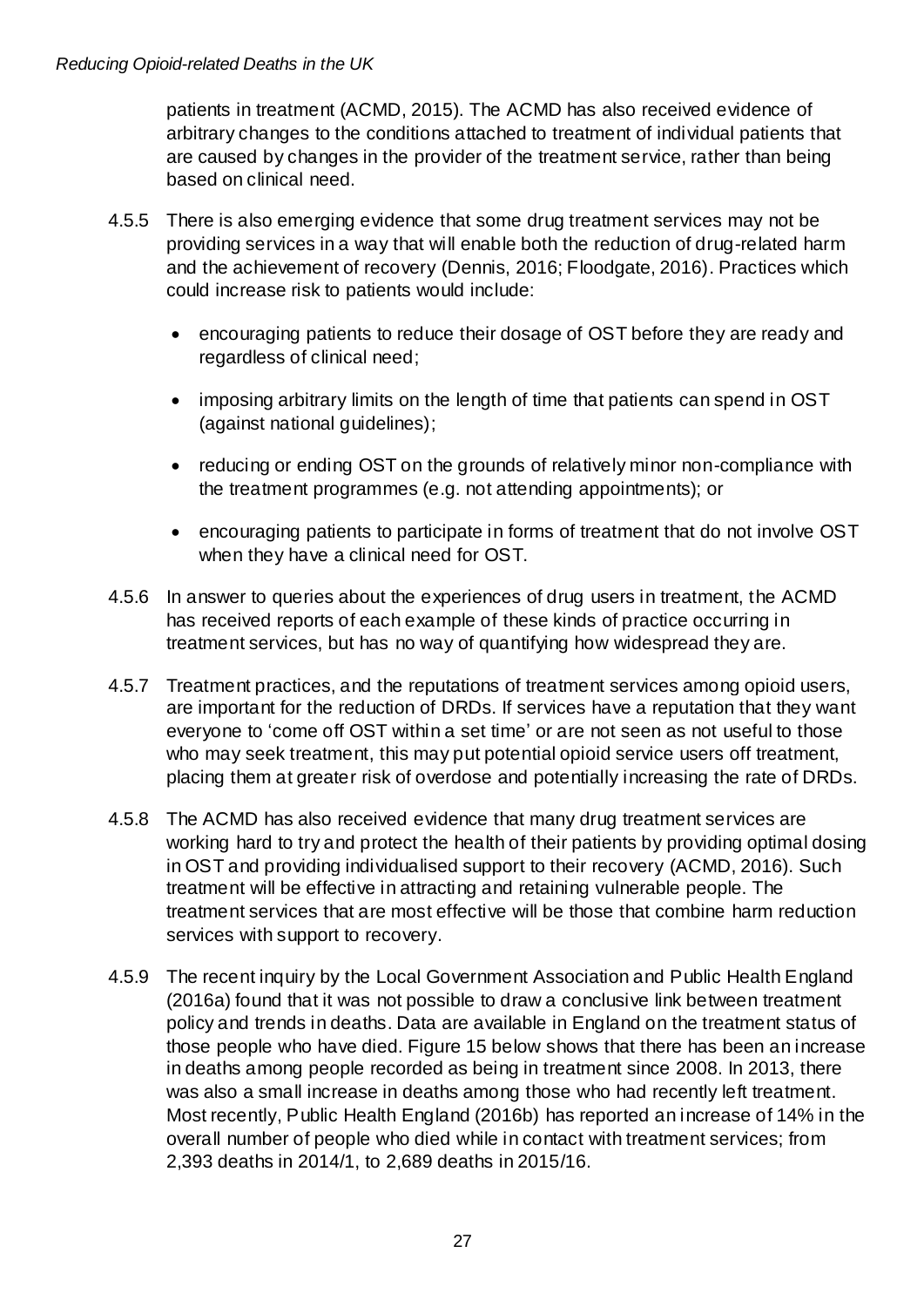#### **Figure 15: Breakdown of opiate misuse deaths by treatment status, 2008-2013 (reproduced from Public Health England, 2016c)**

<span id="page-30-0"></span>

Note: figures for 2013 should be regarded as partially incomplete.

4.5.10 Figure 15 also suggests that large proportions of deaths continue to occur among those who are recorded as having had no contact with treatment. It is therefore important to know whether treatment services and commissioners are doing as much as they could do to attract and retain vulnerable people.

#### **4.6 Conclusion**

- 4.6.1 From this brief review of the potential causes of recent trends in DRD, we can assert with a good degree of confidence that the increasing vulnerability of the UK's ageing cohort of heroin or opioid users with increasingly complex health needs (including long-term conditions and poly-substance use), social care needs, and continuing multiple risk behaviours is highly likely to have contributed to recent increases in DRDs.
- 4.6.2 Other factors, including changes in the availability of street heroin, socio-economic changes (including cuts to health and social care, welfare benefits and local authority services) and changes in treatment services and commissioning practices may also have contributed to these increases.

 $\overline{a}$ 7 It is possible that this proportion is over-estimated, due to problems in matching individuals who appear in treatment records with those who have died. If these peoples' details are recorded differently in each dataset, they would not be matched, so inflating the proportion of people who are estimated to have died who have not been in contact with treatment.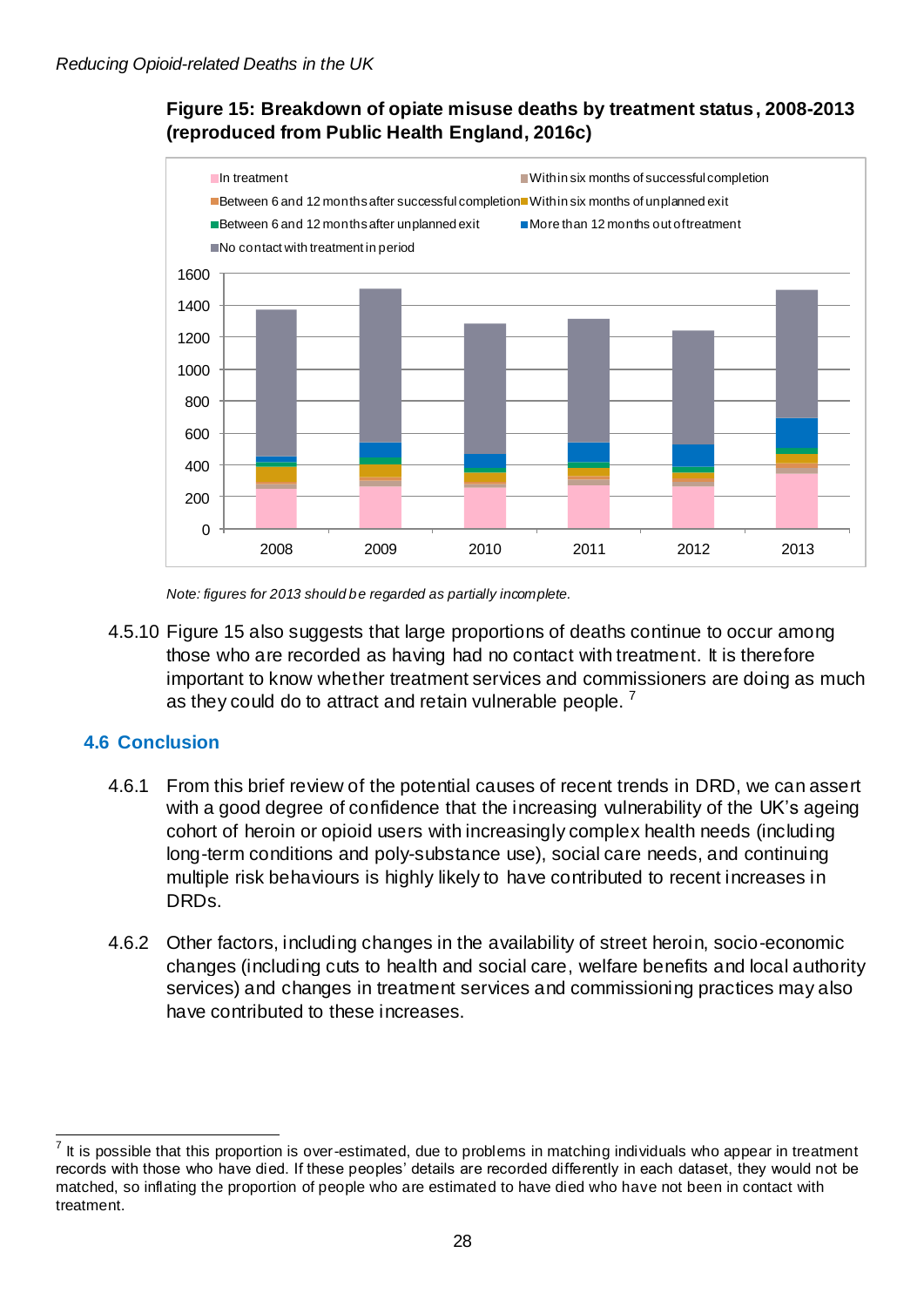### <span id="page-31-0"></span>**5 Policy and treatment responses to prevent opioid-related deaths**

#### **5.1 Introduction**

- 5.1.1 Previous chapters of this report have demonstrated that opioid-related death is a serious and rising public health problem which has complex causes. This chapter will discuss the policy and treatment responses that can be used to reduce the numbers of opioid-related deaths.
- 5.1.2 The responses covered in this chapter include those that are already being used in the UK and elsewhere. The chapter uses the international evidence on these responses, with a focus on evidence from systematic reviews, high-quality randomised controlled trials and large observational studies.
- 5.1.3 The scale of the challenge, and the limits to current interventions, also requires that investment be made in developing and evaluating new, innovative approaches for the reduction of opioid-related death.
- 5.1.4 Responses are grouped into six sections:
	- Supply reduction.
	- Support for abstinence and recovery from dependence.
	- Opioid substitution therapy (OST).
	- Prevention and treatment of overdose.
	- Social and integrated responses.
	- Research.

#### **5.2 Supply reduction**

- 5.2.1 From experience in the UK and elsewhere, it seems that changes in the availability and price of street heroin can have an effect on opioid-related deaths. Reductions in price (but not increases in purity) were associated with increased heroin overdose hospitalisations in the USA between 1992 and 2008 (Unick et al., 2014). Reductions in the availability of heroin were associated with reduced overdoses in Australia and western Canada in 2001 (Degenhardt et al., 2006; Weatherburn et al., 2003; Wood et al., 2006). This also appears to have occurred in the UK from 2010 to 2012 (see chapters 3 and 4 of this report).
- 5.2.2 However, the interventions and circumstances that led to these heroin shortages are not well understood. They may have had more to do with trends in global heroin supply than with law enforcement in countries of consumption (Degenhardt & Hall, 2006; Griffiths et al., 2012; Jiggens, 2008; Wood et al., 2006). They may therefore be difficult to reproduce. Any shortages that are produced may also be difficult to sustain, due to the wide variety of potential areas of production and routes of transit. Heroin markets have frequently reconfigured themselves in the past in response to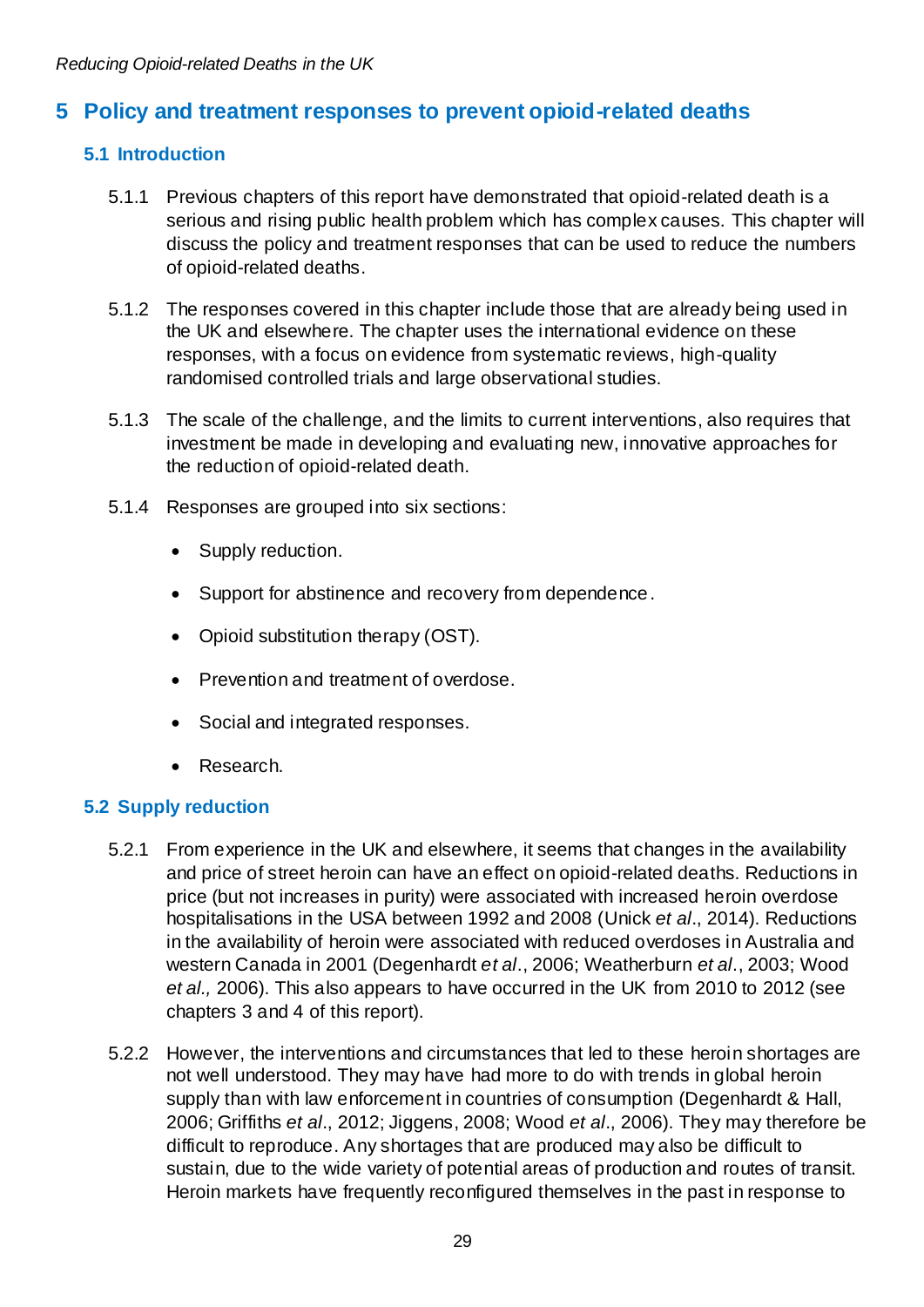government interventions (Paoli et al., 2012). The limited evidence available suggests that simply increasing arrests, incarcerations or seizures may not have the desired effect in reducing availability and deaths (Pollack & Reuter, 2014).

- 5.2.3 Even if reductions in the availability of heroin can be produced, the effect in reducing deaths may be reduced if users move to other potentially harmful substances. During the Australian heroin 'drought' of 2001, an initial increase in use of cocaine, benzodiazepines and methamphetamine was observed (Degenhardt et al., 2005). And, as discussed above, the UK heroin 'drought' from 2010 to 2012 coincided with an increase in deaths related to methadone as users sought alternative opioids. It should, however, be noted that there was an overall, short-term reduction in deaths in both these cases.
- 5.2.4 It is unlikely that allowing a regulated market for heroin outside the confines of medical prescription for a tightly defined group of patients – would reduce deaths. Drug law enforcement probably does have an effect in containing, if not eradicating, the illicit heroin market and so in increasing the price of street heroin (Pollack & Reuter, 2014; Windle & Farrell, 2012). The USA and Canada have seen very substantial increases in deaths from prescribed opioids (King et al., 2014). This does not suggest that the number of lives saved by the provision of pure, uncontaminated opioids would be enough to offset the increases in deaths that would arise from the increased use of these substances if they were to be more widely prescribed or sold (Darke & Farrell, 2014).
- 5.2.5 The ACMD will shortly publish a report on the diversion and illicit supply of medicines which includes a recommendation for reducing supply of opioids through these routes. The ACMD also brings readers attention to the 2016 NICE document, Controlled drugs: safe use and management.
- 5.2.6 The reduction in deaths from tramadol that was registered in England and Wales in 2015 may suggest that tighter controls on its prescription that were introduced following an ACMD recommendation in 2013 (ACMD, 2013a) have had the intended effect of reducing deaths involving this medicine, but this should be closely monitored for longer term changes.
- 5.2.7 Professional experience suggests that the key to reducing the illicit supply of heroin lies in targeting those who are bringing large quantities into the UK and disrupting the activities of their organised criminal networks, which may often be international. Such targeting may require substantial international cooperation and a complex range of tactics, as well as a considerable effort in time and money.

#### **5.3 Support for abstinence and recovery from dependence**

5.3.1 Most people who enter treatment for heroin use want to stop (McKeganey et al., 2006). Abstinence – when it is sustained – is the most certain way of reducing the risk of overdose and death. The ACMD fully supports the aims of the UK government to help people recover from drug dependence, but has also cautioned government to be realistic with regard to the ageing cohort of heroin users, with complex health and social care needs and poor recovery capital.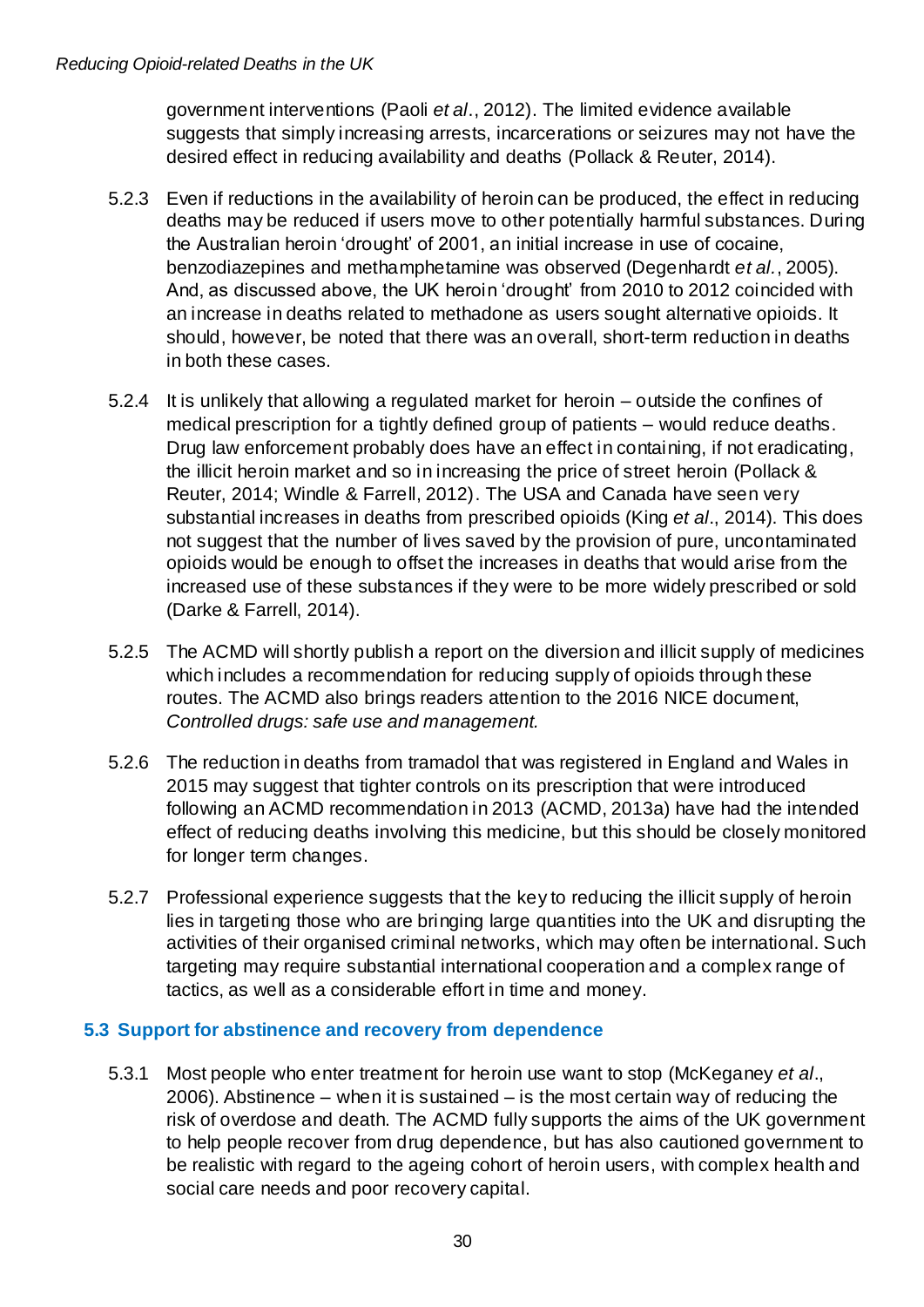- 5.3.2 It is known that dependence on heroin is a chronic disorder with very high rates of relapse. Typically, a minority (estimated at less than 30%) of heroin users who enter treatment will achieve stable abstinence in 10 to 30 years (Hser et al., 2015). Many people who become abstinent will not sustain it but will relapse to opioid use. This is a known risk for overdose and death, as users lose tolerance to opioids during periods of abstinence.
- 5.3.3 The English drug treatment system has increased the number of patients who leave treatments free of drug use from less than 15,000 in the year ending 31 March 2006 to about 30,000 in the year ending 31 March 2011, but this number has since stabilised. The proportion of people leaving treatment drug-free in Wales has also stabilised, at around 13%, in recent years. However, it should be noted that the type of completion of drug treatment, whether drug-free or not, does not seem to affect the risks of subsequent fatal overdose (Pierce et al., 2016).
- 5.3.4 Some people can achieve recovery through outpatient treatment alone, but others can benefit from residential treatment in order to achieve their goals (Vanderplasschen et al., 2013). The evidence for the use of residential services to support abstinence remains under-developed, and high rates of drop-out and relapse have been found (National Collaborating Centre for Mental Health, 2008; Malivert et al., 2012). The long-term effectiveness of residential treatment may be boosted by the provision of follow-on 'recovery housing' (Reif et al., 2014).
- 5.3.5 Contingency management (i.e. the use of monetary or other rewards to incentivise progress in treatment) has evidence of effectiveness in supporting abstinence, at least in the short term (National Collaborating Centre for Mental Health, 2008; Benishek et al., 2014; NICE, 2007), but it is rarely used in treatment services in the UK.
- 5.3.6 It is known that a range of other services including support to housing, employment and family relationships can help people who use heroi n to recover from dependence (ACMD, 2012, 2013b), as was recognised in the 2010 drug strategy.
- 5.3.7 There are medicines, such as naltrexone, which are used to support patients' decisions to abstain from heroin. Evidence on the effectiveness of this treatment is so far weak and mixed (Minozzi et al., 2006; Lobmaier et al., 2010; Tait et al., 2008; Larney et al., 2014). A recent Australian study which compared patients who received oral naltrexone to methadone treatment found that rates of death were 3.5 times higher in those prescribed naltrexone (Degenhardt et al., 2015). Naltrexone implants may provide better effects for some patients (Larney et al., 2014).
- 5.3.8 There are risks associated with the move towards abstinence. For example, there is a higher risk of death for heroin users who have left OST than for those who stay in it, especially in the first few weeks (Bauer et al., 2008; Cousins et al., 2016; Pierce et al., 2016). As Hickman et al. (2011, p. 332) noted, "Premature or excessive zeal in movement towards recovery with an excessive focus on total 'abstinence' can actually stall progress, or trigger further decline."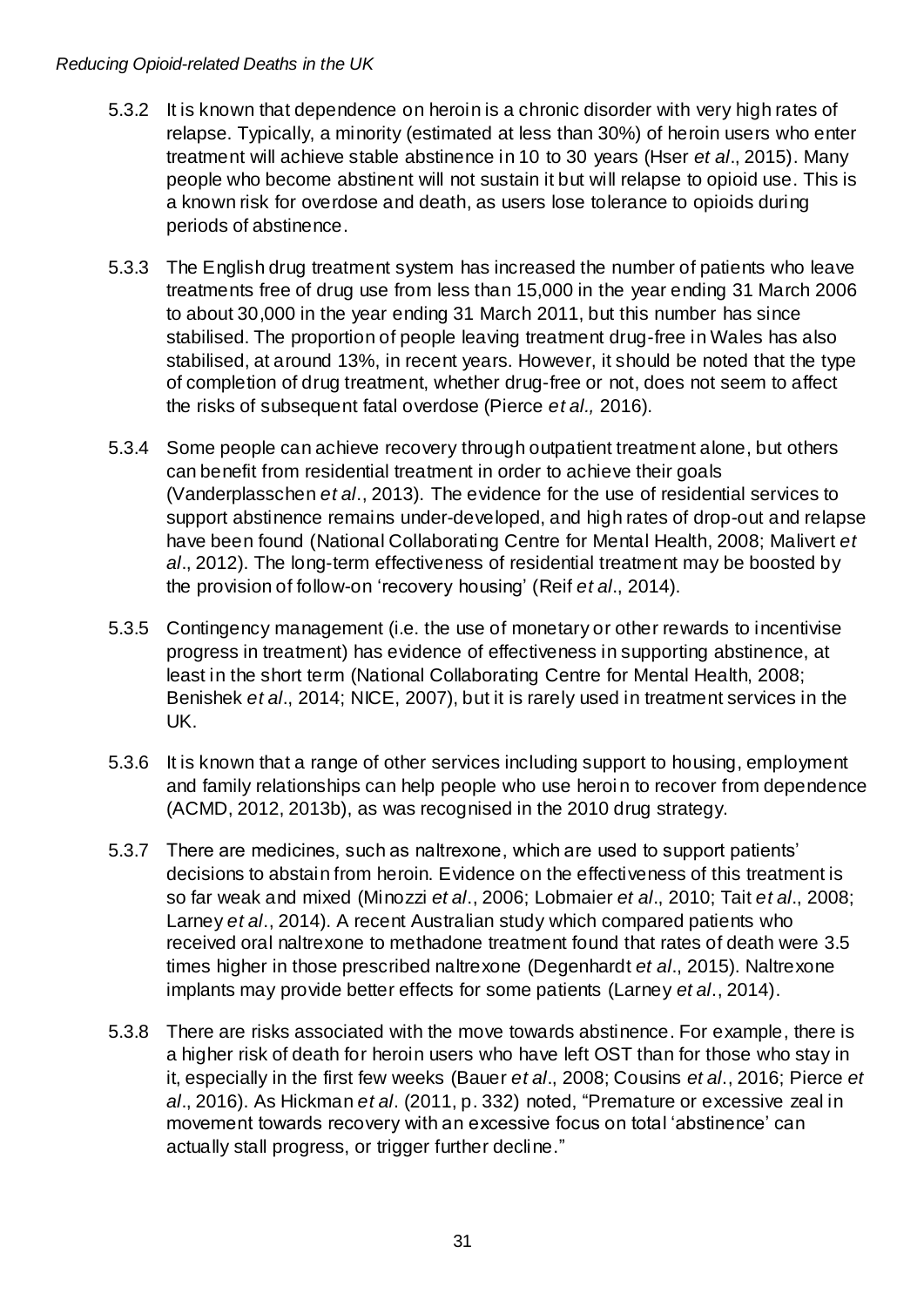<span id="page-34-0"></span>5.3.9 The ACMD recommends that central and local governments implement strategies to protect the current levels of investment in evidence-based drug treatment which can enable people to achieve a range of recovery outcomes, including sustained abstinence from opioids.

#### **5.4 Opioid substitution therapy (OST)**

- 5.4.1 Opioid substitution therapy involves the prescription of medicines, such as methadone, buprenorphine, diamorphine (pharmaceutical heroin) or hydromorphone to people who are dependent users of street heroin.
- 5.4.2 Many systematic reviews, randomised trials and large-scale observational studies have found OST to be effective in retaining patients in treatment, reducing use of street heroin, reducing offending, and improving health including reducing the transmission of HIV and viral hepatitis, as well as rates of death among heroin users while they are in OST (Mattick et al., 2009; Brugal et al., 2005; Clausen, Anchersen, & Waal, 2008; Gisev et al., 2015; Pierce et al., 2015; Cousins et al., 2016; Degenhardt et al., 2009).
- 5.4.3 Not only is there a higher risk of death for heroin users who are not in any form of treatment, there is also a higher risk of death for those who are in treatments which do not include OST (Pierce et al., 2016).
- 5.4.4 There has been considerable expansion in the use of OST in the UK since the mid-1990s. It is likely that this has had a substantial effect in limiting the increase in DRDs that would otherwise have occurred. For example, in England, it has been estimated that the provision of drug treatment, the majority of which involves OST, saved approximately 880 lives per year in 2008 to 2011 (White et al., 2015).
- 5.4.5 OST can also be effective when provided to prisoners in reducing the risk of death on release (Dolan et al., 2005; Kinlock et al., 2009). It is important that effective OST be available on the basis of clinical need within and on release from prison.
- 5.4.6 There is a danger that prescribed opioid substitutes are diverted for use by other people. Data collected by the National Programme on Substance Abuse Deaths indicates that many people whose death was related to methadone were not themselves being prescribed this medication (Claridge & Goodair, 2015). Consumption of the substitute can be supervised in order to reduce this risk (Independent Expert Working Group, 2016). This issue has also been considered by the ACMD in its forthcoming inquiry into the diversion and illicit supply of medicines.
- 5.4.7 Expansion of supervised consumption of methadone was followed by significant reductions in methadone-related deaths in both England and Scotland (Strang et al., 2010). But a longer period or higher frequency of supervision may be less effective in retaining patients in treatment (Cousins et al. 2016; Holland et al., 2014).
- 5.4.8 For some patients, it may be safer to prescribe buprenorphine than methadone, as some studies have shown lower rates of death with buprenorphine (Marteau et al., 2015; Bell et al., 2009). However, the improved safety of buprenorphine is counter-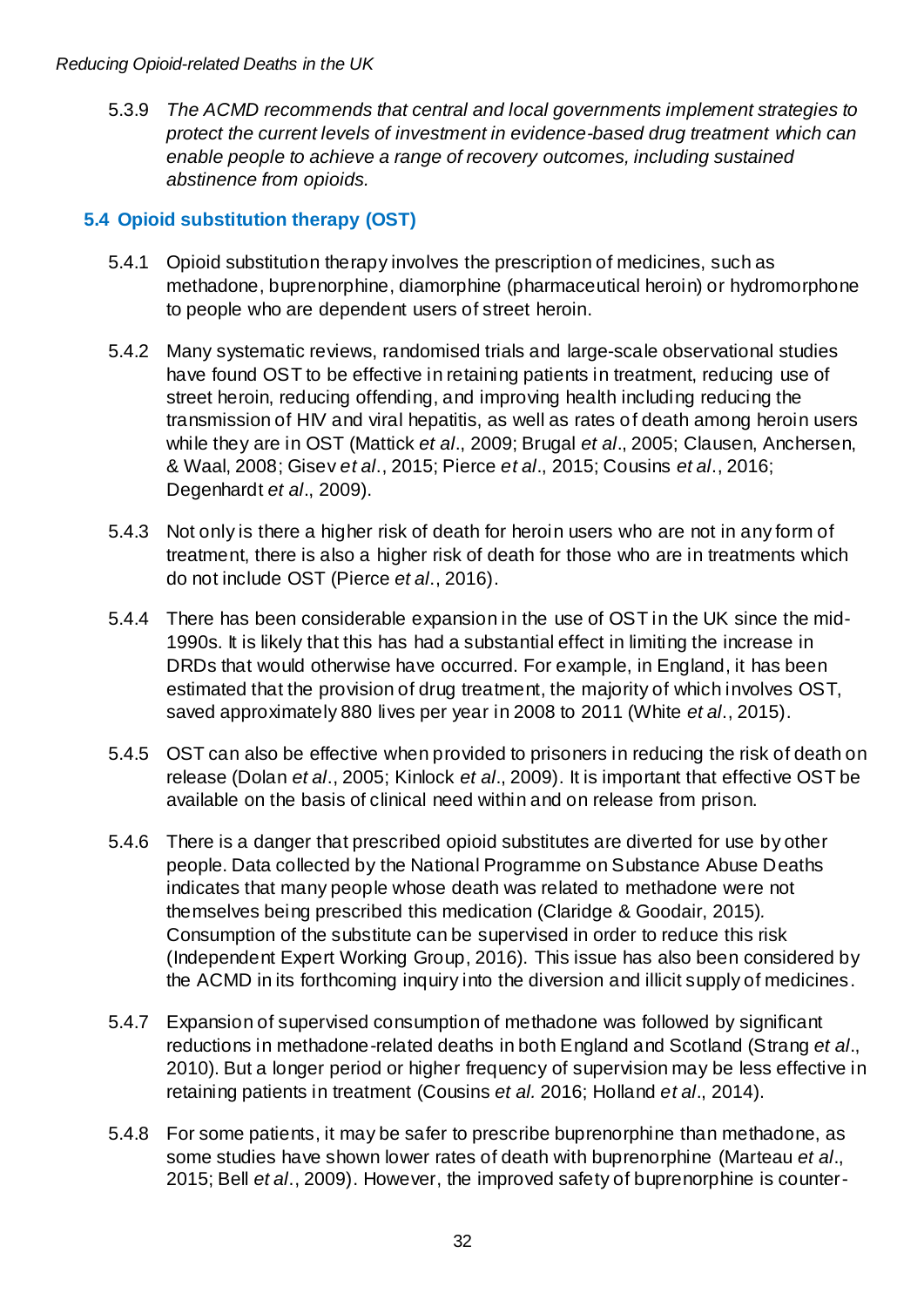$\overline{a}$ 

balanced by some evidence that it is less effective than methadone in retaining patients in treatment (Mattick *et al.*, 2008; Degenhardt *et al.*, 2009).<sup>8</sup>

- 5.4.9 Cornish et al., (2010) have investigated whether provision of specific types of OST in a primary care setting is associated with different risk of death due to any cause . Additional work, led by the University of Bristol is investigating this area further, using primary care data.
- 5.4.10 The draft updated clinical guidance on the treatment of drug dependence has considered the issue of which type of pharmacotherapy to use in individual cases, and the ACMD refers readers who are involved in drug treatment services to this guidance (Independent Expert Working Group, 2016).
- 5.4.11 Heroin-assisted treatment (HAT) is a specialist service that is provided to people for whom other opioid substitutes have not been effective (Uchtenhagen, 2008). Multiple randomised trials of HAT have shown that it is effective in reducing the use of street heroin and related negative outcomes – but with a higher risk of adverse events than other forms of OST – for people for whom these forms of OST have not been effective (Strang et al., 2015; Ferri et al., 2011).
- 5.4.12 As HAT is more effective in retaining in treatment those people for whom other forms of OST have not been effective, it is also highly probable that HAT reduces rates of death among this group. Lower rates of death have also been observed among patients in HAT than in other forms of OST (Rehm et al., 2005).
- 5.4.13 In England, pilot studies showed that HAT is more cost-effective than optimised methadone treatment for this target group (Byford et al., 2013). There is a recent proposal to introduce HAT in Glasgow (NHS Greater Glasgow and Clyde, 2016)
- 5.4.14 In 2009, the Injectable Opiate Treatment Expert Group considered the available evidence on the effectiveness and cost-effectiveness of HAT. It recommended that this treatment be expanded to cover a larger proportion of the minority of opioiddependent persons who need this treatment. It also noted that central funding and coordination would be necessary to support the availability of this treatment (Injectable Opioid Treatment Expert Group, 2009). Despite this advice, central funding for HAT in England was ended in 2015. This funding was not replaced at local level and the three clinics that were providing HAT closed down.

 $8$  Unfortunately, complete time-series data for prescribing are only available for relatively small cohorts of individuals newly starting treatment (albeit that as time elapses, these cohorts will grow). Thus, the numbers of drug-related deaths that occur in these cohorts are rather small and they are unlikely to provide sufficient statistical power to ascertain whether there are associations specifically between DRD and prescribing patterns. Moreover, this type of observational study is unable to determine whether there are causal links between the type of pharmacotherapy that is provided and the risk of DRD. There is evidence that patients who have lower severity of dependence, less complex problems, and greater recovery capital are more likely to be provided with specific types of pharmacotherapy than others (Marsden et al., 2014). These patients may be at lower risk of drug-related death anyway, irrespective of the type of treatment that they receive; hence any difference in risk that might be observed could not be ascribed directly to the type of pharmacotherapy that they receive.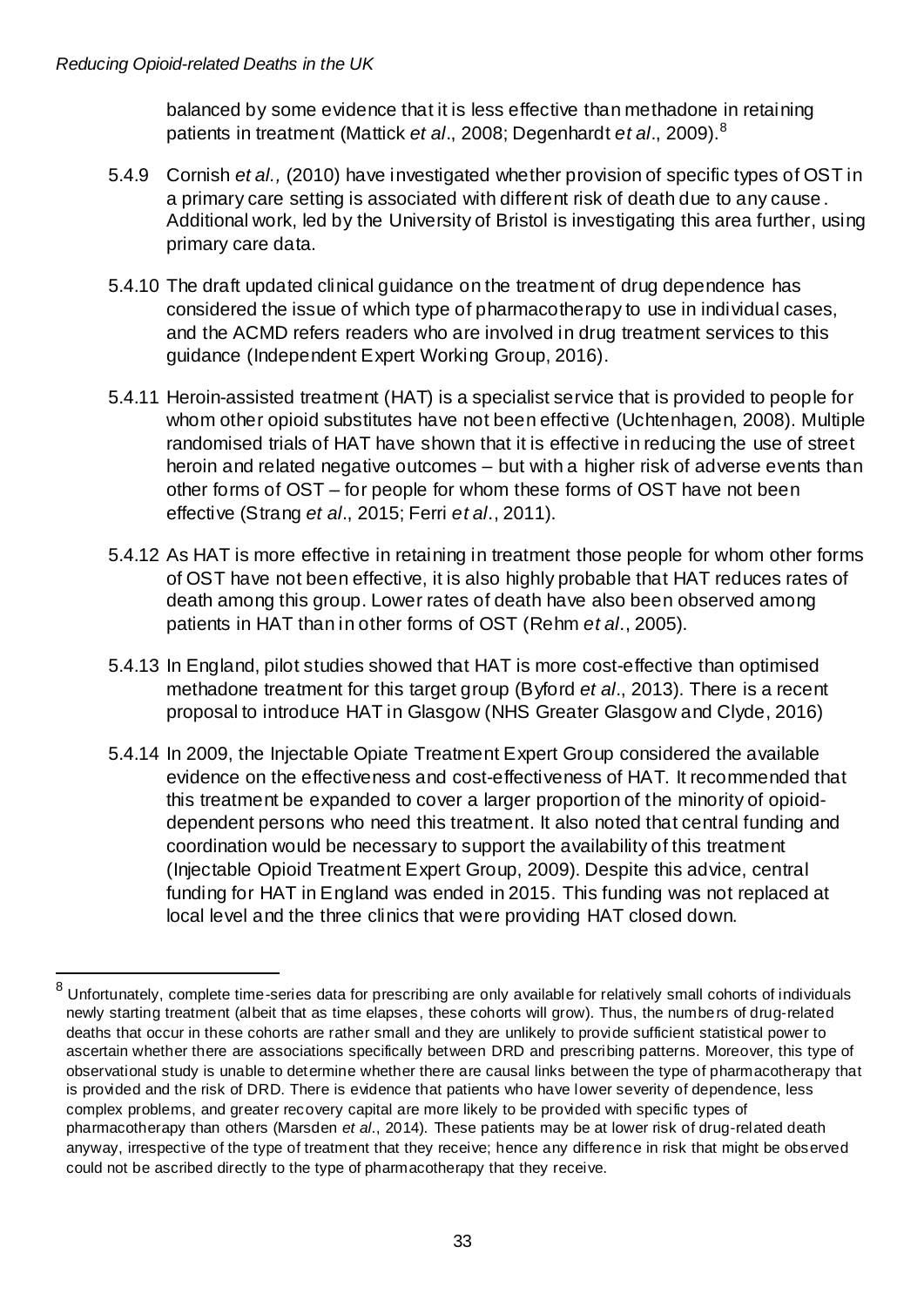- 5.4.15 While concerns have been expressed that some patients have been in OST for several years, there is also concern that many patients experience quite short durations of treatment. As entry to and exit from OST are times of heightened risk, this may increase their vulnerability. Recent work in Scotland by the Scottish Drug Forum, the Scottish Government, and Hepatitis Scotland concluded that retention in services is key in reducing DRDs (Scottish Drugs Forum, 2016).
- 5.4.16 Both the ACMD (2012a, 2015) and the Recovery Oriented Drug Treatment Expert Group (2012) have made recommendations for improving recovery outcomes in drug treatment. Both bodies have advised that OST retains a vital place in protecting people's health while they move towards recovery.
- 5.4.17 The ACMD is concerned with the effects of unnecessary re-procurement of drug treatment services, as this may damage continuity of optimised harm reduction and treatment services.
- <span id="page-36-0"></span>5.4.18 **The ACMD recommends that:**
	- **governments continue to invest in high-quality OST of optimal dosage and duration delivered together with interventions to help people achieve wider recovery outcomes including health and well-being, in order to continue to reduce rates of DRD;**
	- **drug treatment services should follow national clinical guidelines on OST and provide tailored treatment for individuals for as long as required;**
	- **central government funding should be provided to support HAT for patients for whom other forms of OST have not been effective.**

#### **5.5 Prevention and treatment of overdose**

- 5.5.1 As stated in chapter 4, there are many social and individual-level factors that influence the risk of overdose. At the individual level, these include behaviours that can be changed, such as injecting rather than smoking heroin.
- 5.5.2 The proportion of deaths from overdoses that do occur can be reduced by prompt medical responses, including administering naloxone to reverse the effects of opioid overdose.
- 5.5.3 For people who continue to use heroin and other drugs by injection, it may be safer for them to do so under medical supervision.
- 5.5.4 In its 2000 report on reducing DRDs, the ACMD recommended the expansion of services to help people move away from injecting. The prevalence of injecting varies widely across areas. Judging from the proportion of patients who report injecting at entry to treatment, there appears to have been a decli ne in injecting in England. The pattern in other parts of the UK is not clear.
- 5.5.5 In environments that are risky for people who use heroin (Rhodes, 2009), the influence of specific interventions to reduce injecting may be limited. However, entry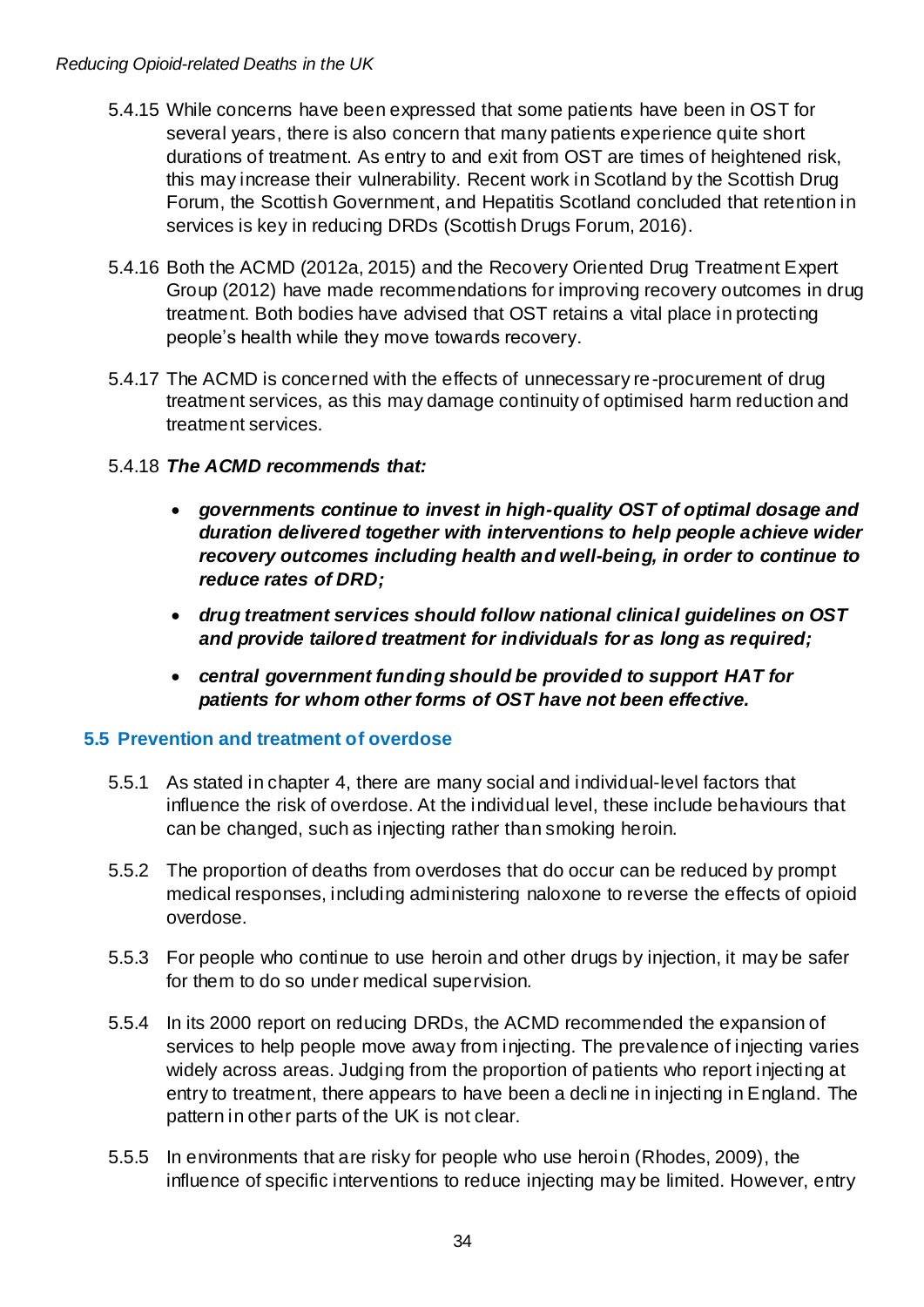to drug treatment can promote transition from injecting to smoking, even for those who continue to use street heroin (Gossop et al., 2004). OST is also effective in reducing drug injections (Gowing *et al.*, 2011).

- 5.5.6 There are also specific interventions that can help to prevent initiation into injecting and promote transition away from injecting. Given the ageing profile of UK heroin users, the latter are more likely to have an impact in reducing DRD. Such interventions include the provision of foil by needle exchanges.<sup>9</sup> Initial evidence suggests that this has been positively accepted since it became legal to distribute foil in 2013 (Ryan-Mills & Stephenson, 2016). Local authorities can include this and other such services in the local provision of drug treatment when commissioning services.
- 5.5.7 The ACMD (2012b) previously recommended wider use of naloxone, including by people other than medical staff. Naloxone is a medicine that reverses the effects of an opioid overdose (Strang et al., 2013). There is strong evidence for its effectiveness in preventing DRDs (Clark et al., 2014; Giglio et al., 2015; EMCDDA, 2015; McDonald & Strang, 2016). It can be provided by medical staff, and drug treatment and hostel workers. Studies have shown that it can also be effectively delivered between peers who use drugs (Dwyer et al., 2016). A US study has estimated that providing naloxone saves more money than it costs (Coffin & Sullivan, 2013).
- 5.5.8 Naloxone can be provided for intramuscular or intranasal administration (Kerr et al., 2009); however, currently used intranasal preparations may not be as effective as when injected (Strang et al., 2016). No intranasal preparations of naloxone are yet licensed for use in the UK.
- 5.5.9 The provision of naloxone is particularly important at points of transition between residential settings and when leaving treatment, given that we know there is an increased rate of death among heroin users who are released from prison (Farrell & Marsden, 2008), in-patient drug-free treatment and detoxification (Ravndal & Amundsen, 2010; Strang et al., 2003) and hospital (S. White et al., 2015), and when people leave specialist drug treatment, including OST (Cornish et al., 2010; Davoli et al., 2007).
- 5.5.10 Other countries including Italy, Australia and the USA have enabled pharmacists to provide naloxone to people who may need to use it, including by over-the-counter sale without prescription (Lenton et al., 2016). In the UK, it is unlikely that naloxone would be approved for OTC sale in injectable form, so a company would first have to gain a license for an intranasal preparation before being able to get permission for such sales.
- 5.5.11 The proportion of users of needle exchange services in Scotland who had been prescribed naloxone in the past year was estimated at only 32% in the year ending 31 March 2014 (when the National Naloxone programme distributed 4,735 take-

 $\overline{\phantom{a}}$ 9 Providing foil can help users move from injecting to 'chasing' heroin fumes off heated foil (Pizzey & Hunt, 2008; ACMD, 2010).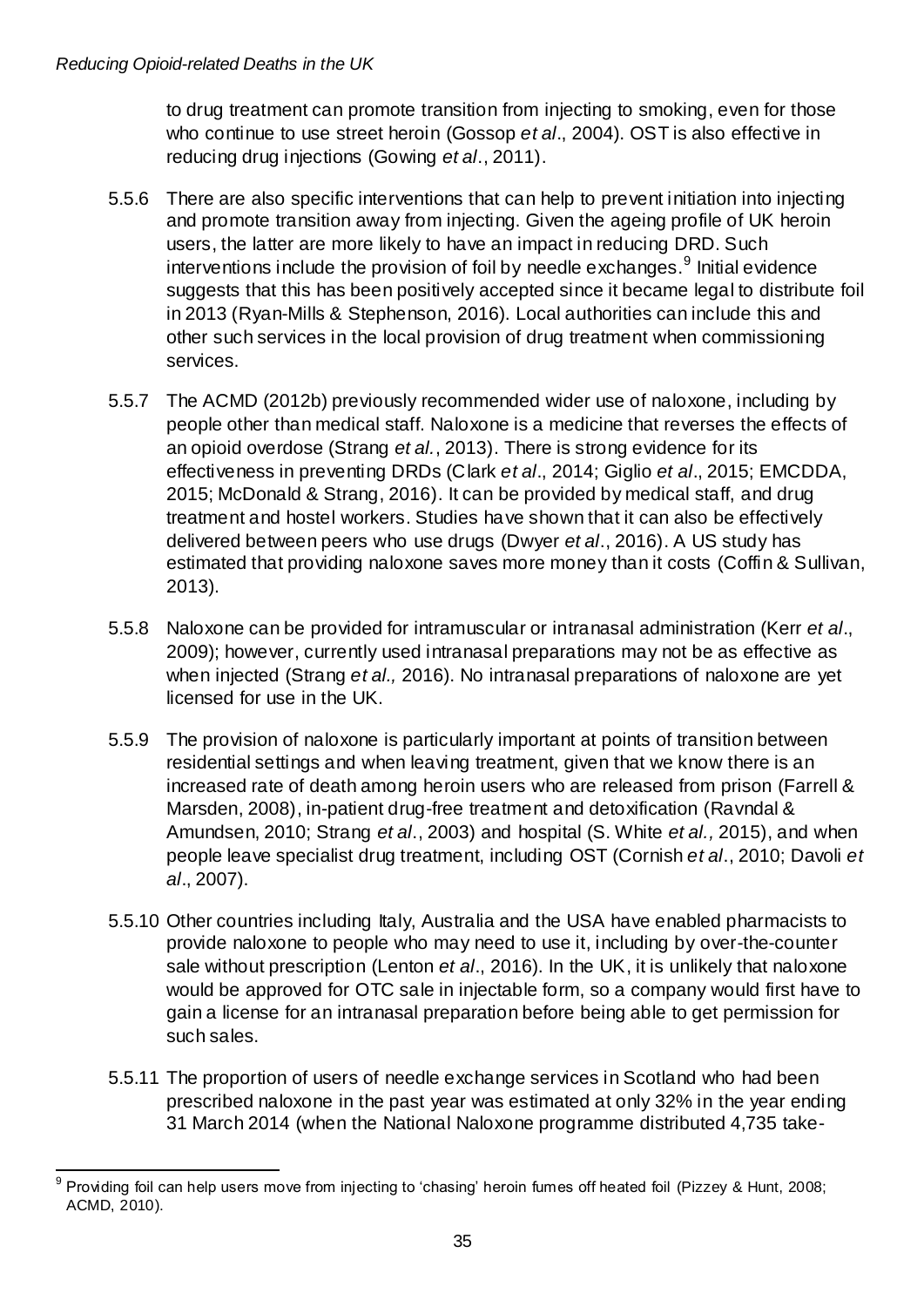home naloxone kits), although this had increased substantially since the year ending 31 March 2012 (when it distributed 2,750 such kits) (McAuley et al., 2016; ISD Scotland, 2016b). It is not known how many of the people who inject opioids currently have immediate access to naloxone in the places where they use opioids.

- 5.5.12 Medically-supervised drug consumption clinics are facilities where people can come to use illicit drugs (that they have purchased elsewhere) in a hygienic and medicallysupervised setting. The presence of medical staff means that overdose events can be detected early and treated professionally.
- 5.5.13 Most of the research literature on this topic relates to the medically-supervised injecting facilities in Vancouver and Sydney. These focus on providing a place for people to inject heroin. In some European countries, there are also services for safer use by smoking (Bridge, 2013).
- 5.5.14 Research on the effects of medically-supervised drug consumption clinics has shown that they reduce injecting risk behaviours and overdose fatalities (Potier et al., 2014). They have been estimated to save more money than they cost, due to the reductions in deaths and HIV infections that they produce (Andresen & Boyd, 2010; Bayoumi & Zaric, 2008; Pinkerton, 2010).
- 5.5.15 Such facilities have not been found to increase injecting, drug use or local crime rates. In addition to preventing overdose deaths, they can provide other benefits, such as reductions in blood-borne viruses, improved access to primary care and more intensive forms of drug treatment. No deaths from overdose have ever occurred in such facilities (Potier et al., 2014; NHS Greater Glasgow and Clyde, 2016).
- 5.5.16 The effect of such centres can be highly localised. There was a 35% reduction in the rate of fatal overdoses within 500 metres of the Vancouver site after it opened. The reduction in deaths outside this zone was much smaller at 9% (Marshall et al., 2011) Similarly, there was a significant reduction in the rate of ambulance call outs for opioid overdoses in the immediate vicinity of the Sydney supervised injecting facility after it opened (Salmon et al., 2010).
- 5.5.17 Proposals are already in place to create a medically-supervised injecting facility in Glasgow, partly as a response to an outbreak of HIV among people who inject drugs in public places in the city centre (NHS Greater Glasgow and Clyde, 2016).

#### <span id="page-38-0"></span>5.5.18 **The ACMD recommends that:**

- **naloxone be made available routinely, cheaply and easily to people who use opioids, and to their families and friends;**
- **consideration be given** *–* **by the governments of each UK country and by local commissioners of drug treatment services** *–* **to the potential to reduce DRDs and other harms through the provision of medically-supervised drug consumption clinics in localities with a high concentration of injecting drug use.**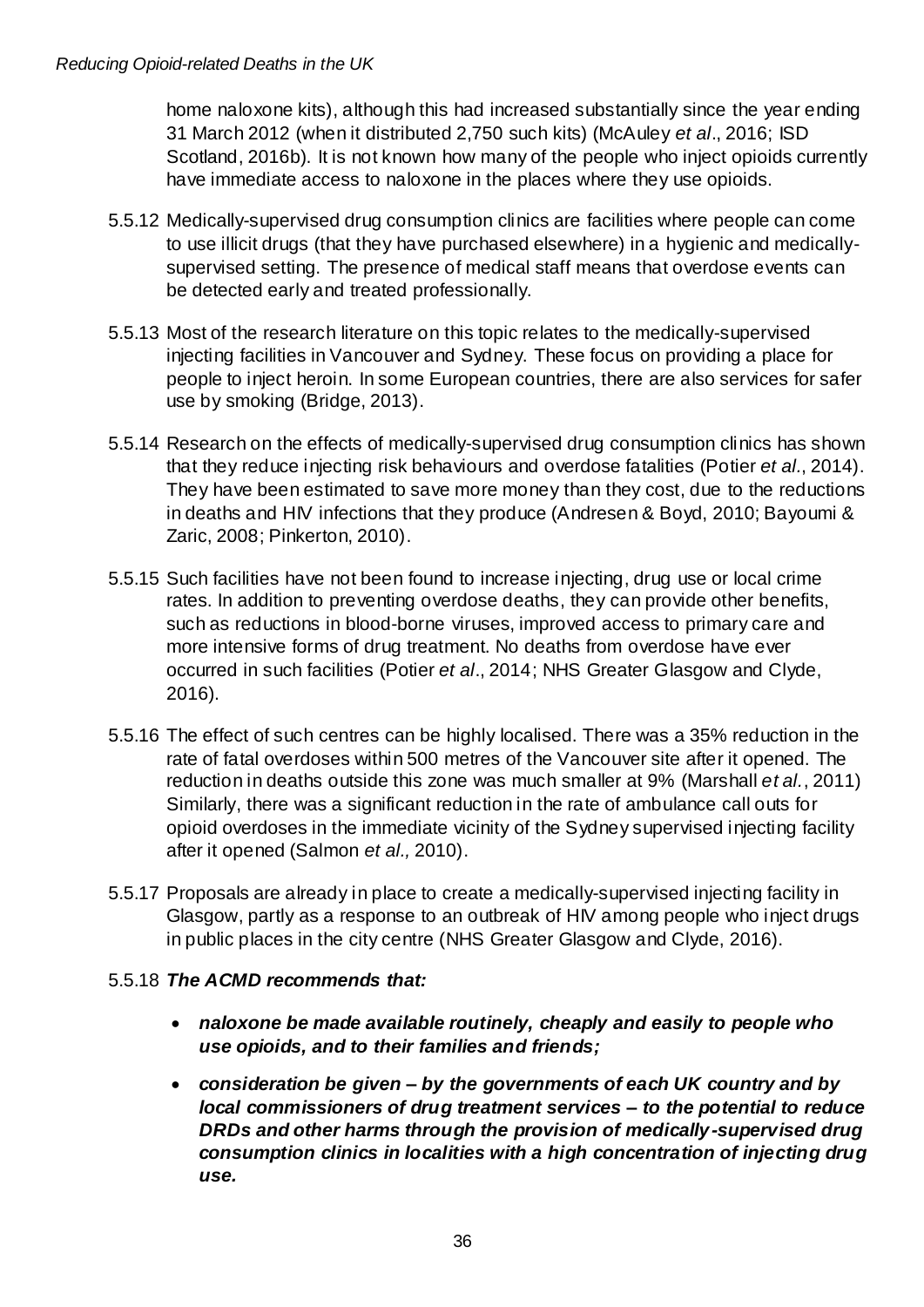#### **5.6 Social and integrated responses for the reduction of health inequalities**

- 5.6.1 In its 2000 report on DRD, the ACMD noted that "deprivation can breed social conditions which encourage the more dangerous forms of drug misuse, and which thus enhance the risk of DRD". As stated in that report, "there is a need for continued and strengthened action directed at the amelioration of social deprivation".
- 5.6.2 As discussed in chapter 4, vulnerability to DRDs is exacerbated by socio-economic deprivation at both individual and area level. The people who are most at risk from opioid-related deaths are likely to experience complex needs that require integrated approaches across different public services.
- 5.6.3 It is particularly concerning that drug treatment and prevention services in England are planned to be among those public health services that receive the most substantial funding cuts as a consequence of the government's decision to cut the public health grant. Planned spending by English local authorities on treating and preventing adult drug misuse and related harms is falling by over 16% – more than £72 million – between the years ending 2015 to 2016 and 2016 to 2017 (DCLG, 2015, 2016). The ACMD Recovery Committee's recent work also suggests that there will continue to be substantial cuts in funding through to the year ending 31 March 2021 (ACMD Recovery Committee's forthcoming report on commissioning). This work establishes that "reductions in funding are the single biggest threat to local areas enabling service users and community to achieve recovery outcomes and reduce health inequalities".
- 5.6.4 In Scotland, cuts in central government funding for drug services have been absorbed by health boards without affecting drug treatment services, but the funding position is uncertain from 2017 onwards. Funding is more stable in Wales, under the current Substance Misuse Delivery Plan, which runs to 2018.
- 5.6.5 Homeless heroin users are particularly vulnerable (ACMD, 2000; Wright et al., 2005; Hetherington & Hamlet, 2015; Morrison, 2009). There is some, although limited, evidence that the provision of housing can help patients to stay in treatment and sustain recovery, although more support is needed as well as just the provision of accommodation (Kirst et al., 2015; Reif et al., 2014).
- 5.6.6 Other health issues, including mental health problems, cardiovascular conditions, respiratory problems and the health impacts of chronic alcohol use and poor diet are relatively common among long-term users of heroin. These complex needs require responses from multiple agencies, and therefore require services to be integrated across professional discipline and organisational boundaries. Examples of such service integration include the incorporation of naloxone distribution and training into primary care services, hospitals, hostels and police services (Wagner et al., 2016).
- 5.6.7 There is a particular problem of opioid-related deaths among people who have problems with heroin but who are not in contact with drug treatment services. Many of them are homeless and/or have mental health problems and/or other problems (ACMD, 2000; Hser et al., 2015).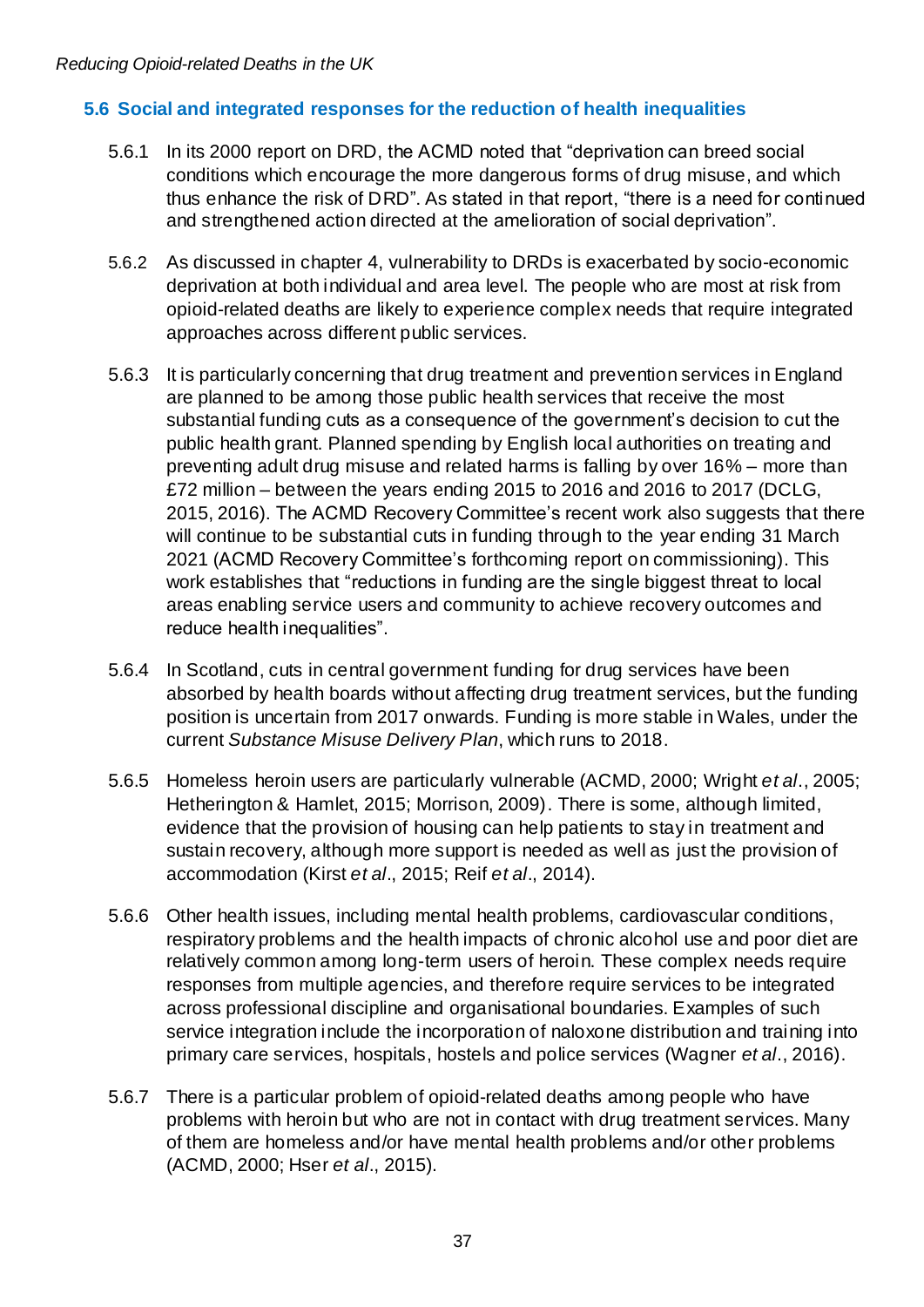- 5.6.8 In the field of mental health, the assertive outreach approach has been found to be effective in engaging people who are in need of treatment but not in contact with such services (Commander et al., 2008; Sood & Owen, 2014). Assertive outreach can also be effective in engaging people with co-occurring substance use and mental health problems, including those who are homeless (Fisk et al., 2006; Place, 2010; van Vugt, Kroon et al., 2014; Wright & Tompkins, 2006).
- 5.6.9 Such work requires a partnership approach between agencies in order to identify and meet the multiple needs of this group. As these people are likely to present themselves frequently to acute services (including police, ambulance, in-patient psychiatric care, and accident and emergency departments), it is likely that earlier outreach to them will save money by reducing the number of acute episodes that have to be dealt with, including overdoses and deaths.
- 5.6.10 There is a particular need, given the health problems caused by the combination of long-term heroin use and smoking of tobacco, to provide integrated services for smoking cessation and tobacco harm reduction.
- 5.6.11 The people who are most vulnerable to opioid-related death are also a group that experiences high rates of infection by hepatitis C virus (HCV). Effective treatments exist for HCV and even currently injecting drug users can benefit from them (Bruggmann & Grebely, 2015). Integrating HCV treatment with OST can be particularly effective. For example, a German study found rates of HCV treatment adherence of over 90% in a group of patients who were in HAT (Bernd et al., 2010).
- 5.6.12 The Welsh Government (2015) has issued guidance to commissioners of substance misuse services advising them to combine recovery orientation, harm reduction and partnership with other agencies. There is no such national guidance in England.
- 5.6.13 Research in this area suggests that services to meet complex needs at local level require a clear focus, inter-disciplinary collaboration, giving local areas greater flexibility to innovate while also providing some central government support (Wilson et al., 2015).
- 5.6.14 Governments and local authorities could reduce deaths by supporting innovation to develop inter-disciplinary, multi-agency responses to the complex needs of people who are vulnerable to opioid-related death. These should include integration of drug treatment with services for homelessness, mental health problems (including assertive outreach), chronic alcohol use, smoking cessation, tobacco harm reduction and HCV treatment.

#### <span id="page-40-0"></span>5.6.15 **The ACMD recommends that central and local governments provide an integrated approach for drug users at risk of DRD, and prioritise funding and access to physical and mental health and social care services.**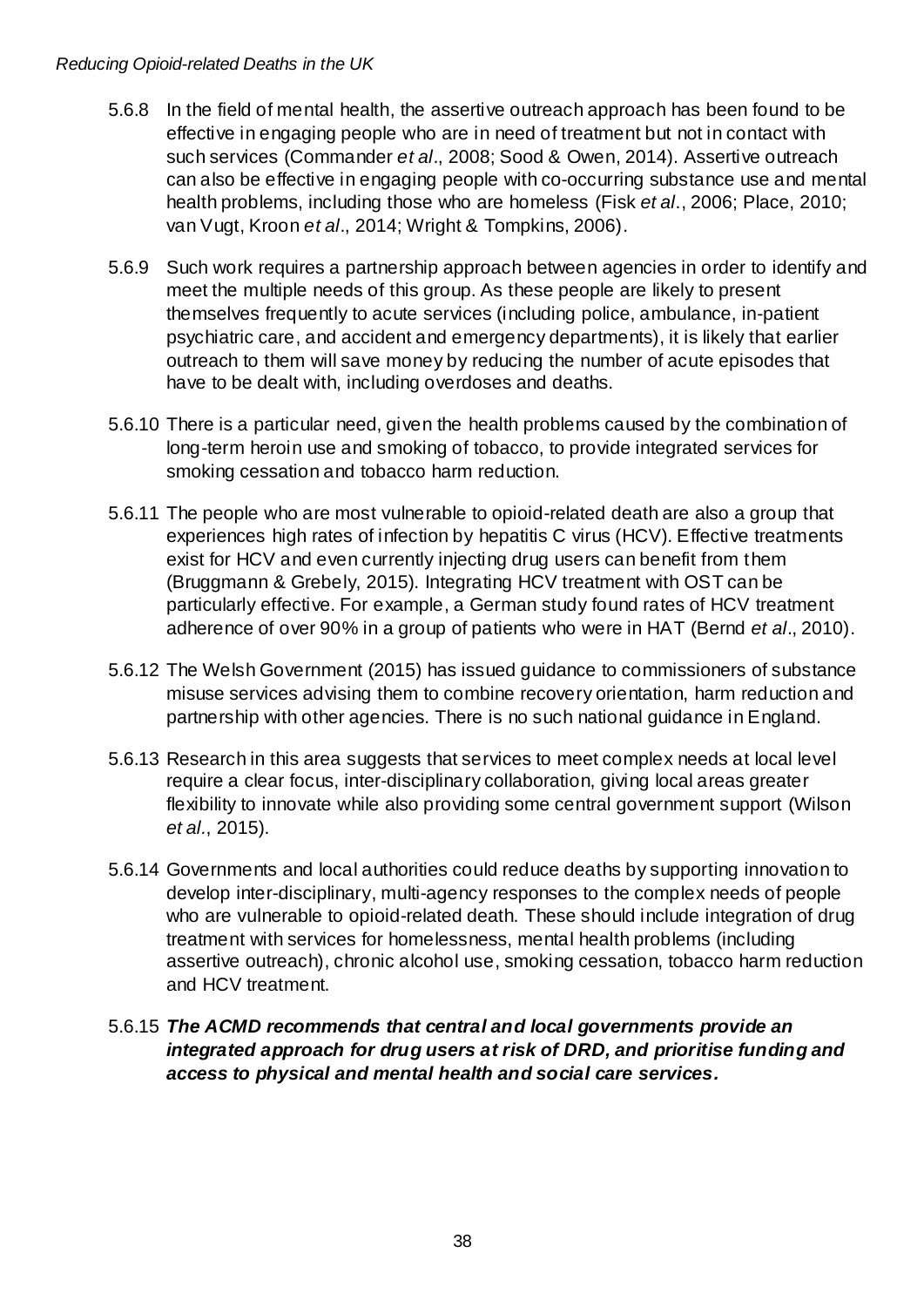#### **5.7 Research**

- 5.7.1 In the course of writing this report, members of the working group have come across a number of gaps in the evidence base that hamper more effective responses to opioid-related deaths. These gaps include:
	- Rigorous analysis of the causes and drivers of trends in opioid-related deaths.
	- Evaluation to establish the most effective strategies for reducing the illicit supply of heroin and other opioids.
	- Research to test and improve the effectiveness of drug treatment and other services in supporting sustained abstinence. This should study both outpatient and residential services, including contingency management, as well as support to housing, employment and the family relationships of people who want to put drug dependence behind them.
	- Evaluations of interventions in addition to OST and other forms of treatment that may be effective in reducing the use of opioids by injection.
	- Reliable estimates for each country of the UK of the proportion of the people who use opioids who have immediate access to naloxone at the times and places where they are using opioids.
	- Research on the effectiveness of intranasal preparations of naloxone.
	- Evaluation of national and local initiatives aimed at the reduction of opioid-related deaths.

#### <span id="page-41-0"></span>5.7.2 **The ACMD recommends that governments fund research to fill important gaps in the literature on the causes and prevention of opioid-related deaths.**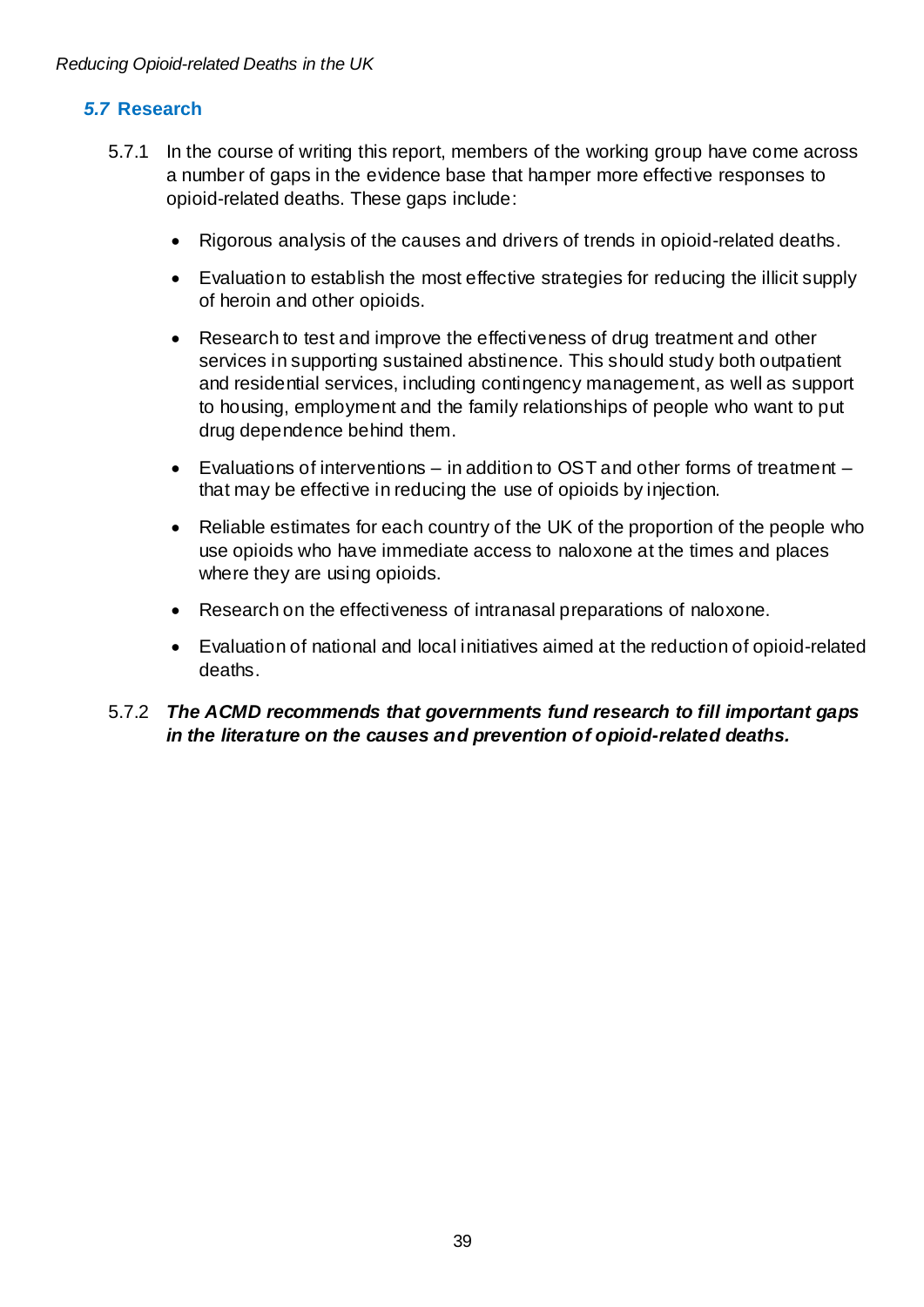#### <span id="page-42-0"></span>**6 Recommendations**

In order to reduce opioid-related deaths in the UK, the ACMD recommends:

- 1. Improving the current processes by creating data standards for local reporting that feed into national systems. This may include: coroners reporting; toxicological assessments to understand poly-substance use; local partnership investigations and information sharing on DRDs and non-fatal overdoses; and strengthening links between national datasets including death registrations and national treatment monitoring systems (see section [2.7.6\)](#page-14-0).
- 2. Central and local governments implement strategies to protect the current levels of investment in evidence-based drug treatment which can enable people to achieve a range of recovery outcomes, including sustained abstinence from opioids (section [5.3.9\)](#page-34-0).
- 3. Central and local governments continue to invest in high-quality OST of optimal dosage and duration, delivered together with interventions to help people achieve wider recovery outcomes including health and well-being, in order to continue to reduce rates of DRD (section [5.4.18\)](#page-36-0).
- 4. Drug treatment services should follow national clinical guidelines on OST and provide tailored treatment for individuals for as long as required (section [5.4.18\)](#page-36-0).
- 5. Central government funding should be provided to support heroin-assisted treatment for patients for whom other forms of OST have not been effective (section [5.4.18\)](#page-36-0).
- 6. That naloxone is made available routinely, cheaply and easily to people who use opioids, and to their families and friends (section [5.5.18\)](#page-38-0).
- 7. Consideration is given by the governments of each UK country and by local commissioners of drug treatment services – to the potential to reduce DRDs and other harms through the provision of medically-supervised drug consumption clinics in localities with a high concentration of injecting drug use (section [5.5.18\)](#page-38-0).
- 8. Central and local governments provide an integrated approach for drug users at risk of DRD, and prioritise funding and access to physical and mental health and social care services (section [5.6.15\)](#page-40-0).
- 9. Governments fund research to fill important gaps in the literature on the causes and prevention of opioid-related deaths (section [5.7.2\)](#page-41-0).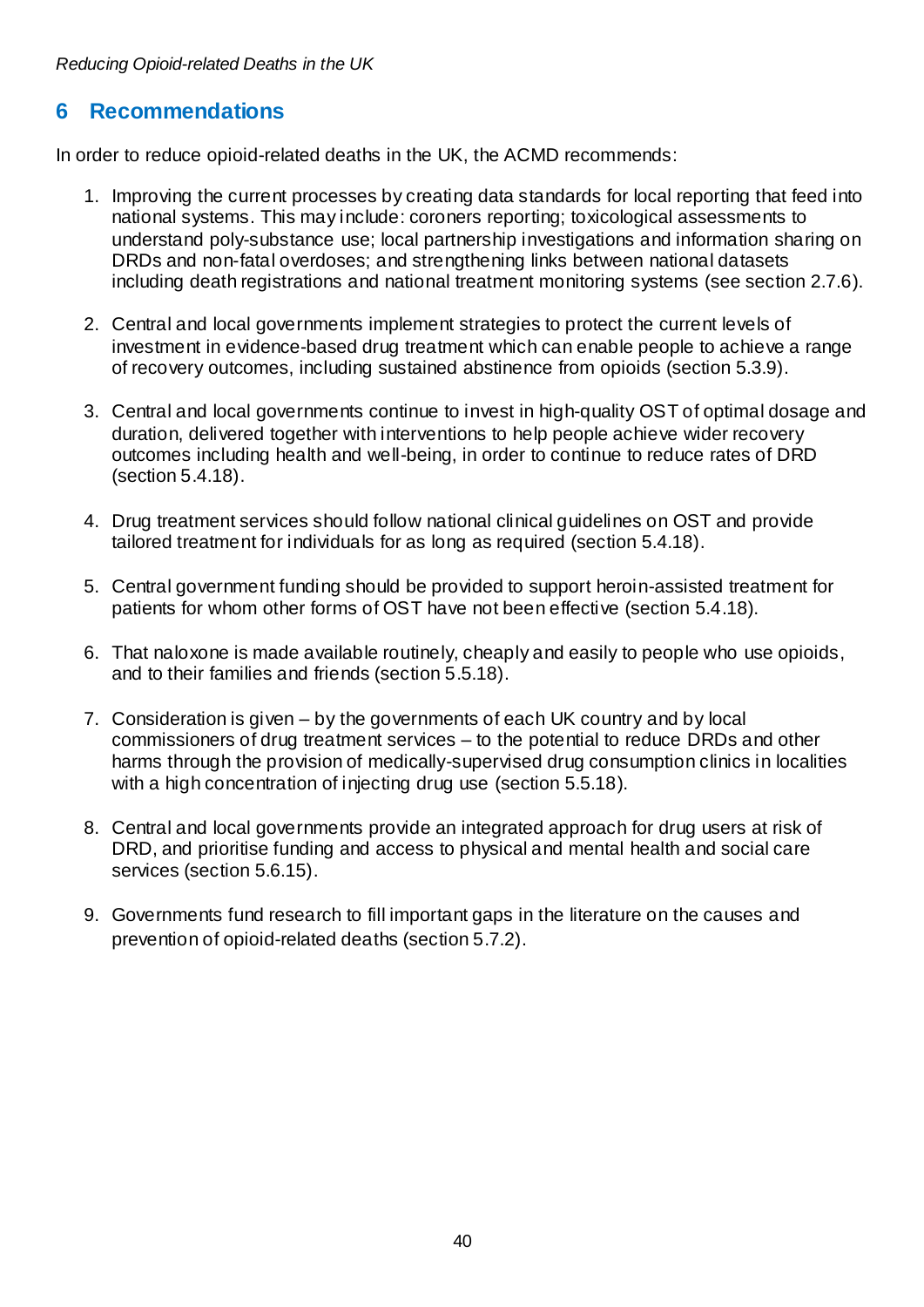# <span id="page-43-0"></span>**7 References**

ACMD (1998) Drug Misuse and the Environment. London: The Stationery Office.

ACMD (2000) Reducing Drug Related Deaths. London: Home Office.

ACMD (2010) Consideration of the use of foil, as an intervention to reduce the harms of injecting heroin. London: Home Office.

ACMD (2012a) Recovery from drug and alcohol dependence: an overview of the evidence. London: Home Office.

ACMD (2012b) Review of Naloxone. London: Home Office.

ACMD (2013a) ACMD consideration of tramadol. London: Home Office.

ACMD (2013b) What recovery outcomes does the evidence tell us we can expect? Second report of the Recovery Committee. London: Home Office

ACMD (2014) Time limiting opioid substitution therapy. London: Home Office.

ACMD (2015) How can opioid substitution therapy (and drug treatment and recovery systems) be optimised to maximise recovery outcomes for service users? London: Home Office.

ACMD (forthcoming report) The extent to which commissioning structures, the financial environment and wider changes to health and social welfare impact on recovery outcomes for individuals and communities. London: Home Office.

Andresen, M. A. and Boyd, N. (2010) 'A cost-benefit and cost-effectiveness analysis of Vancouver's supervised injection facility'. International Journal of Drug Policy, vol. 21(1), pp 70–76. <http://doi.org/10.1016/j.drugpo.2009.03.004>

Barr, B., Taylor-Robinson, D., Scott-Samuel, A., McKee, M. and Stuckler, D. (2012) 'Suicides associated with the 2008-10 economic recession in England: time trend analysis'. The BMJ, vol. 345, e5142.<http://dx.doi.org/10.1136/bmj.e5142>

Bauer, S. M., Loipl, R., Jagsch, R., Gruber, D., Risser, D., Thau, K. and Fischer, G. (2008) 'Mortality in opioid-maintained patients after release from an addiction clinic'. European Addiction Research, vol. 14(2), pp 82–91.<http://doi.org/10.1159/000113722>

Bayoumi, A. M. and Zaric, G. S. (2008) 'The cost-effectiveness of Vancouver's supervised injection facility'. Canadian Medical Association Journal, vol. 179(11), pp 1143–1151. <http://doi.org/10.1503/cmaj.080808>

Beatty, C. and Fothergill, S. (2016) The uneven impact of welfare reform: the financial losses to places and people. Sheffield: Centre for Regional and Social Research, Sheffield Hallam University. Available at [https://www4.shu.ac.uk/research/cresr/sites/shu.ac.uk/files/welfare-reform-](https://www4.shu.ac.uk/research/cresr/sites/shu.ac.uk/files/welfare-reform-2016_1.pdf)[2016\\_1.pdf](https://www4.shu.ac.uk/research/cresr/sites/shu.ac.uk/files/welfare-reform-2016_1.pdf) (accessed: 4 Oct 2016).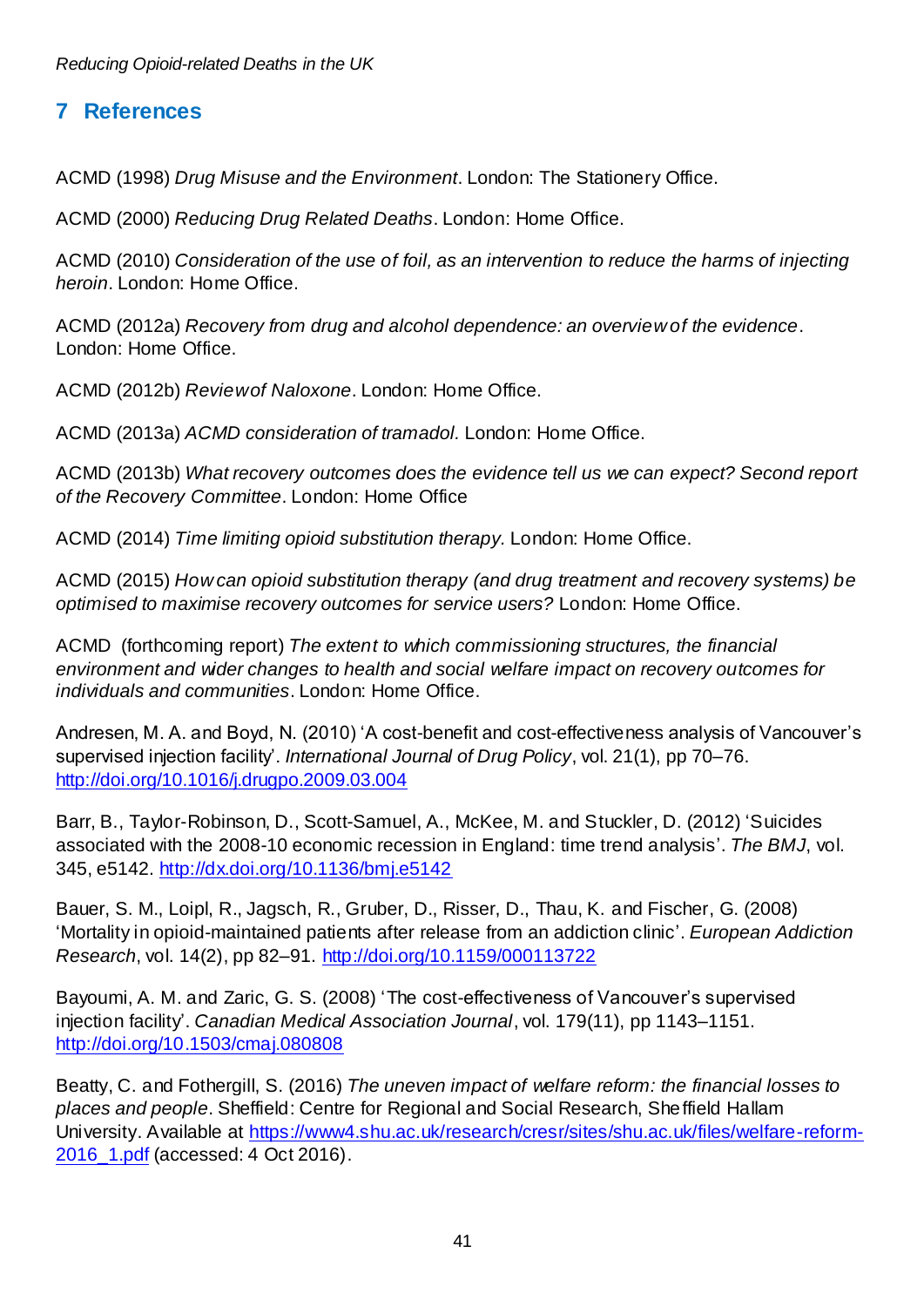Belfield, C., Cribb, J., Hodd, A. and Joyce, R. (2014) Living Standards, Poverty and Inequality in the UK : 2014. London: Institute for Fiscal Studies.<http://doi.org/10.1920/re.ifs.2014.0096>

Bell, J. R., Butler, B., Lawrance, A., Batey, R. and Salmelainen, P. (2009) 'Comparing overdose mortality associated with methadone and buprenorphine treatment'. Drug and Alchol Dependence vol. 104(1-2), pp 73–77.<http://doi.org/10.1016/j.drugalcdep.2009.03.020>

Benishek, L. A., Dugosh, K. L., Kirby, K. C., Matejkowski, J., Clements, N. T., Seymour, B. L. and Festinger, D. S. (2014) 'Prize-based contingency management for the treatment of substance abusers: a meta-analysis'. Addiction, vol. 109(9), pp 1426–1436.<http://doi.org/10.1111/add.12589>

Berger, T., Kassirer, M. and Aran, A. A. (2014) 'Injectional anthrax - new presentation of an old disease'. Euro Surveill, vol. 19 (32), pp 1-11. [http://dx.doi.org/10.2807/1560-](http://dx.doi.org/10.2807/1560-7917.ES2014.19.32.20877) [7917.ES2014.19.32.20877.](http://dx.doi.org/10.2807/1560-7917.ES2014.19.32.20877)

Bernd, S., Sabine, S., Jochen, B., Konrad, I., Peter, D., Christoph, D., … Jens, R. (2010) 'Successful treatment of chronic hepatitis C virus infection in severely opioid-dependent patients under heroin maintenance'. Drug and Alcohol Dependence, vol. 109(1-3), pp 248–251. <https://www.ncbi.nlm.nih.gov/pubmed/20167441>

Bird, S. M. (2010) 'Over 1200 drugs-related deaths and 190,000 opiate-user-years of follow-up: Relative risks by sex and age group'. Addiction Research & Theory, vol. 18(2), pp 194–207. <http://doi.org/10.3109/16066350902825948>

Bogdanowicz, K. M., Stewart, R., Chang, C. K., Downs, J., Khondoker, M., Shetty, H. and Hayes, R. D. (2016) 'Identifying mortality risks in patients with opioid use disorder using brief screening assessment: Secondary mental health clinical records analysis'. Drug and Alcohol Dependence, vol. 164, pp 82–88.<http://doi.org/10.1016/j.drugalcdep.2016.04.036>

Bridge, J. (2010) 'Route transition interventions: Potential public health gains from reducing or preventing injecting'. International Journal of Drug Policy, vol. 21(2), pp 125–128. <http://doi.org/10.1016/j.drugpo.2010.01.011>

Browne, J. and Hodd, A. (2014) Living Standards, Poverty and Inequality in the UK: 2014.. London: Institute for Fiscal Studies.<http://doi.org/10.1920/re.ifs.2014.0096>

Brugal, M. T., Domingo-Salvany, A., Puig, R., Barrio, G., Garcia de Olalla, P. and de la Fuente, L. (2005) 'Evaluating the impact of methadone maintenance programmes on mortality due to overdose and aids in a cohort of heroin users in Spain'. Addiction, vol. 100(7), pp 981–989. <http://onlinelibrary.wiley.com/doi/10.1111/j.1360-0443.2005.01089.x/abstract>

Bruggmann, P. and Grebely, J. (2015) 'Prevention, treatment and care of hepatitis C virus infection among people who inject drugs'. The International Journal on Drug Policy, vol. 26 Supplement 1, pp S22–S26.<http://doi.org/10.1016/j.drugpo.2014.08.014>

Byford, S., Barrett, B., Metrebian, N., Groshkova, T., Cary, M., Charles, V., … Strang, J. (2013) 'Cost-effectiveness of injectable opioid treatment v. oral methadone for chronic heroin addiction'. The British Journal of Psychiatry, vol. 203(5), pp 341–349. <http://doi.org/10.1192/bjp.bp.112.111583>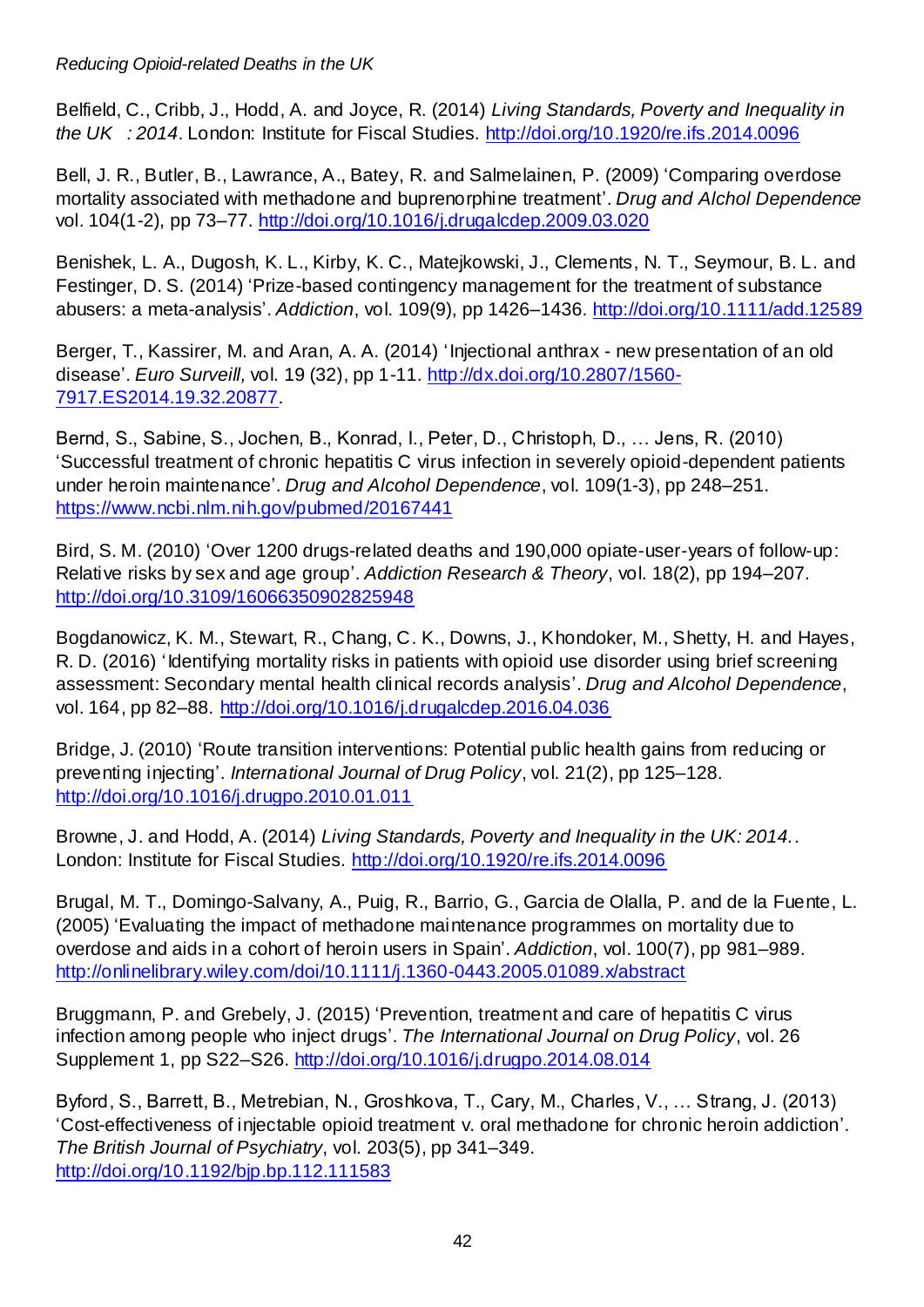Christophersen, O., Rooney, C. and Kelly, S. (1998) 'Drug related mortality: methods and trends'. Population Trends, vol. 93, pp 29-37. Available at [www.ons.gov.uk/ons/rel/population-trends](http://www.ons.gov.uk/ons/rel/population-trends-rd/population-trends/no--93--autumn-1998/population-trends.pdf)[rd/population-trends/no--93--autumn-1998/population-trends.pdf](http://www.ons.gov.uk/ons/rel/population-trends-rd/population-trends/no--93--autumn-1998/population-trends.pdf) (accessed: 3 Oct 2016).

Claridge, H. and Goodair, C. (2015) Drug-related Deaths in England, Northern Ireland, the Channel Islands and the Isle of Man: January-December 2013. London: National Programme on Substance Abuse Deaths (NPSAD), St George's, University of London. ISBN: 978-1-897778-99-9 Available at http://www.squl.ac.uk/images/NPSAD - Drugrelated deaths in England Northern Ireland the Channel Islands and the Isle of Man Janu [ary-December\\_2013.pdf](http://www.sgul.ac.uk/images/NPSAD_-_Drug-related_deaths_in_England_Northern_Ireland_the_Channel_Islands_and_the_Isle_of_Man_January-December_2013.pdf) (accessed: 3 Oct 2016).

Clark, A. K., Wilder, C. M. and Winstanley, E. L. (2014) 'A systematic review of community opioid overdose prevention and naloxone distribution programs'. Journal of Addiction Medicine, vol. 8(3), pp 153–163.<http://doi.org/10.1097/ADM.0000000000000034>

Clausen, T., Anchersen, K. and Waal, H. (2008) 'Mortality prior to, during and after opioid maintenance treatment (OMT): A national prospective cross-registry study'. Drug and Alcohol Dependence, vol. 94(1-3), pp 151–157. [http://www.sciencedirect.com/science/article/B6T63-](http://www.sciencedirect.com/science/article/B6T63-4RDBYXV-1/2/031962c86764c49a40ac6dbd99b79ea6) [4RDBYXV-1/2/031962c86764c49a40ac6dbd99b79ea6](http://www.sciencedirect.com/science/article/B6T63-4RDBYXV-1/2/031962c86764c49a40ac6dbd99b79ea6)

Clausen, T., Waal, H., Thoresen, M. & Gossop, M. (2009) 'Mortality among opiate users: opioid maintenance therapy, age and causes of death'. Addiction, vol. 104(8), pp 1356-1362. <http://doi.org/10.1111/j.1360-0443.2009.02570.x>

Coffin, P. O. and Sullivan, S. D. (2013) 'Cost-effectiveness of distributing naloxone to heroin users for lay overdose reversal'. Annals of Internal Medicine, vol. 158(1), pp 1–9.

Commander, M., Sashidharan, S., Rana, T. and Ratnayake, T. (2008) 'North Birmingham assertive outreach evaluation of service users' quality of life'. Journal of Mental Health, vol. 17(5), pp 462–470.<http://doi.org/10.1080/09638230701498416>

Cornish, R., Macleod, J., Strang, J., Vickerman, P. and Hickman, M. (2010) 'Risk of death during and after opiate substitution treatment in primary care: prospective observational study in UK General Practice Research Database'. The BMJ, vol. 341, c5475.<http://doi.org/10.1136/bmj.c5475>

Cousins, G., Boland, F., Courtney, B., Barry, J., Lyons, S. and Fahey, T. (2016) 'Risk of mortality on and off methadone substitution treatment in primary care: a national cohort study'. Addiction, vol. 111(1), pp 73–82.<http://doi.org/10.1111/add.13087>

Crump, C., Sundquist, K., Winkleby, M. A. and Sundquist, J. (2013) 'Mental disorders and vulnerability to homicidal death: Swedish nationwide cohort study'. BMJ, vol. 346, f557.

Darke, S. (2016) 'Addiction classics: Heroin overdose'. Addiction, vol. 111(11), pp 2060–2063. <http://doi.org/10.1111/add.13516>

Darke, S. and Farrell, M. (2014) 'Would legalizing illicit opioids reduce overdose fatalities? Implications from a natural experiment'. Addiction, vol. 109(8), pp 1237–1242. <http://doi.org/10.1111/add.12456>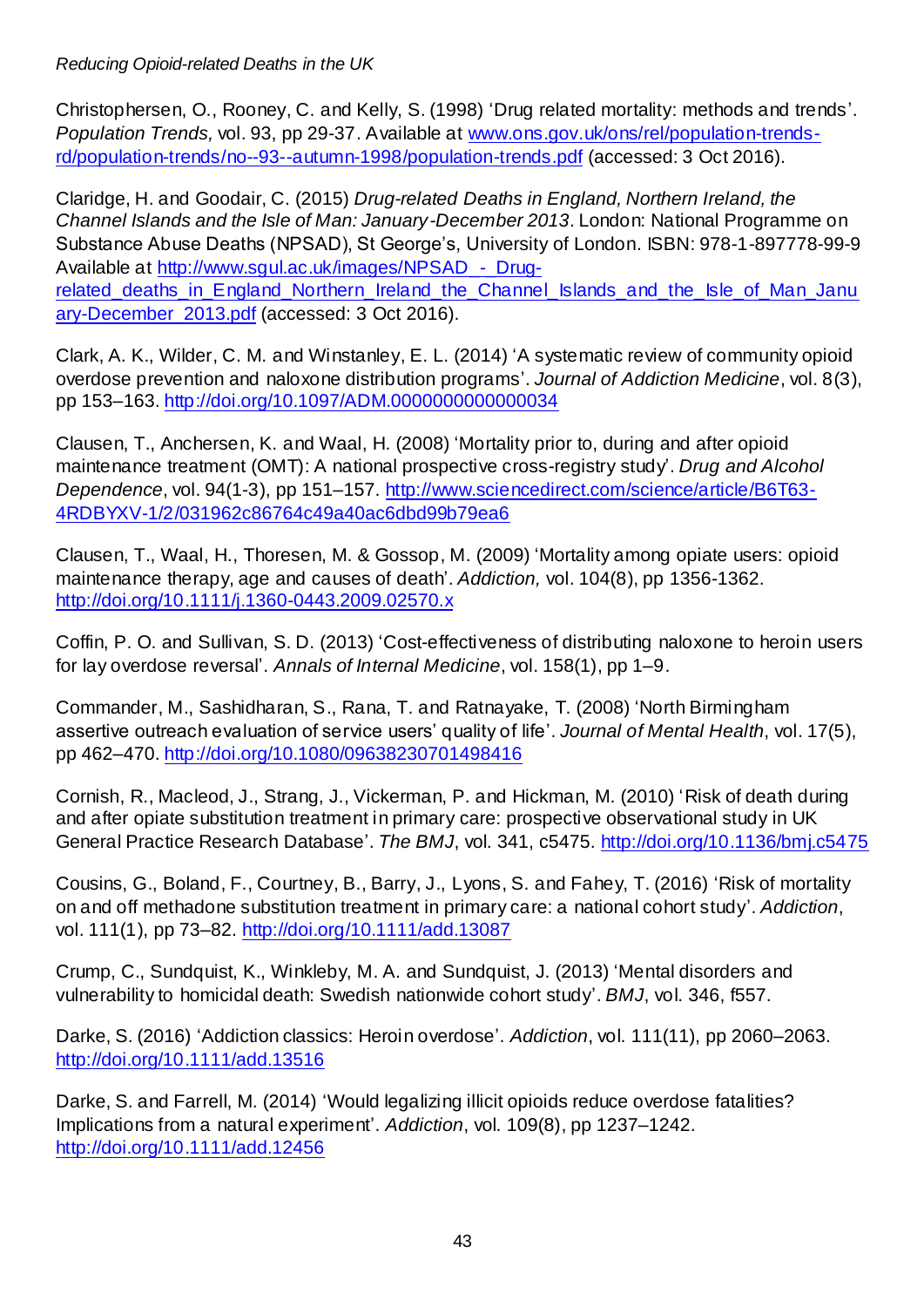Darke, S. and Hall, W. (2003) 'Heroin Overdose: Research and Evidence-Based Intervention'. Journal of Urban Health: Bulletin of the New York Academy of Medicine, vol. 80(2), pp 189–200. <http://doi.org/10.1093/jurban/jtg022>

Darke, S., Hall, W., Weatherburn, D. and Lind, B. (1999) 'Fluctuations in heroin purity and the incidence of fatal heroin overdose'. Drug and Alcohol Dependence, vol. 54(2), pp 155–161. [http://www.drugandalcoholdependence.com/article/S0376-8716\(98\)00159-8/abstract](http://www.drugandalcoholdependence.com/article/S0376-8716(98)00159-8/abstract)

Davidson, P. J., McLean, R. L., Kral, A. H., Gleghorn, A. A., Edlin, B. R. and Moss, A. R. (2003) 'Fatal heroin-related overdose in San Francisco, 1997–2000: a case for targeted intervention'. Journal of Urban Health: Bulletin of the New York Academy of Medicine, vol. 80(2), pp 261–273. <http://doi.org/10.1093/jurban/jtg029>

Davoli, M., Bargagli, A. M., Perucci, C. A., Schifano, P., Belleudi, V., Hickman, M., … Faggiano, F. (2007) 'Risk of fatal overdose during and after specialist drug treatment: the VEdeTTE study, a national multi-site prospective cohort study'. Addiction, vol. 102(12), pp 1954–1959. <http://doi.org/10.1111/j.1360-0443.2007.02025.x>

DCLG (2015) 'Revenue Accounts (RA) Budget 2015-16'. Local authority revenue expenditure and financing England: 2015 to 2016 individual local authority data. London: Department for Communities and Local Government. Retrieved from [https://www.gov.uk/government/statistics/local-authority-revenue-expenditure-and-financing](https://www.gov.uk/government/statistics/local-authority-revenue-expenditure-and-financing-england-2015-to-2016-individual-local-authority-data)[england-2015-to-2016-individual-local-authority-data](https://www.gov.uk/government/statistics/local-authority-revenue-expenditure-and-financing-england-2015-to-2016-individual-local-authority-data)

DCLG (2016) 'Revenue Accounts (RA) Budget 2016-17'. Local authority revenue expenditure and financing England: 2016 to 2017 individual local authority data. London: Department for Communities and Local Government. Retrieved from [https://www.gov.uk/government/statistics/local-authority-revenue-expenditure-and-financing](https://www.gov.uk/government/statistics/local-authority-revenue-expenditure-and-financing-england-2016-to-2017-budget-individual-local-authority-data)[england-2016-to-2017-budget-individual-local-authority-data](https://www.gov.uk/government/statistics/local-authority-revenue-expenditure-and-financing-england-2016-to-2017-budget-individual-local-authority-data)

DCLG (2016) Statutory homelessness, January to March 2016, and homelessness prevention and relief 2015/16: England. London: Department for Communities and Local Government.

Degenhardt, L. and Hall, W. (2006) 'Canadian heroin supply and the Australian 'heroin shortage''. Addiction, vol. 101(11), pp 1667-1668. [http://onlinelibrary.wiley.com/doi/10.1111/j.1360-](http://onlinelibrary.wiley.com/doi/10.1111/j.1360-0443.2006.01639.x/abstract) [0443.2006.01639.x/abstract](http://onlinelibrary.wiley.com/doi/10.1111/j.1360-0443.2006.01639.x/abstract)

Degenhardt, L., Bucello, C., Mathers, B., Briegleb, C., Ali, H., Hickman, M. and McLaren J. (2011) 'Mortality among regular or dependent users of heroin and other opioids: a systematic review and meta-analysis of cohort studies'. Addiction, vol. 106(1) pp 32-51. [http://doi.org/10.1111/j.1360-](http://doi.org/10.1111/j.1360-0443.2010.03140.x) [0443.2010.03140.x](http://doi.org/10.1111/j.1360-0443.2010.03140.x)

Degenhardt, L., Charlson, F., Stanaway, J., Larney, S., Alexander, L. T., Hickman, M. and Vos, T. (2016) 'Estimating the burden of disease attributable to injecting drug use as a risk factor for HIV, hepatitis C, and hepatitis B: findings from the Global Burden of Disease Study 2013'. The Lancet Infectious Diseases, vol. 16(12), pp 1385–1398. [http://doi.org/10.1016/S1473-3099\(16\)30325-5](http://doi.org/10.1016/S1473-3099(16)30325-5)

Degenhardt, L., Day, C., Dietze, P., Pointer, S., Conroy, E., Collins, L. and Hall, W. (2005) 'Effects of a sustained heroin shortage in three Australian States'. Addiction, vol. 100(7), pp 908–920.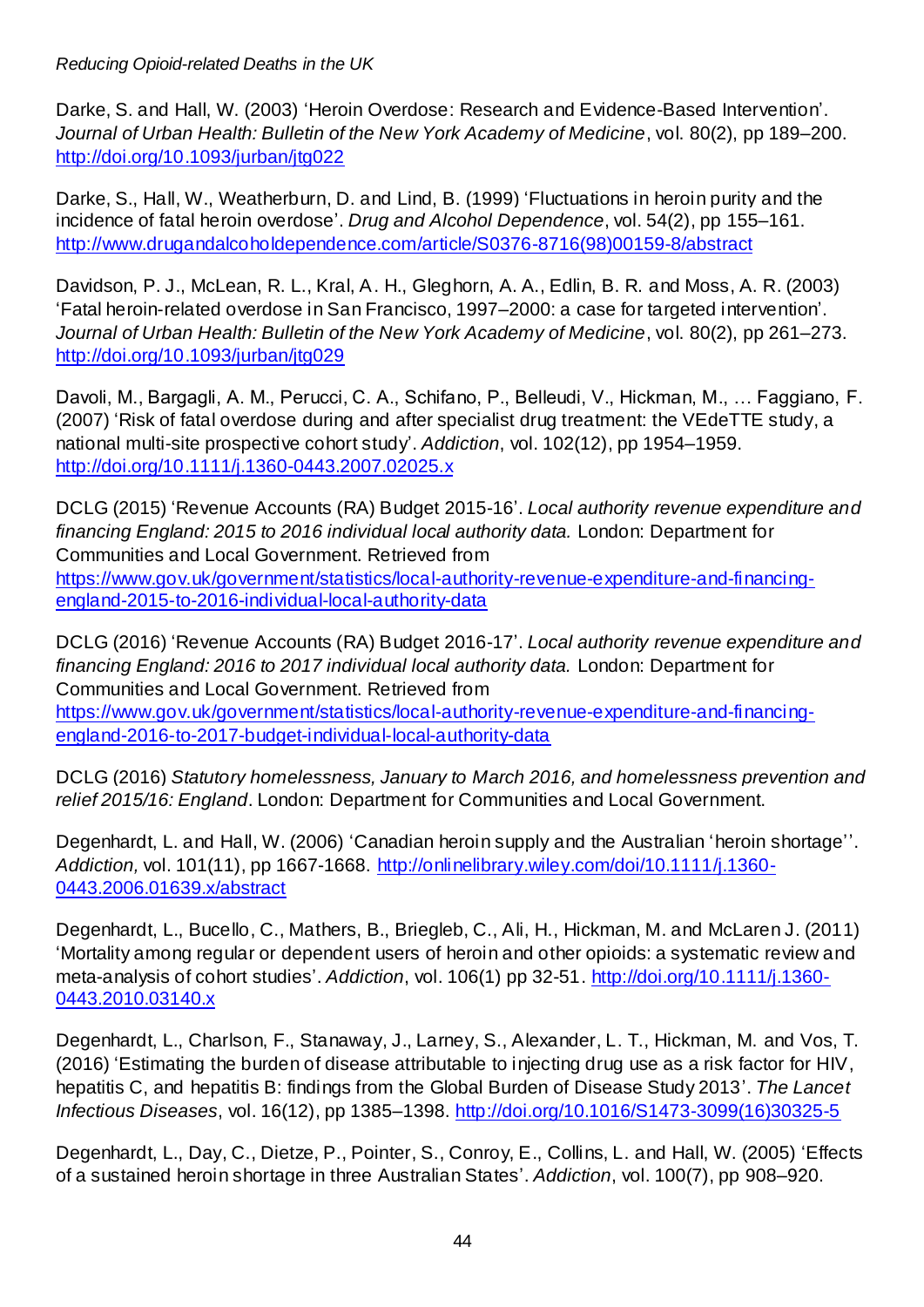Degenhardt, L., Day, C., Gilmour, S. and Hall, W. (2006) 'The "lessons" of the Australian "heroin shortage"'. Substance Abuse Treatment, Prevention, and Policy, vol. 1(11). <https://www.ncbi.nlm.nih.gov/pmc/articles/PMC1524737/>

Degenhardt, L., Larney, S., Kimber, J., Farrell, M. and Hall, W. (2015) 'Excess mortality among opioid-using patients treated with oral naltrexone in Australia'. Drug and Alcohol Review, vol. 34(1), pp 90–96.<http://doi.org/10.1111/dar.12205>

Degenhardt, L., Randall, D., Hall, W., Law, M., Butler, T. and Burns, L. (2009) 'Mortality among clients of a state-wide opioid pharmacotherapy program over 20 years: Risk factors and lives saved'. Drug and Alcohol Dependence, vol. 105(1-2), pp 9–15. <http://www.sciencedirect.com/science/article/pii/S0376871609002300>

Dennis, F. (2016) 'More-than-harm-reduction: engaging with alternative ontologies of "movement"'. Paper presented at the 10th Annual Conference of the International Society for the Study of Drug Policy, Sydney.

Department for Transport (2016) Contributory factors for reported road accidents (RAS50). Available at<https://www.gov.uk/government/statistical-data-sets/ras50-contributory-factors> (accessed: 19 August 2016).

Department of Health (2001) The Government Response to the Advisory Council on the Misuse of Drugs Report into Drug Related Deaths. Available at [http://webarchive.nationalarchives.gov.uk/20130107105354/http://www.dh.gov.uk/prod\\_consum\\_d](http://webarchive.nationalarchives.gov.uk/20130107105354/http:/www.dh.gov.uk/prod_consum_dh/groups/dh_digitalassets/@dh/@en/documents/digitalasset/dh_4060881.pdf) [h/groups/dh\\_digitalassets/@dh/@en/documents/digitalasset/dh\\_4060881.pdf](http://webarchive.nationalarchives.gov.uk/20130107105354/http:/www.dh.gov.uk/prod_consum_dh/groups/dh_digitalassets/@dh/@en/documents/digitalasset/dh_4060881.pdf) (accessed: 19 August 2016).

Department of Health, Social Services and Public Safety (2011) New Strategic Direction for Alcohol and Drugs Phase 2 2011*–*2016: A Framework for Reducing Alcohol and Drug Related Harm in Northern Ireland. Retrieved from: https://www.dhsspsni.gov.uk/publications/ alcohol-and-drug misusestrategy-and-reports

Dolan, K. A., Shearer, J., White, B., Zhou, J. L., Kaldor, J. and Wodak, A. D. (2005) 'Four-year follow-up of imprisoned male heroin users and methadone treatment: mortality, re-incarceration and hepatitis C infection'. Addiction, vol. 100(6), pp 820–828.

Dwyer, R., Fraser, S. and Dietze, P. (2016) 'Benefits and barriers to expanding the availability of take-home naloxone in Australia: A qualitative interview study with service providers'. Drugs: Education, Prevention and Policy, vol. 23(5), pp 388–396. <http://doi.org/10.3109/09687637.2016.1150964>

EMCDDA (2015) Preventing fatal overdoses: a systematic review of the effectiveness of takehome naloxone. Lisbon: European Monitoring Centre for Drugs and Drug Addiction. Available at <http://www.emcdda.europa.eu/publications/emcdda-papers/naloxone-effectiveness> (accessed: 4 Oct 2016).

Farrell, M. and Marsden, J. (2008) 'Acute risk of drug-related death among newly released prisoners in England and Wales'. Addiction, vol. 103(2), pp 251–255. <https://www.ncbi.nlm.nih.gov/pubmed/18199304>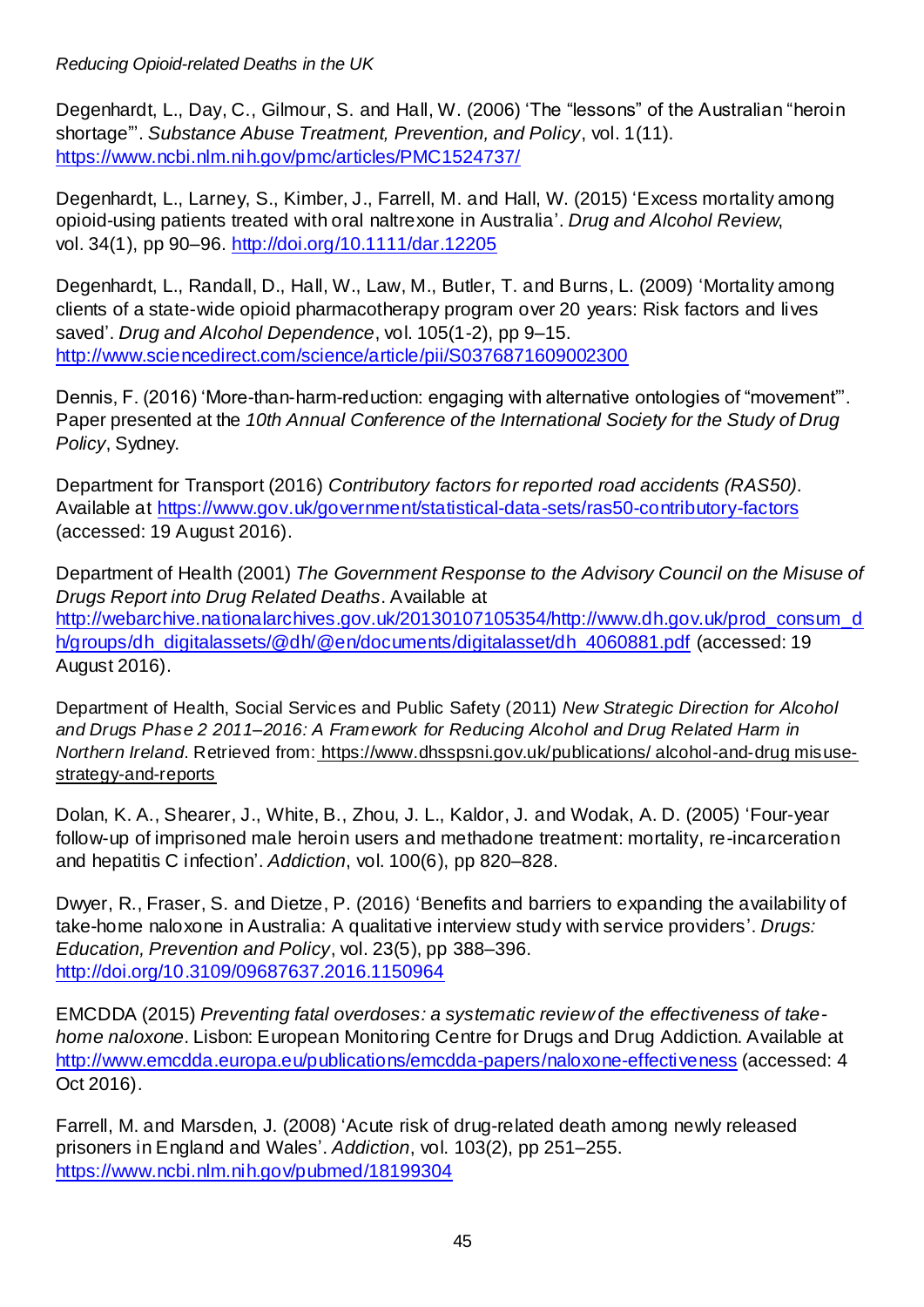Ferri, M., Davoli, M. and Perucci, C. A. (2011) 'Heroin maintenance for chronic heroin-dependent individuals' (M. Ferri, Ed.). Cochrane Database of Systematic Reviews (Issue 12). Chichester, UK: John Wiley & Sons, Ltd.<http://doi.org/10.1002/14651858.CD003410.pub4>

Fisk, D., Rakfeldt, J. and McCormack, E. (2006) 'Assertive Outreach: An Effective Strategy for Engaging Homeless Persons with Substance Use Disorders into Treatment'. The American Journal of Drug and Alcohol Abuse, vol. 32(3), pp 479–486. Retrieved from <http://www.tandfonline.com/doi/full/10.1080/00952990600754006>

Fitzpatrick, S., Pawson, H., Bramley, G., Wilcox, S. and Watts, B. (2016) The homelessness monitor: England 2016. London: Crisis. Available at [http://www.crisis.org.uk/data/files/publications/Homelessness\\_Monitor\\_England\\_2016\\_FINAL\\_%2](http://www.crisis.org.uk/data/files/publications/Homelessness_Monitor_England_2016_FINAL_%28V12%29.pdf) [8V12%29.pdf](http://www.crisis.org.uk/data/files/publications/Homelessness_Monitor_England_2016_FINAL_%28V12%29.pdf) (accessed: 4 Oct 2016).

Floodgate, W. (2016) '"If they die after a detox, they're still a succes": Economic austerity and the reorientation of British drug policy'. Paper presented at the Conference of the European Society of Criminology. Münster.

Gao, L., Dimitropoulou, P., Robertson, J. R., McTaggart, S., Bennie, M. and Bird, S. M. (2016) 'Risk-factors for methadone-specific deaths in Scotland's methadone-prescription clients between 2009 and 2013'. Drug and Alcohol Dependence, vol. 167(1) pp 214-223. <http://dx.doi.org/10.1016/j.drugalcdep.2016.08.627>

Gfroerer, J., Penne, M., Pemberton, M. and Folsom, R. (2003) 'Substance abuse treatment need among older adults in 2020: the impact of the aging baby-boom cohort'. Drug and Alcohol Dependence, vol. 69(2), pp 127–135. [http://dx.doi.org/10.1016/S0376-8716\(02\)00307-1](http://dx.doi.org/10.1016/S0376-8716(02)00307-1)

Giglio, R. E., Li, G. and DiMaggio, C. J. (2015) 'Effectiveness of bystander naloxone administration and overdose education programs: a meta-analysis'. Injury Epidemiology, vol. 2(1), p 10. <http://doi.org/10.1186/s40621-015-0041-8>

Gisev, N., Larney, S., Gibson, A., Kimber, J., Burns, L., Butler, T., … Weatherburn, D., Degenhardt, L. (2015) 'The Effect of Treatment and Retention with Opioid Substitution Therapy in Reducing Crime Among Opioid-Dependent People'. Pharmacoepidemiology and Drug Safety, vol. 25(Supplement 1), pp 28–29.<http://doi.org/10.1002/pds.3838>

Gossop, M. (2008) Substance Use Among Older Adults: A Neglected Problem. European Monitoring Centre for Drugs and Drug Addiction. Lisbon. Available at <http://www.emcdda.europa.eu/html.cfm/index50563EN.html> (accessed: 4 Oct 2016).

Gossop, M., Stewart, D., Marsden, J., Kidd, T. and Strang, J. (2004) 'Changes in route of drug administration among continuing heroin users: Outcomes 1 year after intake to treatment'. Addictive Behaviors, vol. 29(6), pp 1085–1094.<http://doi.org/10.1016/j.addbeh.2004.03.012>

Gowing, L., Farrell, M. F., Bornemann, R., Sullivan, L. E. and Ali, R. (2011) 'Oral substitution treatment of injecting opioid users for prevention of HIV infection' (L. Gowing, Ed.). Cochrane Database of Systematic Reviews. Chichester, UK: John Wiley & Sons, Ltd. <http://doi.org/10.1002/14651858.CD004145.pub4>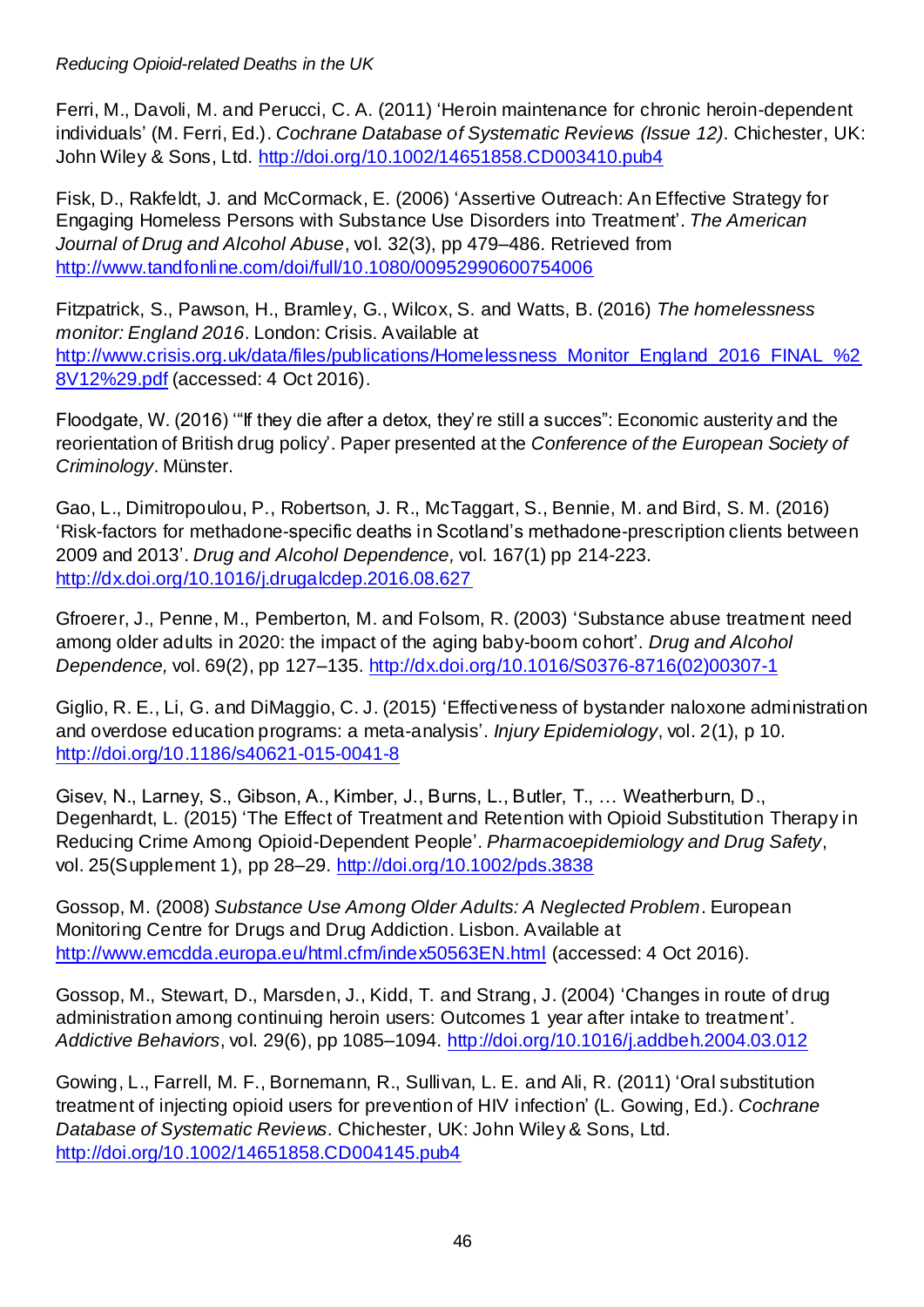Griffiths, P., Mounteney, J. and Laniel, L. (2012) 'Understanding changes in heroin availability in Europe over time: emerging evidence for a slide, a squeeze and a shock'. Addiction, vol. 107(9), pp 1539–1540.<http://doi.org/10.1111/j.1360-0443.2012.03829.x>

Hanczaruk, M., Reischl, U., Holzmann, T., Frangoulidis, D., Wagner, D. M., Keim, P. S., Antwerpen H. M., Gregor, G. (2014) 'Injectional anthrax in heroin users, Europe, 2000–2012 [letter]'. Emerging Infectious Diseases, vol. 20(2). <http://doi.org/10.3201/eid2002.120921>

Hannon, L. and Cuddy, M. M. (2006) 'Neighborhood ecology and drug dependence mortality: An analysis of New York City census tracts'. American Journal of Drug and Alcohol Abuse, vol. 32(3), pp 453–463.<https://www.ncbi.nlm.nih.gov/pubmed/16864473>

Harris, M., Forseth, K. and Rhodes, T. (2015) "It's Russian roulette": Adulteration, adverse effects and drug use transitions during the 2010/2011 United Kingdom heroin shortage'. International Journal of Drug Policy, vol. 26(1), pp 51–58.<http://doi.org/10.1016/j.drugpo.2014.09.009>

Hastings, A., Bailey, N., Bramley, G., Gannon, M. and Watkins, D. (2015) The Cost of the Cuts: The Impact on Local Government and Poorer Communities. York: Joseph Rowntree Foundation. Available at<https://www.jrf.org.uk/sites/default/files/jrf/migrated/files/Summary-Final.pdf> (accessed 4 Oct 2016).

Hetherington, K. and Hamlet, N. (2015) Restoring the Public Health Response to Homelessness in Scotland. Edinburgh: Scottish Public Health Network.

Hickman, M., Vickerman, P., Robertson, R., Macleod, J. and Strang, J. (2011) 'Promoting recovery and preventing drug-related mortality: competing risks?' Journal of Public Health, vol. 33(3), pp 332–334.<http://doi.org/10.1093/pubmed/fdr055>

HM Government (2010) Drug Strategy 2010 Reducing demand, restricting supply, building recovery: Supporting people to live a drug free life Retrieved from: https://www.gov.uk/ government/uploads/system/uploads/attachment\_data/file/118336/drug**-**strategy**-**2010.pdf

Holland, R., Maskrey, V., Swift, L., Notley, C., Robinson, A., Nagar, J., … Kouimtsidis, C. (2014) 'Treatment retention, drug use and social functioning outcomes in those receiving 3 months versus 1 month of supervised opioid maintenance treatment. Results from the Super C randomized controlled trial'. Addiction, vol. 109(4), pp 596–607.<http://doi.org/10.1111/add.12439>

Hser, Y. I., Evans, E., Grella, C., Ling, W. and Anglin, D. (2015) 'Long-Term Course of Opioid Addiction'. Harvard Review of Psychiatry, vol. 23(2), pp 76–89.

Hser, Y. I., Gelberg, L., Hoffman, V., Grella, C.E., McCarthy, W., Anglini, M.D. (2004) 'Health conditions among aging narcotics addicts: medical examination results'. Journal of Behavioral Medicine, vol. 27, pp 607–622. [https://www.ncbi.nlm.nih.gov/pubmed/15669446#](https://www.ncbi.nlm.nih.gov/pubmed/15669446)

Independent Expert Working Group (2016) Drug misuse and dependence: UK guidelines on clinical management. Consultation on updated draft 2016. London: Public Health England.

Injectable Opioid Treatment Expert Group. (2009). Emerging consensus and advice to government BACKGROUND TO CURRENT MODELS AND THEIR EVIDENCE BASE. London: National Treatment Agency for Substance Misuse. Available at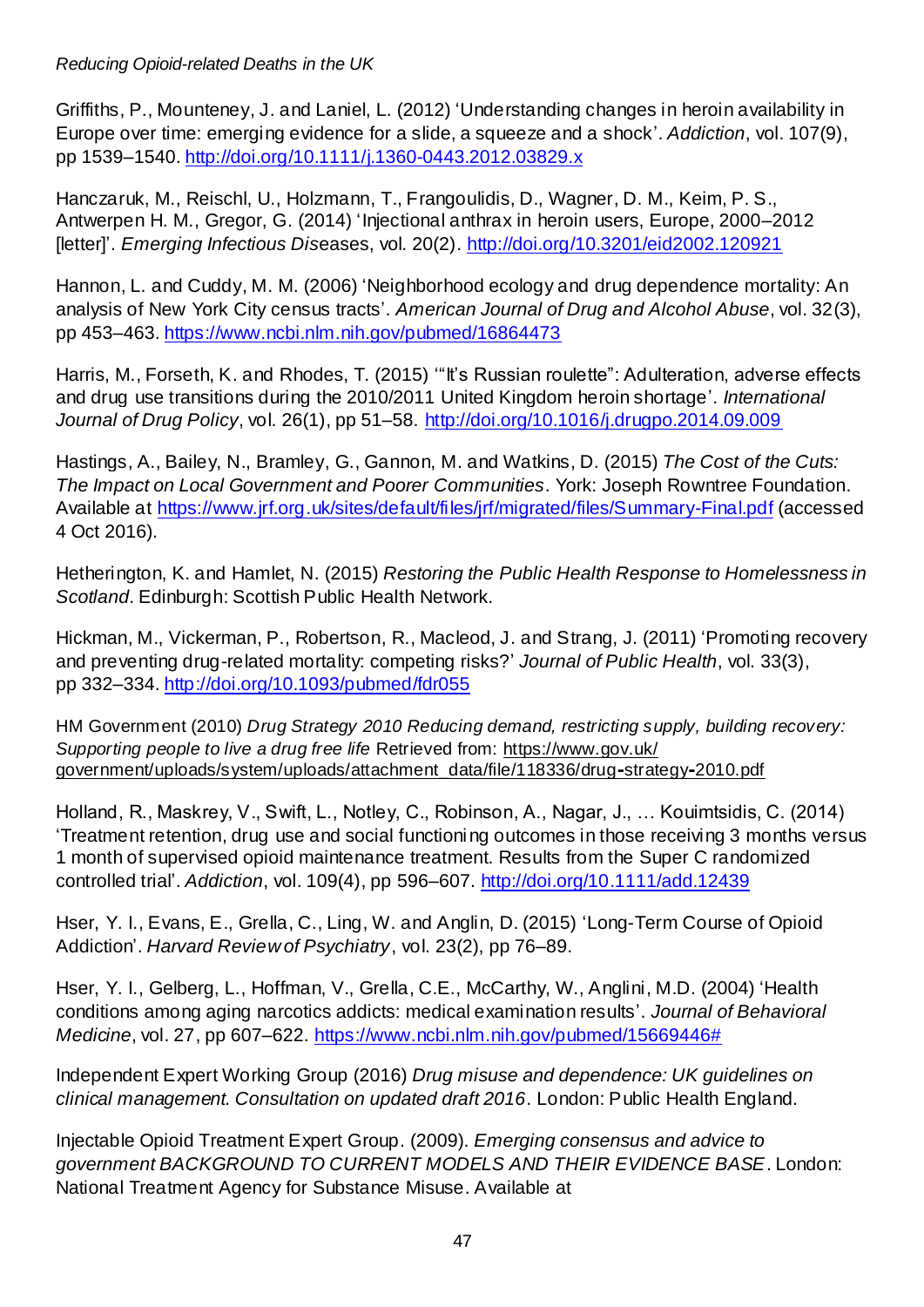<http://www.nta.nhs.uk/uploads/annexa-iotexpertgroupconsensus1007092.pdf> (accessed: 4 Oct 2016)

Inter-Ministerial Group on Drugs (2012) Putting Full Recovery First. London: HM Government. Available at

[https://www.gov.uk/government/uploads/system/uploads/attachment\\_data/file/98010/recovery](https://www.gov.uk/government/uploads/system/uploads/attachment_data/file/98010/recovery-roadmap.pdf)[roadmap.pdf](https://www.gov.uk/government/uploads/system/uploads/attachment_data/file/98010/recovery-roadmap.pdf) (accessed 4 Oct 2016).

ISD Scotland (2016a) Drug Related Deaths Database. Edinburgh: ISD Scotland. Retrieved from http://www.isdscotland.org/Health-Topics/Drugs-and-Alcohol-Misuse/Drugs-Misuse/Drug-Related-Deaths-Database/

ISD Scotland (2016b) National Naloxone Programme Scotland *–* Monitoring Report 2015/16. Edinburgh: ISD Scotland. Retrieved from [http://www.isdscotland.org/Health-Topics/Drugs-and-](http://www.isdscotland.org/Health-Topics/Drugs-and-Alcohol-Misuse/Publications/data-tables.asp?id=1768#1768)[Alcohol-Misuse/Publications/data-tables.asp?id=1768#1768](http://www.isdscotland.org/Health-Topics/Drugs-and-Alcohol-Misuse/Publications/data-tables.asp?id=1768#1768)

Jiggens, J. (2008) 'Australian heroin seizures and the causes of the 2001 heroin shortage'. International Journal of Drug Policy, vol. 19(4), pp 273–278.

Kerr, D., Kelly, A. M., Dietze, P., Jolley, D. and Barger, B. (2009) 'Randomized controlled trial comparing the effectiveness and safety of intranasal and intramuscular naloxone for the treatment of suspected heroin overdose'. Addiction, vol. 104(12), pp 2067–2074. <http://doi.org/10.1111/j.1360-0443.2009.02724.x>

Kimura, A. C., Higa, J. I., Levin, R. M., Simpson, G., Vargas, Y., Vugia, D. J. (2004) 'Outbreak of necrotizing fasciitis due to Clostridium sordellii among black-tar heroin users'. Clinical Infectious Diseases, vol. 38(9), pp e87-91.<http://www.ncbi.nlm.nih.gov/pubmed/15127359>

King, N. B., Fraser, V., Boikos, C., Richardson, R. and Harper, S. (2014) 'Determinants of increased opioid-related mortality in the United States and Canada, 1990-2013: A systematic review'. American Journal of Public Health. American Public Health Association Inc.

Kinlock, T. W., Gordon, M. S., Schwartz, R. P., Fitzgerald, T. T. and O'Grady, K. E. (2009) 'A randomized clinical trial of methadone maintenance for prisoners: Results at 12 months postrelease'. Journal of Substance Abuse Treatment, vol. 37(3), pp 277–285. <http://doi.org/10.1016/j.jsat.2009.03.002>

Kirst, M., Zerger, S., Misir, V., Hwang, S. and Stergiopoulos, V. (2015) 'The impact of a Housing First randomized controlled trial on substance use problems among homeless individuals with mental illness'. Drug and Alcohol Dependence, vol. 146(1), pp 24–29. <http://doi.org/10.1016/j.drugalcdep.2014.10.019>

Larney, S., Gowing, L., Mattick, R. P., Farrell, M., Hall, W. and Degenhardt, L. (2014) 'A systematic review and meta-analysis of naltrexone implants for the treatment of opioid dependence'. Drug and Alcohol Review, vol. 33(2), pp 115–128.<http://doi.org/10.1111/dar.12095>

Lenton, S. R., Dietze, P. M. and Jauncey, M. (2016) 'Australia reschedules naloxone for opioid overdose'. Medical Journal of Australia, vol. 204(4), pp 146–147. <https://www.mja.com.au/journal/2016/204/4/australia-reschedules-naloxone-opioid-overdose>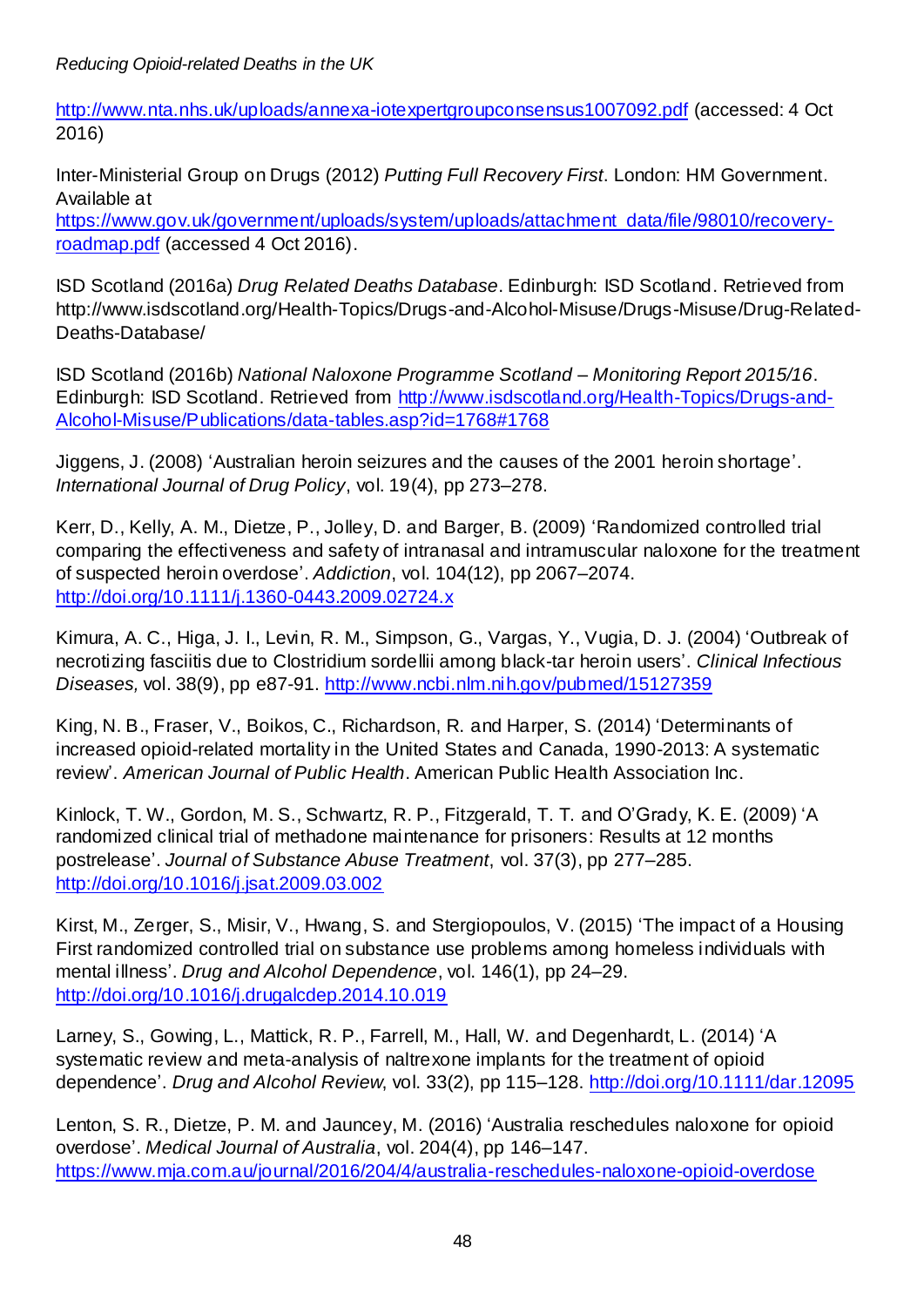Lloyd, C. (2009) 'How we got to where we are now'. In J. Barlow (Ed.), Substance Misuse: The Implications of Research, Policy and Practice, pp. 19–35. London: Jessica Kingsley Publishers.

Lobmaier, P. P., Kunøe, N., Gossop, M., Katevoll, T. and Waal, H. (2010) 'Naltrexone Implants Compared to Methadone: Outcomes Six Months after Prison Release'. European Addiction Research, vol. 16(3), pp 139–145. Retrieved from<http://www.karger.com/DOI/10.1159/000313336>

MacGregor, S. and Thickett, A. (2011) 'Partnerships and communities in English drug policy: The challenge of deprivation'. International Journal of Drug Policy, vol. 22(6), pp 478–490. <http://dx.doi.org/10.1016/j.drugpo.2011.06.003>

Malivert, M., Fatséas, M., Denis, C., Langlois, E. and Auriacombe, M. (2012) 'Effectiveness of Therapeutic Communities: A Systematic Review. European Addiction Research, vol. 18(1), pp 1–11. <http://doi.org/10.1159/000331007>

Marshall, B. D. L., Milloy, M. J., Wood, E., Montaner, J. S. G. and Kerr, T. (2011) 'Reduction in overdose mortality after the opening of North America's first medically supervised safer injecting facility: a retrospective population-based study'. The Lancet, vol. 337(9775), pp 1429–1437. [http://www.thelancet.com/journals/lancet/article/PIIS0140-6736\(10\)62353-7/abstract](http://www.thelancet.com/journals/lancet/article/PIIS0140-6736(10)62353-7/abstract)

Marteau, D., McDonald, R. and Patel, K. (2015) 'The relative risk of fatal poisoning by methadone or buprenorphine within the wider population of England and Wales'. BMJ OPEN, vol. 5(5), e007629. <http://bmjopen.bmj.com/content/5/5/e007629.full>

Mathers, B. M., Degenhardt, L., Bucello, C., Lemon, J., Wiessing, L., Hickman, M. (2013) 'Mortality among people who inject drugs: a systematic review and meta-analysis'. Bulletin of the World Health Organization, vol. 91 pp 102-123.<http://www.who.int/bulletin/volumes/91/2/12-108282/en/>

Mattick, R. P., Breen, C., Kimber, J. and Davoli, M. (2009) 'Methadone maintenance therapy versus no opioid replacement therapy for opioid dependence'. Cochrane Database of Systematic Reviews, vol. 3(CD002209).<http://doi.org/10.1002/14651858.CD002209.pub2>

Mattick, R. P., Kimber, J., Breen, C. and Davoli, M. (2014) 'Buprenorphine maintenance versus placebo or methadone maintenance for opioid dependence'. Cochrane Database of Systematic Reviews (CD002207).<http://doi.org/10.1002/14651858.CD002207.pub4>

Mayhew, L. and Smith, D. (2016) An investigation into inequalities in adult lifespan. London: City University London. Available at [http://www.cass.city.ac.uk/\\_\\_data/assets/pdf\\_file/0011/316100/ILCCASS-LEANDI-](http://www.cass.city.ac.uk/__data/assets/pdf_file/0011/316100/ILCCASS-LEANDI-REPORT_final_25_04_16.pdf)[REPORT\\_final\\_25\\_04\\_16.pdf](http://www.cass.city.ac.uk/__data/assets/pdf_file/0011/316100/ILCCASS-LEANDI-REPORT_final_25_04_16.pdf) (accessed 4 Oct 2016).

McAuley, A., Munro, A., Bird, S. M., Hutchinson, S. J., Goldberg, D. J., Taylor, A., … (WHO), W. H. O. (2016) 'Engagement in a National Naloxone Programme among people who inject drugs'. Drug and Alcohol Dependence, vol. 162, pp 236–240. <http://doi.org/10.1016/j.drugalcdep.2016.02.031>

McDonald, R. and Strang, J. (2016) 'Are take‐home naloxone programmes effective? Systematic review utilizing application of the Bradford Hill criteria'. Addiction, vol. 111(7), pp1177–1187. <http://doi.org/10.1111/add.13326>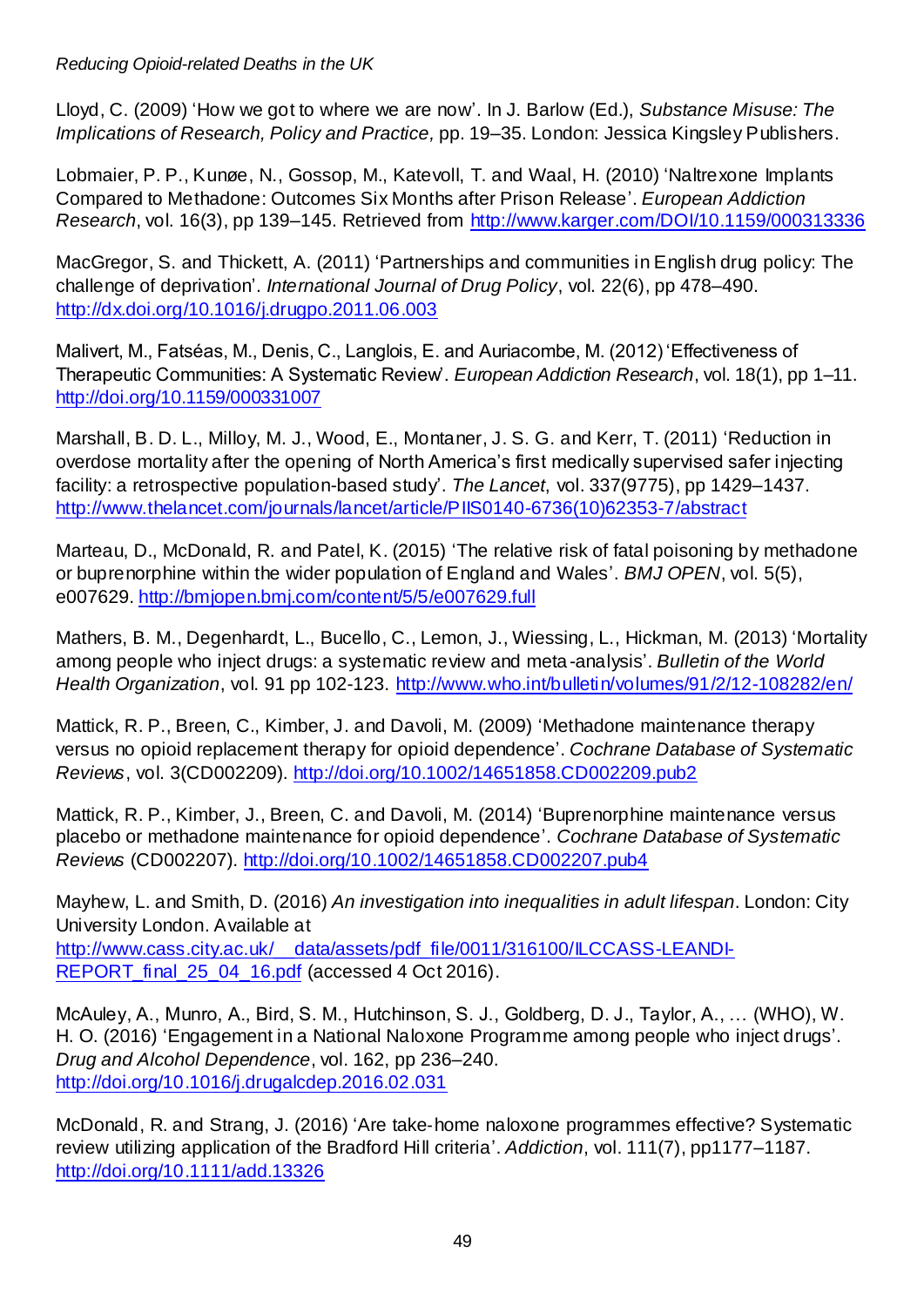McGuigan, C. C., Penrice, G. M., Gruer, L., Ahmed, S., Goldberg, D., Black, M., Salmon, J. E. and Hood, J. (2002) 'Lethal outbreak of infection with Clostridium novyi type A and other spore-forming organisms in Scottish injecting drug users'. Journal of Medical Microbiology, vol. 51(11) pp 971–977. <http://www.ncbi.nlm.nih.gov/pubmed/12448681>

McKeganey, N., Bloor, M., Robertson, M., Neale, J. and MacDougall, J. (2006) 'Abstinence and drug abuse treatment: Results from the Drug Outcome Research in Scotland study'. Drugs: Education, Prevention and Policy, vol. 13(6), pp 537–550. <http://doi.org/doi:10.1080/09687630600871987>

Merrall, E. L., Bird, S. M., Hutchinson, S. J. (2012) 'Mortality of those who attended drug services in Scotland 1996-2006: record-linkage study'. International Journal on Drug Policy, vol. 23(1) pp 24–32.<https://www.ncbi.nlm.nih.gov/pmc/articles/PMC3271367/>

Minozzi, S., Amato, L., Vecchi, S., Davoli, M., Kirchmayer, U. and Verster, A. (2006) 'Oral naltrexone maintenance treatment for opioid dependence'. The Cochrane Database of Systematic Reviews, Issue 1. A.

Modesto-Lowe, V., Brooks, D. and Petry, N. (2010) 'Methadone deaths: risk factors in pain and addicted populations'. Journal of General Internal Medicine, vol. 25(4), pp 305–309. <http://doi.org/10.1007/s11606-009-1225-0>

Morrison, D. S. (2009) 'Homelessness as an independent risk factor for mortality: results from a retrospective cohort study'. International Journal of Epidemiology, vol. 38(3), pp 877–83. Retrieved from<http://ije.oxfordjournals.org/content/early/2009/03/21/ije.dyp160.full>

National Collaborating Centre for Mental Health (2008) Drugs Misuse, Psychosocial interventions National Clinical Practice Guideline Number 51. Health (San Francisco). London: The British Psychological Society and The Royal College of Psychiatrists. Retrieved from [http://www.emcdda.europa.eu/attachements.cfm/att\\_231359\\_EN\\_UK02\\_psychosocial\\_interventio](http://www.emcdda.europa.eu/attachements.cfm/att_231359_EN_UK02_psychosocial_interventions.pdf) [ns.pdf](http://www.emcdda.europa.eu/attachements.cfm/att_231359_EN_UK02_psychosocial_interventions.pdf)

National Records of Scotland (2015) Drug related deaths in Scotland: about drug related deaths. Available at [http://www.nrscotland.gov.uk/files//statistics/drug-related-deaths/drd14/about-drug](http://www.nrscotland.gov.uk/files/statistics/drug-related-deaths/drd14/about-drug-related-deaths.pdf)[related-deaths.pdf](http://www.nrscotland.gov.uk/files/statistics/drug-related-deaths/drd14/about-drug-related-deaths.pdf) (accessed: 4 Oct 2016).

National Records of Scotland (2016) Drug related deaths in Scotland in 2015. Available at [http://www.nrscotland.gov.uk/statistics-and-data/statistics/statistics-by-theme/vital](http://www.nrscotland.gov.uk/statistics-and-data/statistics/statistics-by-theme/vital-events/deaths/drug-related-deaths-in-scotland/2015)[events/deaths/drug-related-deaths-in-scotland/2015](http://www.nrscotland.gov.uk/statistics-and-data/statistics/statistics-by-theme/vital-events/deaths/drug-related-deaths-in-scotland/2015) (accessed: 4 Oct 2016).

National Records of Scotland, Sources of Information for Coding the Causes of Death. Available at [http://www.nrscotland.gov.uk/statistics-and-data/statistics/statistics-by-theme/vital](http://www.nrscotland.gov.uk/statistics-and-data/statistics/statistics-by-theme/vital-events/deaths/deaths-background-information/death-certificates-and-coding-the-causes-of-death/sources-of-information)[events/deaths/deaths-background-information/death-certificates-and-coding-the-causes-of](http://www.nrscotland.gov.uk/statistics-and-data/statistics/statistics-by-theme/vital-events/deaths/deaths-background-information/death-certificates-and-coding-the-causes-of-death/sources-of-information)[death/sources-of-information](http://www.nrscotland.gov.uk/statistics-and-data/statistics/statistics-by-theme/vital-events/deaths/deaths-background-information/death-certificates-and-coding-the-causes-of-death/sources-of-information) (accessed: 4 Oct 2016).

NHS Greater Glasgow and Clyde (2016) "Taking away the chaos*" –* The health needs of people who inject drugs in public places in Glasgow city centre. Glasgow: NHS Greater Glasgow and Clyde. Available at

[http://www.nhsggc.org.uk/media/238302/nhsggc\\_health\\_needs\\_drug\\_injectors\\_full.pdf](http://www.nhsggc.org.uk/media/238302/nhsggc_health_needs_drug_injectors_full.pdf) (accessed: 4 Oct 2016).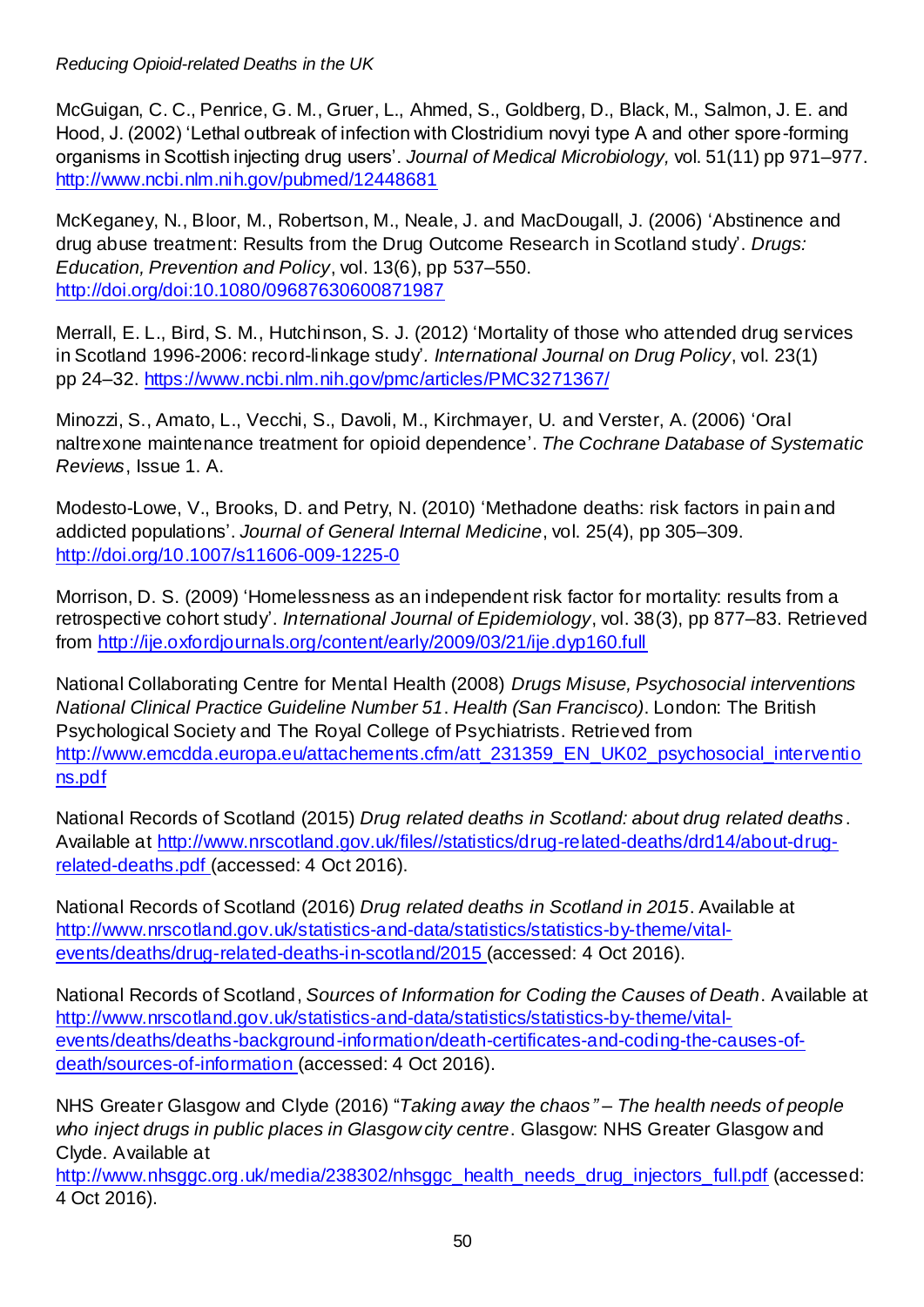NICE (2007) 'Contingency management – key elements in the delivery of a programme' [Appendix C]. Drug misuse in over 16s: psychosocial interventions, NICE guideline [CG51]. London: National Institute for Health and Care Excellence. Available at

[https://www.nice.org.uk/guidance/cg51/chapter/appendix-c-contingency-management-key](https://www.nice.org.uk/guidance/cg51/chapter/appendix-c-contingency-management-key-elements-in-the-delivery-of-a-programme)[elements-in-the-delivery-of-a-programme](https://www.nice.org.uk/guidance/cg51/chapter/appendix-c-contingency-management-key-elements-in-the-delivery-of-a-programme) (accessed: 4 Oct 2016).

NICE (2016) Controlled drugs: safe use and management, NICE guideline [NG46]. Available at <https://www.nice.org.uk/guidance/ng46> (accessed: 4 Oct 2016).

Northern Ireland Statistics and Research Agency (2014) Quality Assessment for Northern Ireland Deaths Statistics. Available at

[http://www.nisra.gov.uk/archive/demography/publications/Northern\\_Ireland\\_Death\\_Statistics\\_Qual](http://www.nisra.gov.uk/archive/demography/publications/Northern_Ireland_Death_Statistics_Quality_Assessment.pdf) [ity\\_Assessment.pdf](http://www.nisra.gov.uk/archive/demography/publications/Northern_Ireland_Death_Statistics_Quality_Assessment.pdf) (accessed: 4 Oct 2016).

Northern Ireland Statistics and Research Agency (2015) Alcohol and drug deaths, 2004-2014. Available at <http://www.nisra.gov.uk/demography/default.asp30.htm> (accessed: 4 Oct 2016).

Northern Ireland Statistics and Research Agency (2016) Alcohol and drug deaths, 2006-2015. Available at<http://www.nisra.gov.uk/demography/default.asp30.htm> (accessed 6 Dec 2016).

O'Connor, R. (2016) What we've learned from our annual drug and alcohol treatment statistics. London: Public Health England. Available at

[https://publichealthmatters.blog.gov.uk/2016/11/03/what-weve-learned-from-our-annual-drug-and](https://publichealthmatters.blog.gov.uk/2016/11/03/what-weve-learned-from-our-annual-drug-and-alcohol-treatment-statistics/)[alcohol-treatment-statistics/](https://publichealthmatters.blog.gov.uk/2016/11/03/what-weve-learned-from-our-annual-drug-and-alcohol-treatment-statistics/) (accessed 3 Nov 2016).

ONS (2002) 'Report: Deaths related to drug poisoning: results for England and Wales, 1993 to 2000', Health Statistics Quarterly, vol. 13, pp 76–82. Available at [http://webarchive.nationalarchives.gov.uk/20160105160709/http://www.ons.gov.uk/ons/rel/hsq/hea](http://webarchive.nationalarchives.gov.uk/20160105160709/http:/www.ons.gov.uk/ons/rel/hsq/health-statistics-quarterly/no--13--spring-2002/index.html) [lth-statistics-quarterly/no--13--spring-2002/index.html](http://webarchive.nationalarchives.gov.uk/20160105160709/http:/www.ons.gov.uk/ons/rel/hsq/health-statistics-quarterly/no--13--spring-2002/index.html) (accessed: 3 Oct 2016).

ONS (2015) Deaths related to drug poisoning in England and Wales, 2014 registrations. Available at

[https://www.ons.gov.uk/peoplepopulationandcommunity/birthsdeathsandmarriages/deaths/bulletin](https://www.ons.gov.uk/peoplepopulationandcommunity/birthsdeathsandmarriages/deaths/bulletins/deathsrelatedtodrugpoisoninginenglandandwales/2015-09-03) [s/deathsrelatedtodrugpoisoninginenglandandwales/2015-09-03](https://www.ons.gov.uk/peoplepopulationandcommunity/birthsdeathsandmarriages/deaths/bulletins/deathsrelatedtodrugpoisoninginenglandandwales/2015-09-03) (accessed 4 Oct 2016).

ONS (2016a) UK Labour Market: August 2016. London: Office for National Statistics. Available at [https://www.ons.gov.uk/employmentandlabourmarket/peopleinwork/employmentandemployeetype](https://www.ons.gov.uk/employmentandlabourmarket/peopleinwork/employmentandemployeetypes/bulletins/uklabourmarket/august2016) [s/bulletins/uklabourmarket/august2016](https://www.ons.gov.uk/employmentandlabourmarket/peopleinwork/employmentandemployeetypes/bulletins/uklabourmarket/august2016) (accessed: 3 Oct 2016).

ONS (2016b) Trends in self-employment in the UK: 2001 to 2015. London: Office for National Statistics. Available at

[https://www.ons.gov.uk/employmentandlabourmarket/peopleinwork/employmentandemployeetype](https://www.ons.gov.uk/employmentandlabourmarket/peopleinwork/employmentandemployeetypes/articles/trendsinselfemploymentintheuk/2001to2015) [s/articles/trendsinselfemploymentintheuk/2001to2015](https://www.ons.gov.uk/employmentandlabourmarket/peopleinwork/employmentandemployeetypes/articles/trendsinselfemploymentintheuk/2001to2015) (accessed: 3 Oct 2016).

Paoli, L., Greenfield, V. A. and Reuter, P. (2012) The World Heroin Market: Can Supply Be Cut? Oxford: Oxford University Press.

Pearson, G. (1987) The New Heroin Users. Oxford: Basil Blackwell.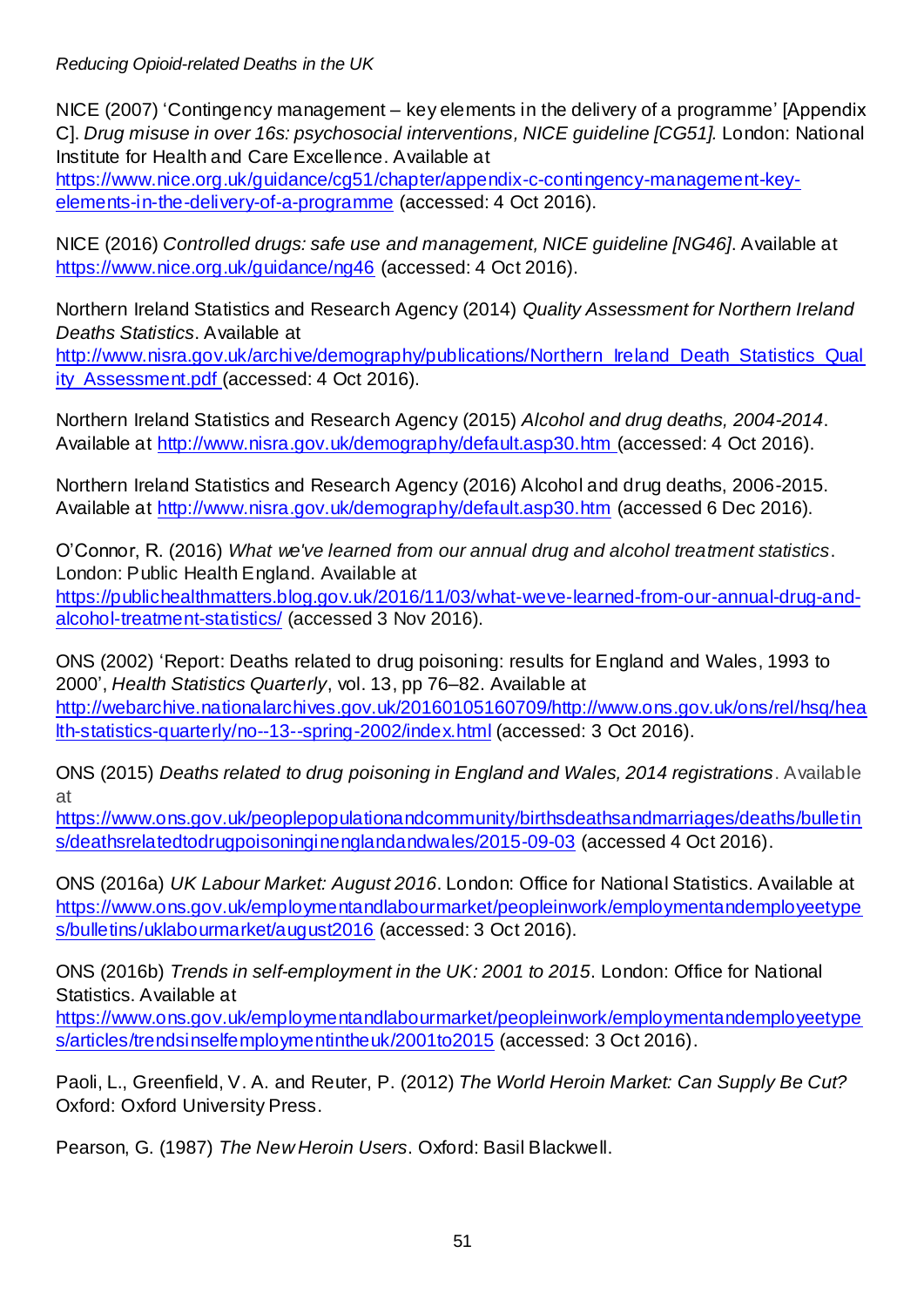Pierce, M., Bird, S. M., Hickman, M., Marsden, J., Dunn, G., Jones, A. and Millar, T. (2016) 'Impact of treatment for opioid dependence on fatal drug-related poisoning: a national cohort study in England'. Addiction, vol. 111(2), pp 298–308.<http://doi.org/10.1111/add.13193>

Pierce, M., Bird, S.M., Hickman M. and Millar, T. (2015) 'National record linkage study of mortality for a large cohort of opioid users ascertained by drug treatment or criminal justice sources in England, 2005–2009'. Drug & Alcohol Dependence, vol. 146(1), pp 17–23. <http://doi.org/10.1016/j.drugalcdep.2014.09.782>

Pinkerton, S. D. (2010) 'Is Vancouver Canada's supervised injection facility cost-saving?' Addiction, vol. 105(8), pp 1429–1436.<http://doi.org/10.1111/j.1360-0443.2010.02977.x>

Pizzey, R. and Hunt, N. (2008) 'Distributing foil from needle and syringe programmes (NSPs) to promote transitions from heroin injecting to chasing: An evaluation'. Harm Reduction Journal, vol. 5(1).<http://doi.org/10.1186/1477-7517-5-24>

Place, C. (2010) 'Collaborative working to engage assertive outreach service users in harm reduction'. Advances in Dual Diagnosis, vol. 3(2), pp 13–17.<http://doi.org/10.5042/add.2010.0383>

Pollack, H. A. and Reuter, P. (2014) 'Does tougher enforcement make drugs more expensive?' Addiction, vol. 109(12) pp 1959–1966.<http://doi.org/10.1111/add.12497>

Potier, C., Laprévote, V., Dubois-Arber, F., Cottencin, O. and Rolland, B. (2014) 'Supervised injection services: What has been demonstrated? A systematic literature review'. Drug and Alcohol Dependence, vol. 145, pp 48–68.<http://doi.org/10.1016/j.drugalcdep.2014.10.012>

Powell, A. G. M. T., Crozier, J. E. M., Hodgson, H., Galloway, D. J. (2011) 'A case of septicaemic anthrax in an intravenous drug user'. BMC Infectious Diseases, vol. 11(21). <http://bmcinfectdis.biomedcentral.com/articles/10.1186/1471-2334-11-21>

Public Health England (2016a) Understanding and preventing drug-related deaths *–* The report of a national expert working group to investigate drug-related deaths in England. London: Public Health England. Available at [http://www.nta.nhs.uk/uploads/phe-understanding-preventing](http://www.nta.nhs.uk/uploads/phe-understanding-preventing-drds.pdf)[drds.pdf](http://www.nta.nhs.uk/uploads/phe-understanding-preventing-drds.pdf) (accessed: 4 Oct 2016).

Public Health England (2016b). Substance misuse statistics from NDTMS: financial year ending March 2016. London: Public Health England

Public Health England (2016c) Trends in Drug Misuse Deaths in England, 1999-2014. London: Public Health England.

Ravndal, E. and Amundsen, E. J. (2010) 'Mortality among drug users after discharge from inpatient treatment: an 8-year prospective study'. Drug and Alcohol Dependence, vol. 108(1-2), pp 65–69.<http://doi.org/10.1016/j.drugalcdep.2009.11.008>

Recovery Orientated Drug Treatment Expert Group (2012) Medications in Recovery: Re-orienting Drug Dependence Treatment. London: NHS National Treatment Agency for Substance Misuse. Available at<http://www.nta.nhs.uk/uploads/medications-in-recovery-main-report3.pdf> (accessed: 4 Oct 2016).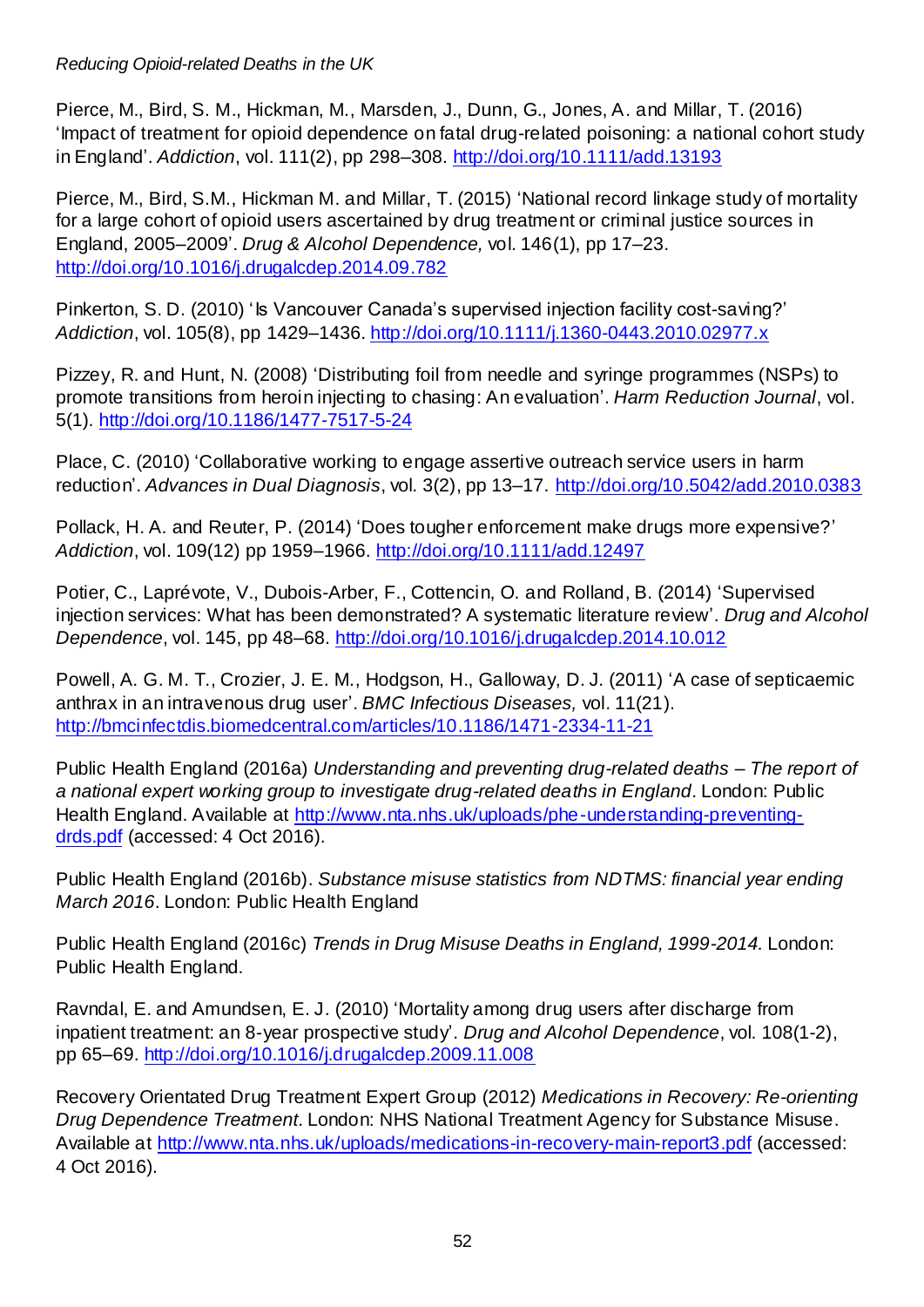Rehm, J., Frick, U., Hartwig, C., Gutzwiller, F., Gschwend, P. and Uchtenhagen, A. (2005) 'Mortality in heroin-assisted treatment in Switzerland 1994-2000'. Drug and Alcohol Dependence, vol. 79(2), pp 137–143.<http://doi.org/10.1016/j.drugalcdep.2005.01.005>

Reif, S., George, P., Braude, L., Dougherty, R. H., Daniels, A. S., Ghose, S. S. and Delphin-Rittmon, M. E. (2014) 'Recovery Housing: Assessing the Evidence'. Psychiatric Services, vol. 65(3), pp 295–300.<http://doi.org/10.1176/appi.ps.201300243>

Resolution Foundation (2016) The RF Earnings Outlook: Quarterly Briefing Q2 2016. London: Resolution Foundation. Retrieved from [http://www.resolutionfoundation.org/wp](http://www.resolutionfoundation.org/wp-content/uploads/2016/08/RF-Earnings-Outlook-Briefing-Q2-2016.pdf)[content/uploads/2016/08/RF-Earnings-Outlook-Briefing-Q2-2016.pdf.](http://www.resolutionfoundation.org/wp-content/uploads/2016/08/RF-Earnings-Outlook-Briefing-Q2-2016.pdf)

Rhodes, T. (2009) 'Risk environments and drug harms: A social science for harm reduction approach'. International Journal of Drug Policy, vol. 20(3), pp 193–201. <https://www.ncbi.nlm.nih.gov/pubmed/19147339>

Royal College of Psychiatrists: Older Persons' Substance Misuse Working Group (2011) Our Invisible Addicts (College Report CR165), London: Royal College of Psychiatrists. Available at <http://www.rcpsych.ac.uk/files/pdfversion/CR165.pdf> (accessed: 4 Oct 2016).

Ryan-Mills, D. and Stephenson, G. (2016) Monitoring the legal provision of foil to heroin users. London: Home Office.

Salmon, A. M., Van Beek, I., Amin, J., Kaldor, J. and Maher, L. (2010) 'The impact of a supervised injecting facility on ambulance call-outs in Sydney, Australia'. Addiction, vol. 105(4), pp 676–683. <http://doi.org/10.1111/j.1360-0443.2009.02837.x>

Scottish Drug Forum (2016) Staying Alive in Scotland. Strategies to Combat Drug Related Deaths Edinburgh: Scottish Drug Forum. Available at [http://www.ssks.org.uk/media/169141/staying%20alive%20in%20scotland%2017%20june%20201](http://www.ssks.org.uk/media/169141/staying%20alive%20in%20scotland%2017%20june%202016.pdf) [6.pdf](http://www.ssks.org.uk/media/169141/staying%20alive%20in%20scotland%2017%20june%202016.pdf) (accessed: 4 Oct 2016).

Sood, L. and Owen, A. (2014) 'A 10-year service evaluation of an assertive community treatment team: trends in hospital bed use'. Journal of Mental Health, vol. 23(6), pp 323–327. <http://doi.org/10.3109/09638237.2014.954694>

Stevens, A. (2011) Drugs, crime and public health: the political economy of drug policy. London: Routledge.

Strang, J., Bird, S. M. and Parmar, M. K. B. (2013) 'Take-Home Emergency Naloxone to Prevent Heroin Overdose Deaths after Prison Release: Rationale and Practicalities for the N-ALIVE Randomized Trial'. Journal of Urban Health, vol. 90(5), pp 983–996. <http://doi.org/10.1007/s11524-013-9803-1>

Strang, J., Groshkova, T., Uchtenhagen, A., van den Brink, W., Haasen, C., Schechter, M. T., … Metrebian, N. (2015) 'Heroin on trial: systematic review and meta-analysis of randomised trials of diamorphine-prescribing as treatment for refractory heroin addiction'. The British Journal of Psychiatry, vol. 207(1), pp 5–14.<http://doi.org/10.1192/bjp.bp.114.149195>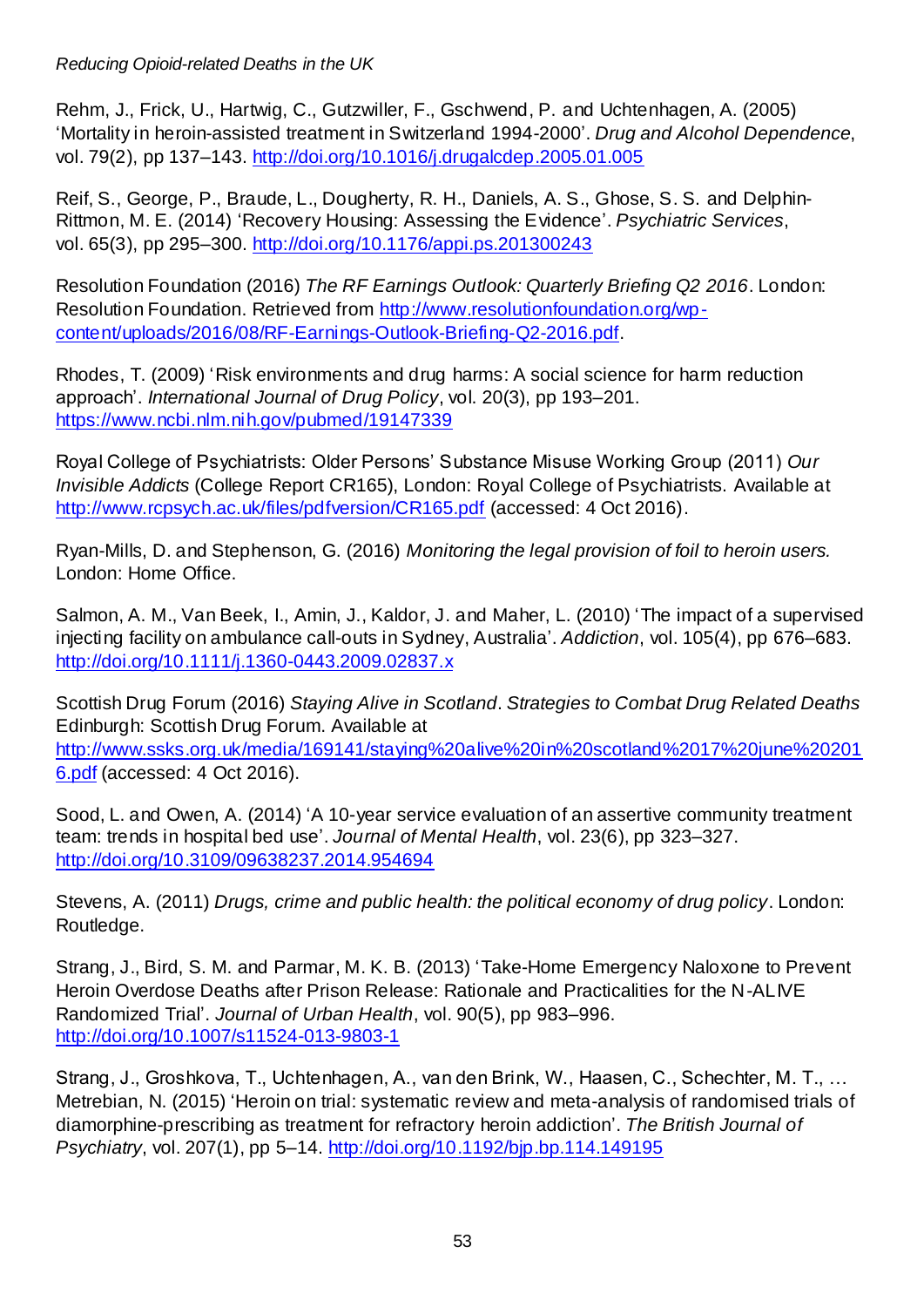Strang, J., Hall, W., Hickman, M. and Bird, S. M. (2010) 'Impact of supervision of methadone consumption on deaths related to methadone overdose (1993-2008): analyses using OD4 index in England and Scotland'. The BMJ, vol. 341, c4851.<http://doi.org/10.1136/bmj.c4851>

Strang, J., McCambridge, J., Best, D., Beswick, T., Bearn, J., Rees, S. and Gossop, M. (2003) 'Loss of tolerance and overdose mortality after inpatient opiate detoxification'. BMJ, vol. 326, pp 959–960.

Strang, J., McDonald, R., Tas, B. and Day, E. (2016) 'Clinical provision of improvised nasal naloxone without experimental testing and without regulatory approval: imaginative shortcut or dangerous bypass of essential safety procedures?' Addiction, vol. 111(4), pp 574–582. <http://doi.org/10.1111/add.13209>

Tait, R. J., Ngo, H. T. T. and Hulse, G. K. (2008) 'Mortality in heroin users 3 years after naltrexone implant or methadone maintenance treatment'. Journal of Substance Abuse Treatment, vol. 35(2), pp 116–124.<http://doi.org/10.1016/j.jsat.2007.08.014>

The Scottish Government (2008) *The Road to Recovery: A New Approach to Tackling Scotland's Drug*  Problem. Retrieved from: http://www.gov.scot/ Publications/2008/05/22161610/0

Uchtenhagen, A. (2008) 'Heroin-assisted treatment in Europe: a safe and effective approach'. In A. Stevens (Ed.), Crossing Frontiers: International Developments in the Treatment of Drug Dependence. Brighton: Pavilion Publishing.

Unick, G., Rosenblum, D., Mars, S. and Ciccarone, D. (2014) 'The relationship between US heroin market dynamics and heroin-related overdose, 1992-2008'. Addiction, vol. 109(11), pp 1889–1898.

UNODC (2012) World Drug Report 2012. Vienna: United Nations Office on Drugs and Crime. Available at [https://www.unodc.org/documents/data-and](https://www.unodc.org/documents/data-and-analysis/WDR2012/WDR_2012_web_small.pdf)[analysis/WDR2012/WDR\\_2012\\_web\\_small.pdf](https://www.unodc.org/documents/data-and-analysis/WDR2012/WDR_2012_web_small.pdf) (accessed: 4 Oct 2016).

van Vugt, M. D., Kroon, H., Delespaul, P. A. E. G. and Mulder, C. L. (2014) 'Assertive Community Treatment and Associations with Substance Abuse Problems'. Community Mental Health Journal, vol. 50(4), pp 460–465.<http://doi.org/10.1007/s10597-013-9626-2>

Vanderplasschen, W., Colpaert, K., Autrique, M., Rapp, R. C., Pearce, S., Broekaert, E. and Vandevelde, S. (2013) 'Therapeutic Communities for Addictions: A Review of Their Effectiveness from a Recovery-Oriented Perspective'. The Scientific World Journal, 2013, Article ID 427817. <http://doi.org/10.1155/2013/427817>

Wagner, K. D., Bovet, L. J., Haynes, B., Joshua, A., Davidson, P. J., Banta-Green, C. J., ... Marsden, J. (2016) 'Training law enforcement to respond to opioid overdose with naloxone: Impact on knowledge, attitudes, and interactions with community members'. Drug and Alcohol Dependence, vol. 165, pp 22–28.<http://doi.org/10.1016/j.drugalcdep.2016.05.008>

Weatherburn, D., Jones, C., Freeman, K. and Makkai, T. (2003) 'Supply control and harm reduction: Lessons from the Australian heroin "drought"'. Addiction, vol. 98(1), pp 83–91.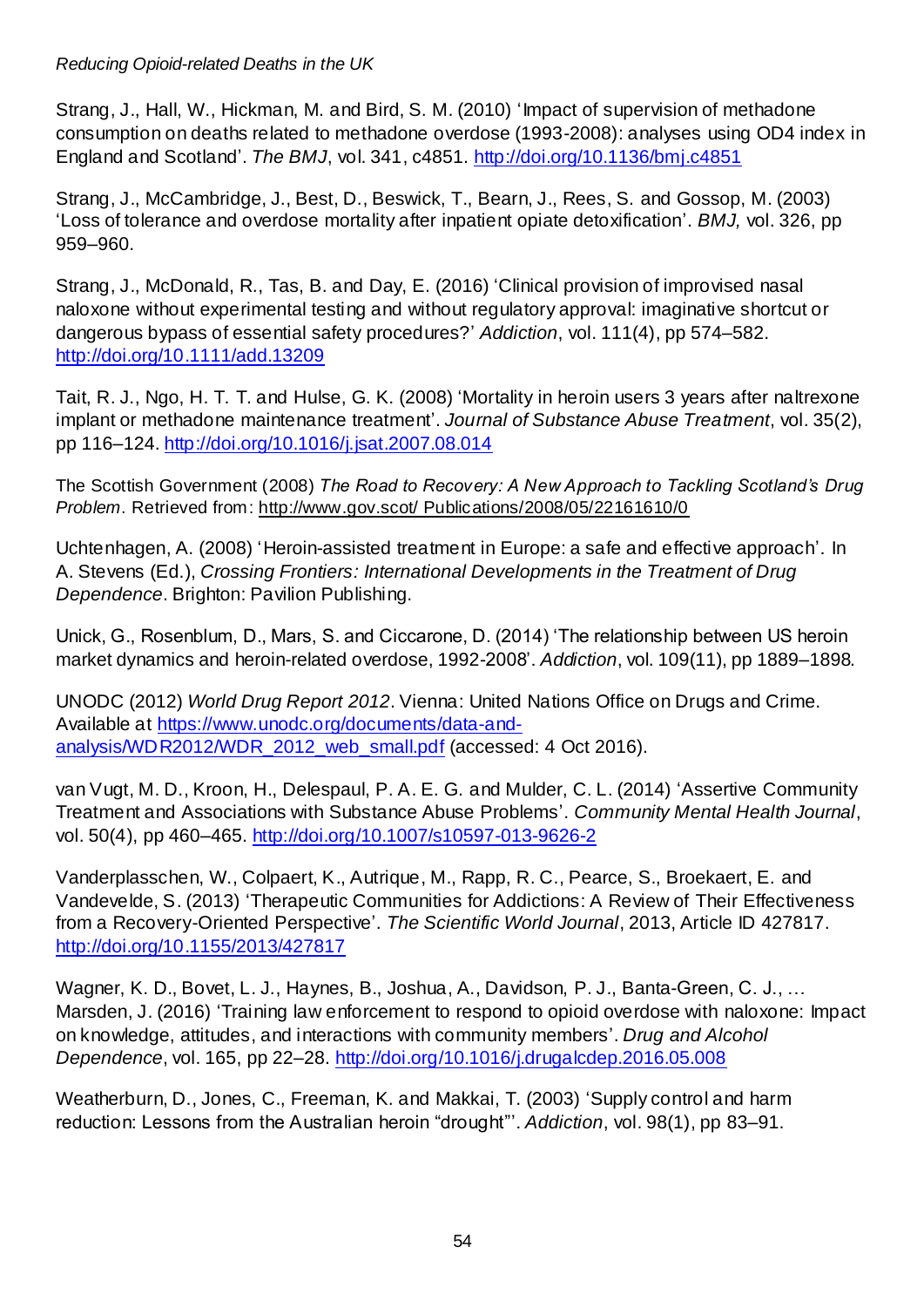Welsh Government (2008) Working Together to Reduce Harm The Substance Misuse Strategy for Wales 2008*–*2018. Retrieved from: http://gov.wales/topics/ people-andcommunities/communities/safety/substancemisuse/publications/ strategy0818/?skip=1&lang=en

Welsh Government (2014) Guidance for undertaking fatal and non-fatal drug poisoning reviews in Wales. Available at

[https://www2.nphs.wales.nhs.uk/SubstanceMisuseDocs.nsf/%28\\$all%29/5C17BCD2639920AC80](https://www2.nphs.wales.nhs.uk/SubstanceMisuseDocs.nsf/%28$all%29/5C17BCD2639920AC80257D240039F546/$file/Guidance%20for%20undertaking%20fatal%20and%20non-fatal%20drug%20poisoning%20reviews%20in%20Wales.pdf?OpenElement) [257D240039F546/\\$file/Guidance%20for%20undertaking%20fatal%20and%20non](https://www2.nphs.wales.nhs.uk/SubstanceMisuseDocs.nsf/%28$all%29/5C17BCD2639920AC80257D240039F546/$file/Guidance%20for%20undertaking%20fatal%20and%20non-fatal%20drug%20poisoning%20reviews%20in%20Wales.pdf?OpenElement)[fatal%20drug%20poisoning%20reviews%20in%20Wales.pdf?OpenElement](https://www2.nphs.wales.nhs.uk/SubstanceMisuseDocs.nsf/%28$all%29/5C17BCD2639920AC80257D240039F546/$file/Guidance%20for%20undertaking%20fatal%20and%20non-fatal%20drug%20poisoning%20reviews%20in%20Wales.pdf?OpenElement) (accessed: 3 Oct 2016).

Welsh Government (2016) Substance Misuse Delivery Plan 2016 *–* 2018**.** Available at [http://gov.wales/topics/people-and-](http://gov.wales/topics/people-and-communities/communities/safety/substancemisuse/publications/dplan/?lang=en)

[communities/communities/safety/substancemisuse/publications/dplan/?lang=en](http://gov.wales/topics/people-and-communities/communities/safety/substancemisuse/publications/dplan/?lang=en) (accessed: 4 Oct 2016).

Welsh Government. (2015) Revised guidance for commissioning substance misuse services. Cardiff: Welsh Government. Retrieved from [http://gov.wales/docs/dhss/publications/151014commisioningen.pdf.](http://gov.wales/docs/dhss/publications/151014commisioningen.pdf)

White, M., Burton, R., Darke, S., Eastwood, B., Knight, J., Millar, T., … Marsden, J. (2015) 'Fatal opioid poisoning: a counterfactual model to estimate the preventive effect of treatment for opioid use disorder in England'. Addiction, vol. 110(8), pp 1321–1329.<http://doi.org/10.1111/add.12971>

White, S. R., Bird, S. M., Merrall, E. L. C. and Hutchinson, S. J. (2015) 'Drugs-Related Death Soon after Hospital-Discharge among Drug Treatment Clients in Scotland: Record Linkage, Validation, and Investigation of Risk-Factors'. PLoS One, vol. 10(11). <http://doi.org/10.1371/journal.pone.0141073>

Wilson, S., Davison, N., Clarke, M. and Casebourne, J. (2015) Joining up public services around local, citizen needs. London: Institute for Government.

Windle, J. and Farrell, G. (2012) 'Popping the Balloon Effect: Assessing Drug Law Enforcement in Terms of Displacement, Diffusion, and the Containment Hypothesis'. Substance Use & Misuse, vol. 47(8-9), pp 868–876.<http://doi.org/10.3109/10826084.2012.663274>

Wood, E., Stoltz, J. A., Li, K., Montaner, J. S. G. and Kerr, T. (2006) 'Changes in Canadian heroin supply coinciding with the Australian heroin shortage'. Addiction, vol. 101(5), pp 689–695. Retrieved from [http://www.blackwell-synergy.com/doi/abs/10.1111/j.1360-0443.2006.01385.x.](http://www.blackwell-synergy.com/doi/abs/10.1111/j.1360-0443.2006.01385.x)

World Health Organization (2016) International Statistical Classification of Diseases and Related Health Problems (ICD-10). Available at<http://www.who.int/classifications/icd/en/> (accessed: 3 Oct 2016).

Wright, N. and Tompkins, C. N. E. (2006) 'How can health services effectively meet the health needs of homeless people?' The British Journal of General Practice, vol. 56(525), pp 286–93. Retrieved from<http://www.ncbi.nlm.nih.gov/pubmed/16611519>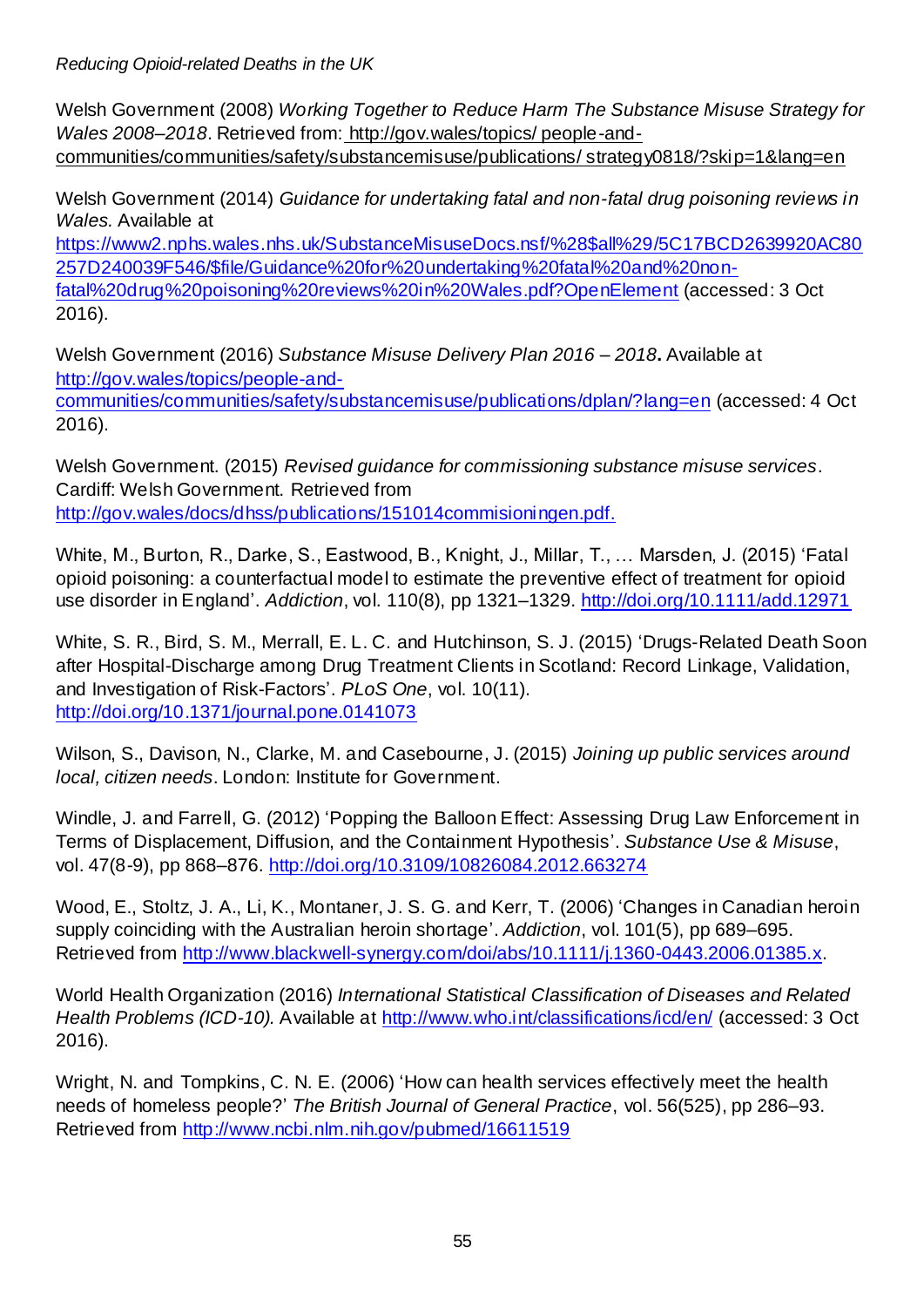Wright, N., Oldham, N. and Jones, L. (2005) 'Exploring the relationship between homelessness and risk factors for heroin-related death--a qualitative study'. Drug and Alcohol Review, vol. 24(3), pp 245–251.<http://doi.org/10.1080/09595230500170308>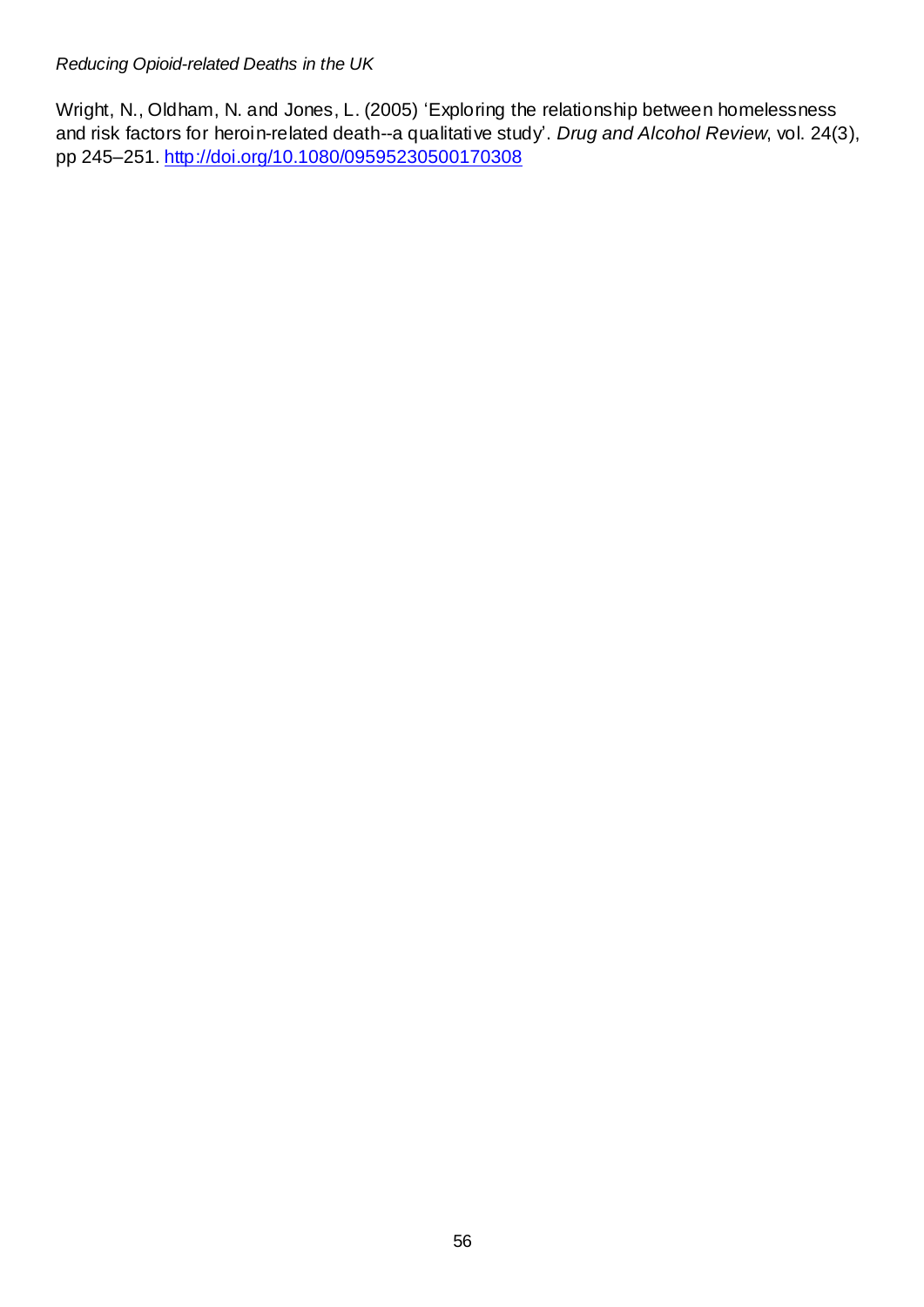## <span id="page-59-0"></span>**8 Appendix A: Contributions to this Review**

#### **Working Group members:**

| <b>Prof Alex Stevens</b> | Co Chair                              |
|--------------------------|---------------------------------------|
| Ms Annette Dale-Perera   | Co Chair                              |
| Dr Tim Millar            | <b>ACMD Member</b>                    |
| Mr David Liddell         | <b>ACMD Member</b>                    |
| Ms Josie Smith           | <b>Public Health Wales</b>            |
| Ms Claudia Wells         | <b>Office for National Statistics</b> |
| Mr John Corkery          | University of Hertfordshire           |

#### **Special thanks to:**

| Dr Michael Kelleher         | <b>Public Health England</b>                 |
|-----------------------------|----------------------------------------------|
| Mr Martin White             | <b>Public Health England</b>                 |
| <b>Ms Christine Goodair</b> | National Programme on Substance Abuse Deaths |
| Mr Hugh Claridge            | National Programme on Substance Abuse Deaths |

#### **Officials**

| John McCracken          | Department of Health         |
|-------------------------|------------------------------|
| <b>Peter Burkinshaw</b> | <b>Public Health England</b> |

#### **ACMD Secretariat**:

Jo Wallace Zahi Sulaiman Mohammed Ali Linsey Urquhart Caroline Wheeler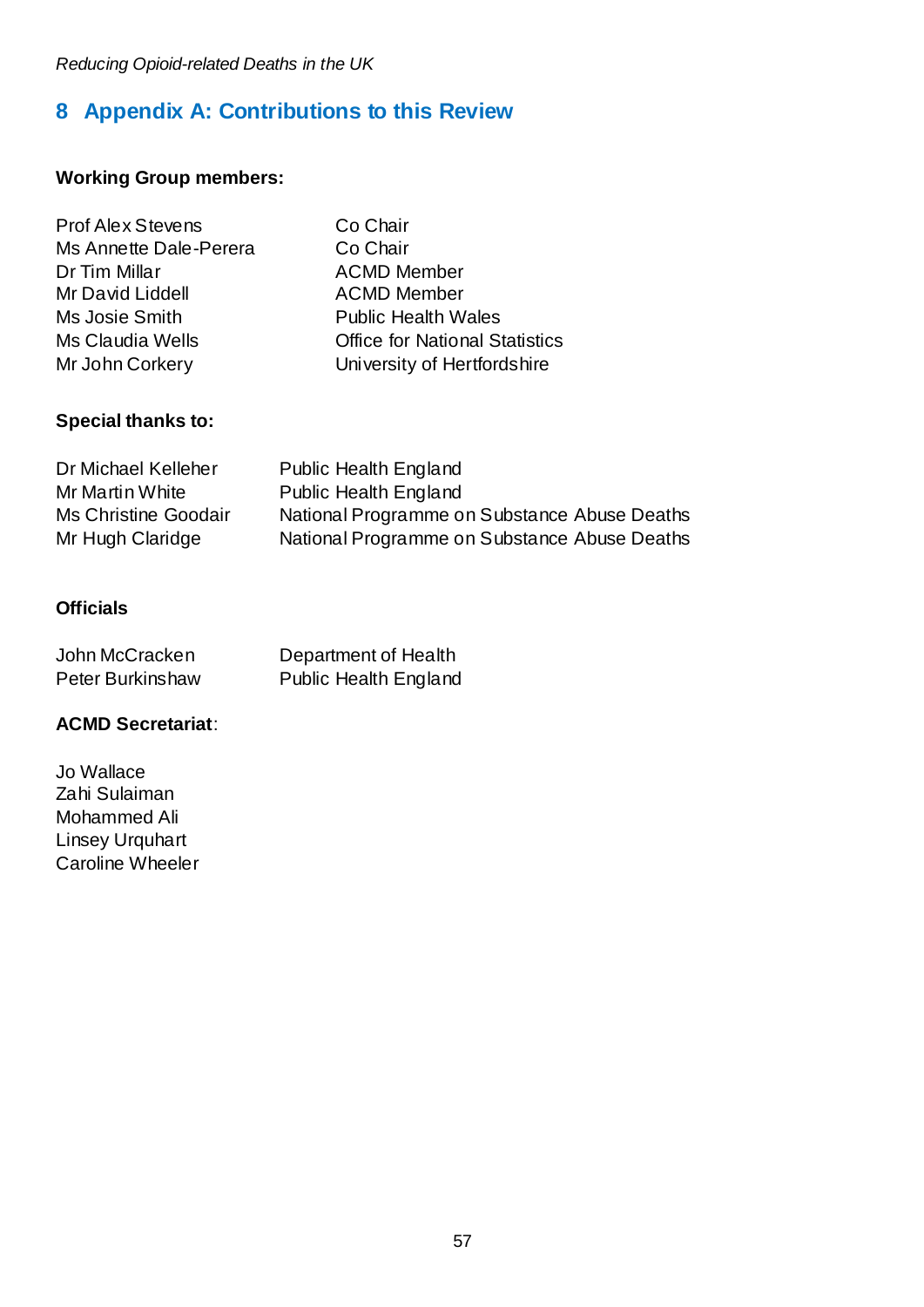# <span id="page-60-0"></span>**9 Appendix B: Members of the Advisory Council on the Misuse of Drugs**

| Professor Leslie Iversen<br>(Chair of ACMD) | Neuropharmacologist and visiting professor of pharmacology,<br><b>Oxford University</b>                                                      |
|---------------------------------------------|----------------------------------------------------------------------------------------------------------------------------------------------|
| Dr Kostas Agath                             | <b>Medical Director of Addaction</b>                                                                                                         |
| Ms Gillian Arr-Jones                        | Pharmacist and expert reviewer and pharmacist consultant in<br>health and social care                                                        |
| Fiona Bauermeister                          | Assistant Chief Officer with London Community Rehabilitation<br>Company                                                                      |
| Mr Simon Bray                               | Commander in the Metropolitan Police, Specialist Operations                                                                                  |
| Dr Roger Brimblecombe                       | Pharmacologist                                                                                                                               |
| Ms Annette Dale-Perera                      | Independent consultant                                                                                                                       |
| Professor Paul Dargan                       | Consultant physician and clinical toxicologist, clinical director,<br>Guy's and St Thomas' NHS Foundation Trust                              |
|                                             | Professor of Clinical Toxicology, King's College London                                                                                      |
| Dr Emily Finch                              | Clinical director of the Addictions Clinical Academic Group and<br>Consultant psychiatrist for South London and Maudsley NHS<br><b>Trust</b> |
| <b>Professor Simon Gibbons</b>              | Professor of Medicinal Phytochemistry, Research Department of<br>Pharmaceutical and Biological Chemistry, UCL School of<br>Pharmacy          |
| Ms Sarah Graham                             | Director, Sarah Graham Solutions                                                                                                             |
| Professor Raymond Hill                      | Neuropharmacologist and Visiting Professor of Pharmacology,<br>Imperial College London                                                       |
| Ms Kyrie LI James                           | First Tier Tribunal (Immigration and Asylum Chambers)                                                                                        |